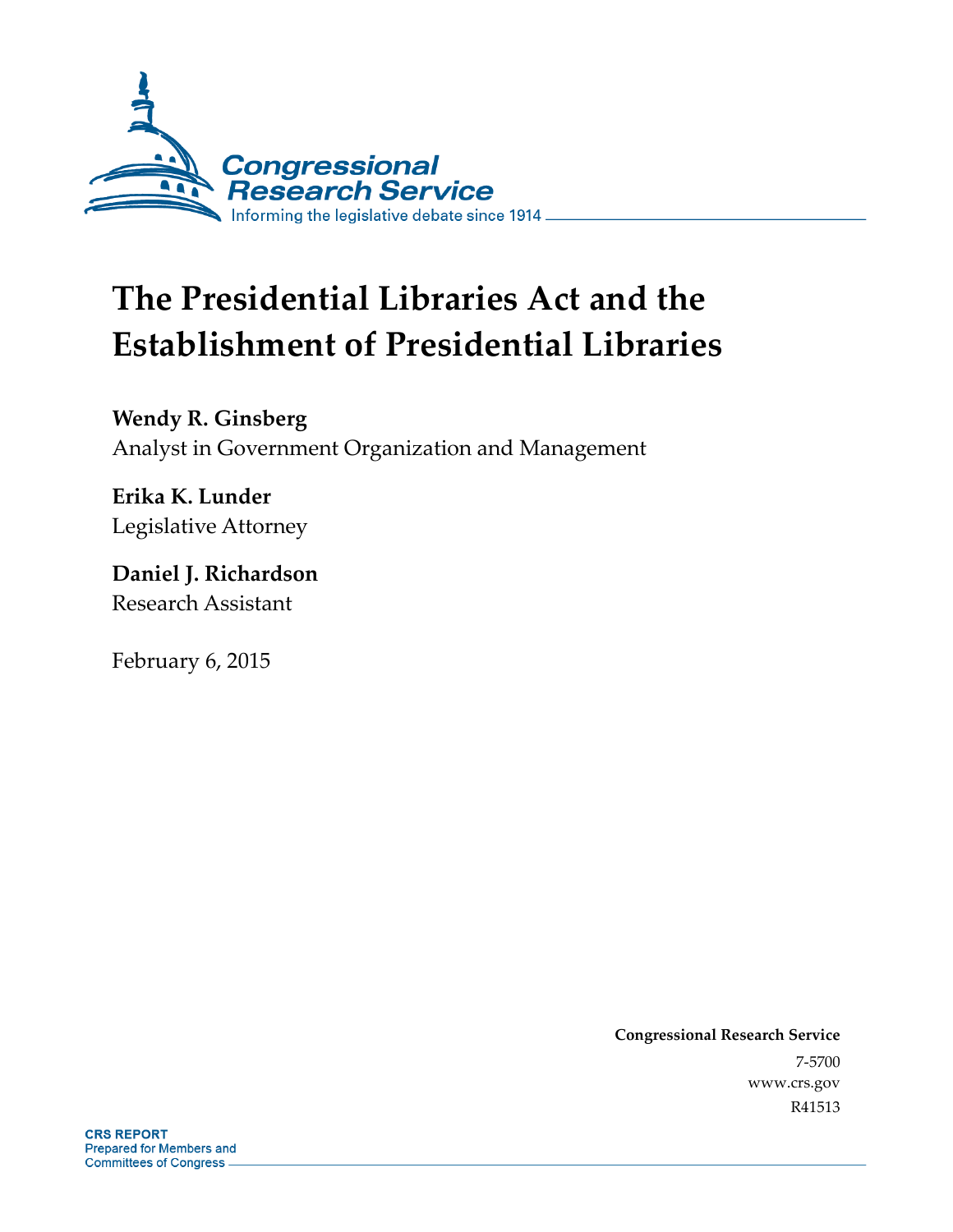### **Summary**

The Presidential Libraries Act (P.L. 84-373; 69 Stat. 695), as originally enacted in 1955, sought to create a system of government "preservation and administration … of papers and other historical materials of any President or former President of the United States." Pursuant to the law, the General Services Administration's (GSA's) Administrator could, among other actions,

accept … the papers and other historical materials of any President or former President of the United States, or of any other official or former official of the Government, and other papers relating to and contemporary with any President or former President of the United States. (P.L. 84-373)

Amid concerns about growing costs of the libraries, the act was substantially amended in 1986 (P.L. 99-323; 100 Stat. 495) to "shift the burden of on-going building operations costs of future libraries from the taxpayer to endowment funds."

Through the National Archives and Records Administration (NARA), the federal government currently operates and maintains 13 presidential libraries, and is currently engaging with representatives seeking to construct a presidential library for President Barack Obama. The libraries, which primarily serve as archival repositories and museums in which the records and memorabilia of the former Presidents are held and made available to researchers and the public, are privately constructed on behalf of former Presidents. Before construction on a presidential archival facility can begin, the Archivist must approve a plan, and Congress must be provided 60 days of continuous session during which it can disapprove of the plan. If Congress chooses not to act, the land, buildings, and sometimes other amenities for the library may be deeded to or otherwise placed under the control of the federal government.

Among some concerns associated with the construction and maintenance of presidential libraries is the role of the private organizations that build and, sometimes, continue to inhabit the buildings. The private organizations, commonly referred to as presidential library foundations, support the construction of the libraries and sometimes provide funding for the exhibitions displayed within the library or its museum. Each library and foundation has a unique partnership. Such a relationship, however, may also lead to difficulties in determining which exhibits are displayed, ensuring a balanced portrayal of the President's legacy, and differentiating between public and private space at the facilities.

This report details the legislative history of the Presidential Libraries Act. The report then examines information on existing library facilities and their locations, organizational characteristics, and outreach efforts. It also analyzes legislative options for the act, including increasing endowment requirements for the library foundations and clearly delineating the relationship between NARA and the libraries' supporting organizations. Congress, for example, might consider consolidating the libraries into one centralized location or could attempt to create standards for the historical exhibits at the libraries.

The Barack Obama Foundation, the private organization that will be managing and partially financing the official library of President Obama, is currently reviewing proposals for a library facility. This library is expected to become the  $14<sup>th</sup>$  library facility under NARA management. Three cities—Chicago, Honolulu, and New York City—have submitted proposals, and a decision on where to locate the library is expected in March 2015. Congress has the authority to deny any presidential library proposal.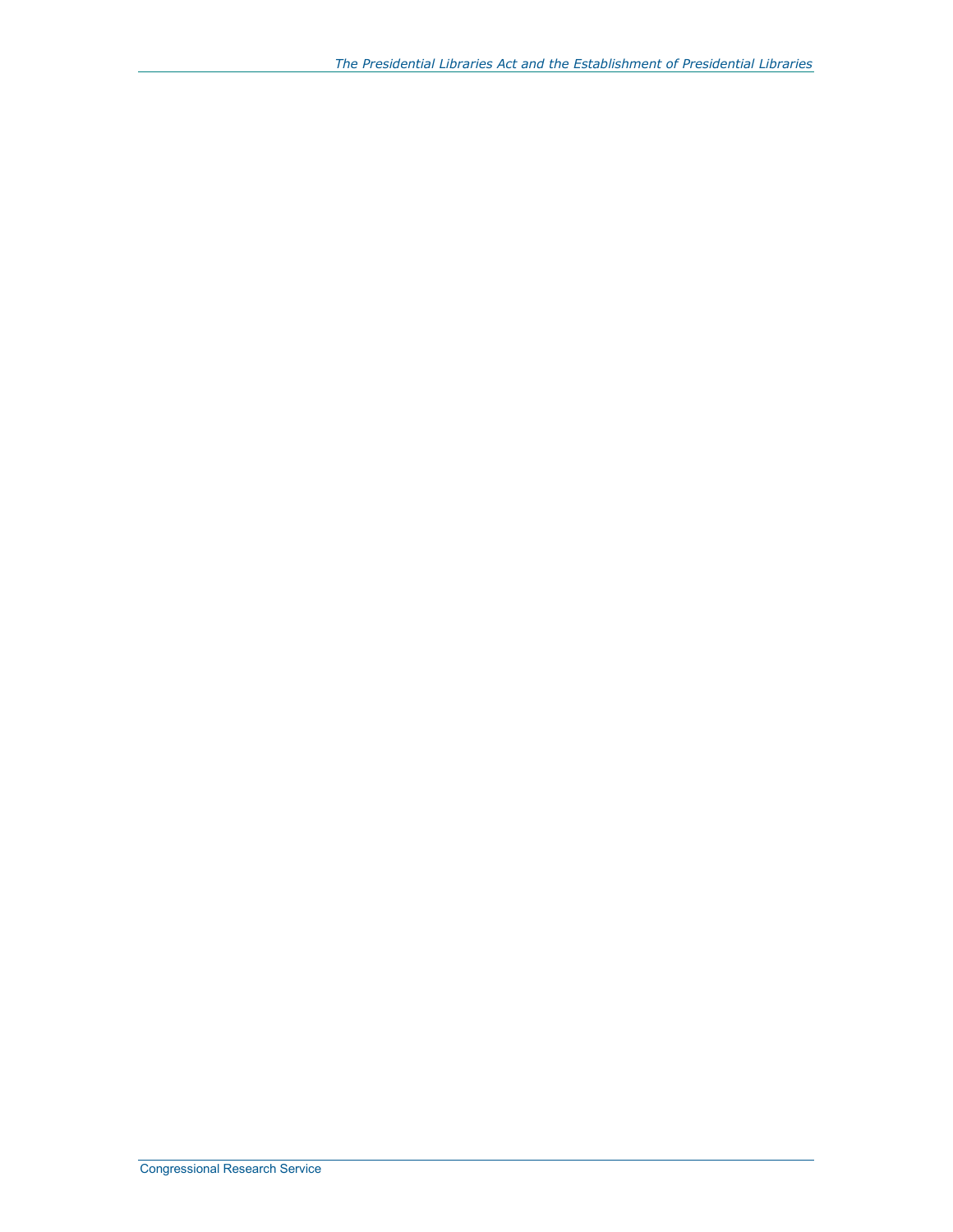## **Contents**

| The Presidential Libraries Act of 1986 and Changes to the Endowment Formula 13   |  |
|----------------------------------------------------------------------------------|--|
|                                                                                  |  |
|                                                                                  |  |
|                                                                                  |  |
|                                                                                  |  |
|                                                                                  |  |
| Clarifying the Relationship Between the Foundation and the Federal Government 21 |  |
|                                                                                  |  |
|                                                                                  |  |
|                                                                                  |  |

### **Figures**

### **Tables**

### **Contacts**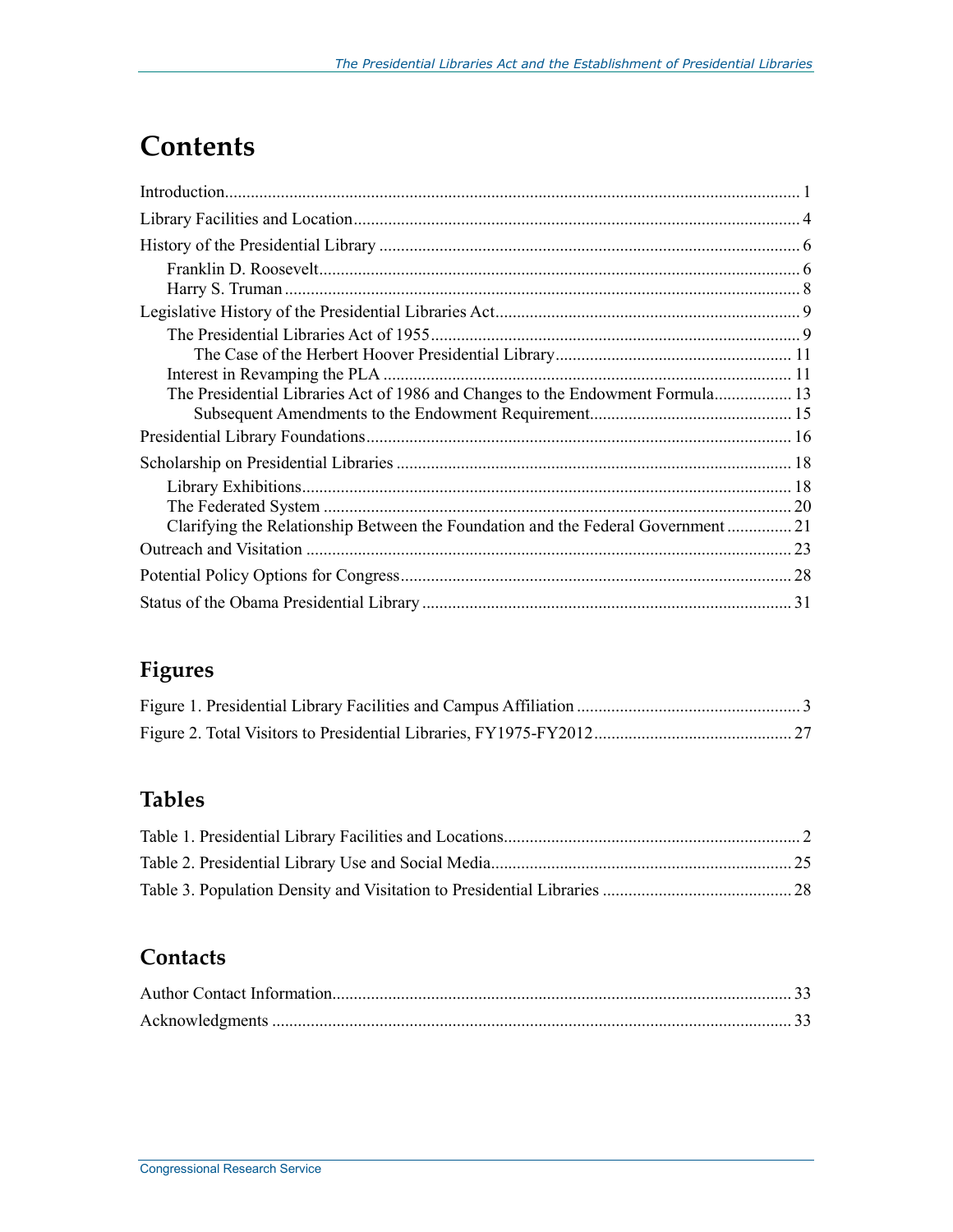## **Introduction**

The Presidential Libraries Act (P.L. 84-373; 69 Stat. 695),<sup>1</sup> as originally enacted in 1955, sought to create a system of government "preservation and administration … of papers and other historical materials of any President or former President of the United States."<sup>2</sup> Pursuant to the law, the General Services Administration's (GSA's) Administrator could, among other actions,

accept … the papers and other historical materials of any President or former President of the United States, or of any other official or former official of the Government, and other papers relating to and contemporary with any President or former President of the United States. (P.L. 84-373)

As the presidential library system continued to grow after the 1955 act, funding and construction issues became a policy concern. Amid the concerns about growing costs of the libraries, the act was substantially amended in 1986 (P.L. 99-323; 100 Stat. 495) to "shift the burden of on-going building operations costs of future libraries from the taxpayer to endowment funds."<sup>3</sup>

Today, presidential libraries are funded through a combination of congressional appropriations and private sources.<sup>4</sup> In general, funds for archiving and management of a President's papers are appropriated to the National Archives and Records Administration (NARA), while funds raised by private organizations support facility construction, programming, and other activities related to a President's legacy. Under the act, the Archivist of the United States has the authority to accept and take title to land, facilities, and equipment for a library—or to enter into an agreement with certain public or private entities to use their land, facilities, and equipment.<sup>5</sup> Prior to accepting title to the property or entering into the agreement, the Archivist must submit a report to Congress that includes, among other information, estimates of the costs and funding requirements of the proposed library. Congress then has 60 days of continuous session to disapprove of the acquisition or agreement. If Congress does not act, NARA may take title to the property or enter into the agreement for use of the property, so long as the statutorily required endowment for maintenance and similar costs contains sufficient funding.<sup>6</sup> Congress most recently updated presidential library funding requirements in 2008.

Through NARA, the federal government currently operates and maintains 13 presidential libraries—including the facility for the records of former President George W. Bush, which opened in April 2013. **Table 1** includes all of the current NARA presidential library facilities. **Figure 1** displays these facilities geographically and denotes the libraries that are affiliated with a university.

<sup>&</sup>lt;sup>1</sup> The act is currently codified at 44 U.S.C. §2112.

 $2^2$  For more information on the statutes that govern the collection and retention of presidential records, see CRS Report R40238, *The Presidential Records Act: Background and Recent Issues for Congress*, by Wendy Ginsberg.

<sup>3</sup> U.S. Congress, House Committee on Government Operations, *Reduction of Costs of Presidential Libraries*, to accompany H.R. 1349, 99<sup>th</sup> Cong., 1<sup>st</sup> sess., May 15, 1985, H.Rept. 99-125 (Washington: GPO, 1985), pp. 1-2.

<sup>4</sup> For additional information on fundraising at presidential libraries, see CRS Report R40209, *Fundraising for Presidential Libraries: Recent Legislative and Policy Issues for Congress*, by R. Sam Garrett.

 $5$  44 U.S.C. §2112(a).

 $6$  44 U.S.C. §2112(g).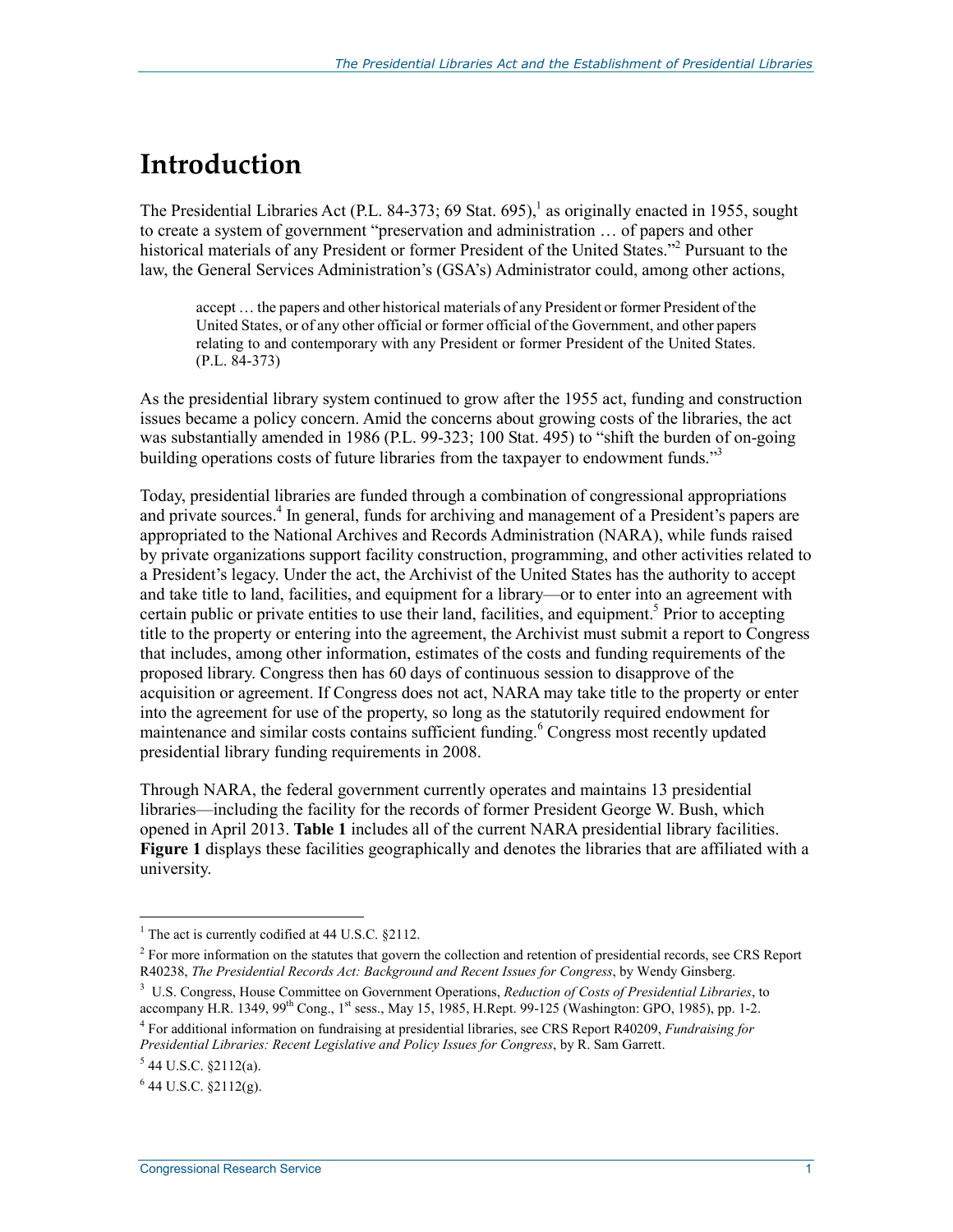| <b>Facility Name</b>                                  | Location                |  |
|-------------------------------------------------------|-------------------------|--|
| Herbert Hoover Presidential Library and Museum        | West Branch, Iowa       |  |
| Franklin D. Roosevelt Presidential Library and Museum | Hyde Park, New York     |  |
| Harry S. Truman Library and Museum                    | Independence, Missouri  |  |
| Dwight D. Eisenhower Presidential Library and Museum  | Abilene, Kansas         |  |
| John F. Kennedy Presidential Library and Museum       | Boston, Massachusetts   |  |
| Lyndon Baines Johnson Library and Museum              | Austin, Texas           |  |
| Nixon Presidential Library and Museum                 | Yorba Linda, California |  |
| Gerald R. Ford Presidential Library and Museum        | Ann Arbor, Michigan     |  |
| Jimmy Carter Library and Museum                       | Atlanta, Georgia        |  |
| Ronald Reagan Presidential Library and Museum         | Simi Valley, California |  |
| George Bush Presidential Library and Museum           | College Station, Texas  |  |
| William J. Clinton Presidential Library and Museum    | Little Rock, Arkansas   |  |
| George W. Bush Presidential Library <sup>a</sup>      | Dallas, Texas           |  |

**Source:** Herbert Hoover Presidential Library and Museum, http://www.hoover.archives.gov/; Franklin D. Roosevelt Presidential Library and Museum, http://www.fdrlibrary.marist.edu/; Harry S. Truman Library and Museum, http://www.trumanlibrary.org/; Dwight D. Eisenhower Presidential Library and Museum, http://www.eisenhower.archives.gov/; John F. Kennedy Presidential Library and Museum, http://www.jfklibrary.org/ ; Lyndon Baines Johnson Library and Museum, http://www.lbjlibrary.org/; Nixon Presidential Library and Museum, http://www.nixonlibrary.gov/index.php; Gerald R. Ford Presidential Library and Museum, http://www.fordlibrarymuseum.gov/; Jimmy Carter Library and Museum, http://www.jimmycarterlibrary.gov/; Ronald Reagan Presidential Library and Museum, http://www.reaganfoundation.org/; George Bush Presidential Library and Museum, http://bushlibrary.tamu.edu/; William J. Clinton Presidential Library and Museum, http://www.clintonlibrary.gov/; and George W. Bush Presidential Library, http://www.georgewbushlibrary.gov/.

a. The repository for the George W. Bush materials at Southern Methodist University in Dallas, Texas was opened in May 2013. Prior to that time, the presidential papers of former President George W. Bush were stored at a NARA facility in Lewisville, Texas.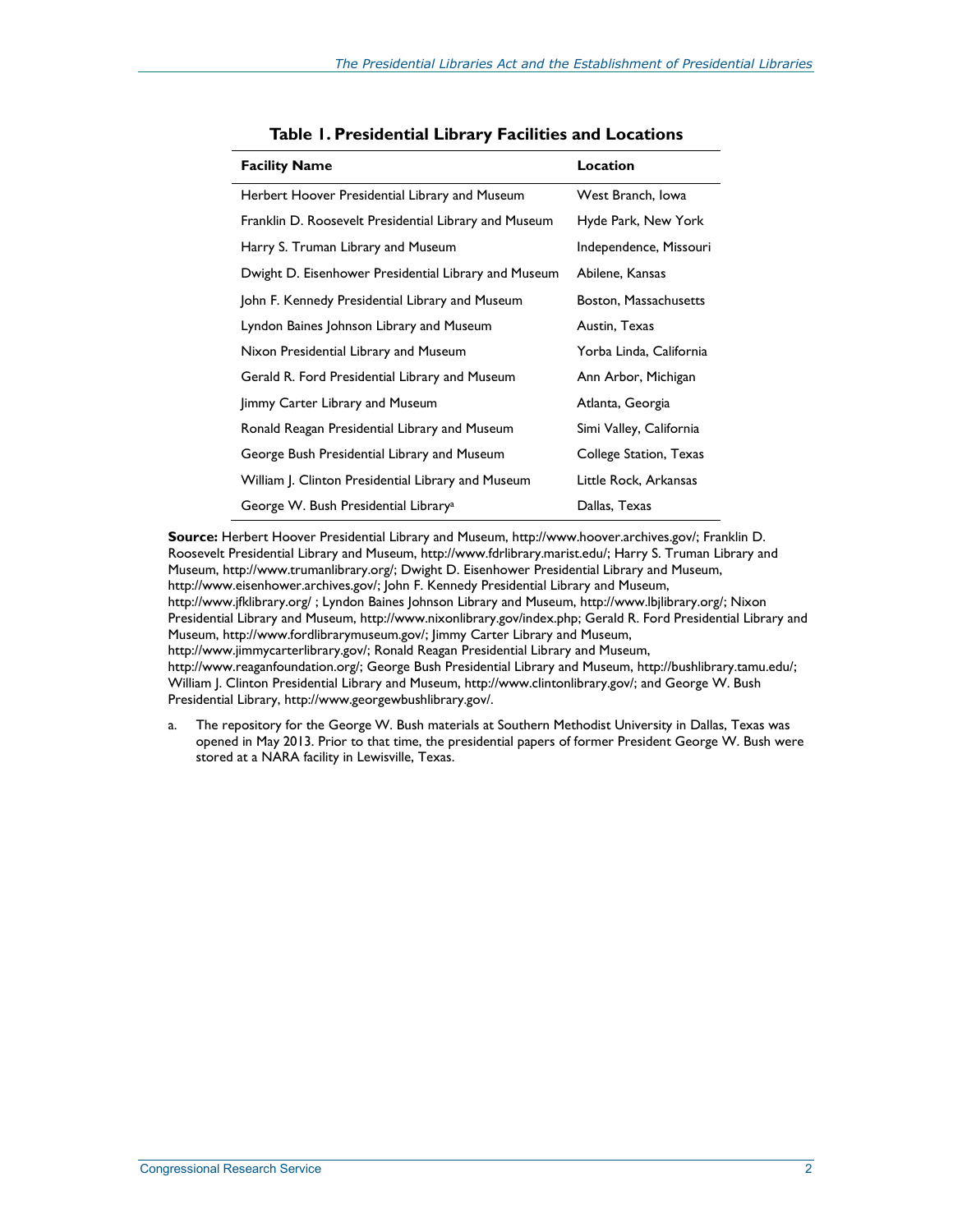

**Figure 1. Presidential Library Facilities and Campus Affiliation** 

**Source:** Mapping completed by the Congressional Research Service (CRS) using ArcGIS software.

**Notes:** The Lyndon Baines Johnson Library and Museum is affiliated with the University of Texas at Austin. The Gerald R. Ford Library and Museum is affiliated with the University of Michigan. The George Bush Presidential Library is affiliated with Texas A&M University. The George W. Bush Library is affiliated with Southern Methodist University.

The libraries, which primarily serve as archival depositories for presidential records and memorabilia, are privately constructed on behalf of former Presidents. Upon completion, the land, buildings, and sometimes other library amenities are deeded to or otherwise placed under the control of the federal government.

Among some concerns associated with the construction and maintenance of presidential libraries is the role of the private organizations that build and, sometimes, continue to inhabit the library buildings. The private organizations, commonly referred to as presidential library foundations, support the construction of the libraries and sometimes the exhibitions displayed within the library or its museum. This close association with the library may create an amicable publicprivate partnership at library facilities. Such a relationship, however, may also render unclear which portions of the library and its exhibitions are funded by government appropriations and which portions are not.

Some presidential library scholars have raised concerns over whether library exhibits present a balanced version of each President's Administration or if they tend to portray the President in an inaccurate or, at least, more favorable, light. The concerns of these scholars have grown as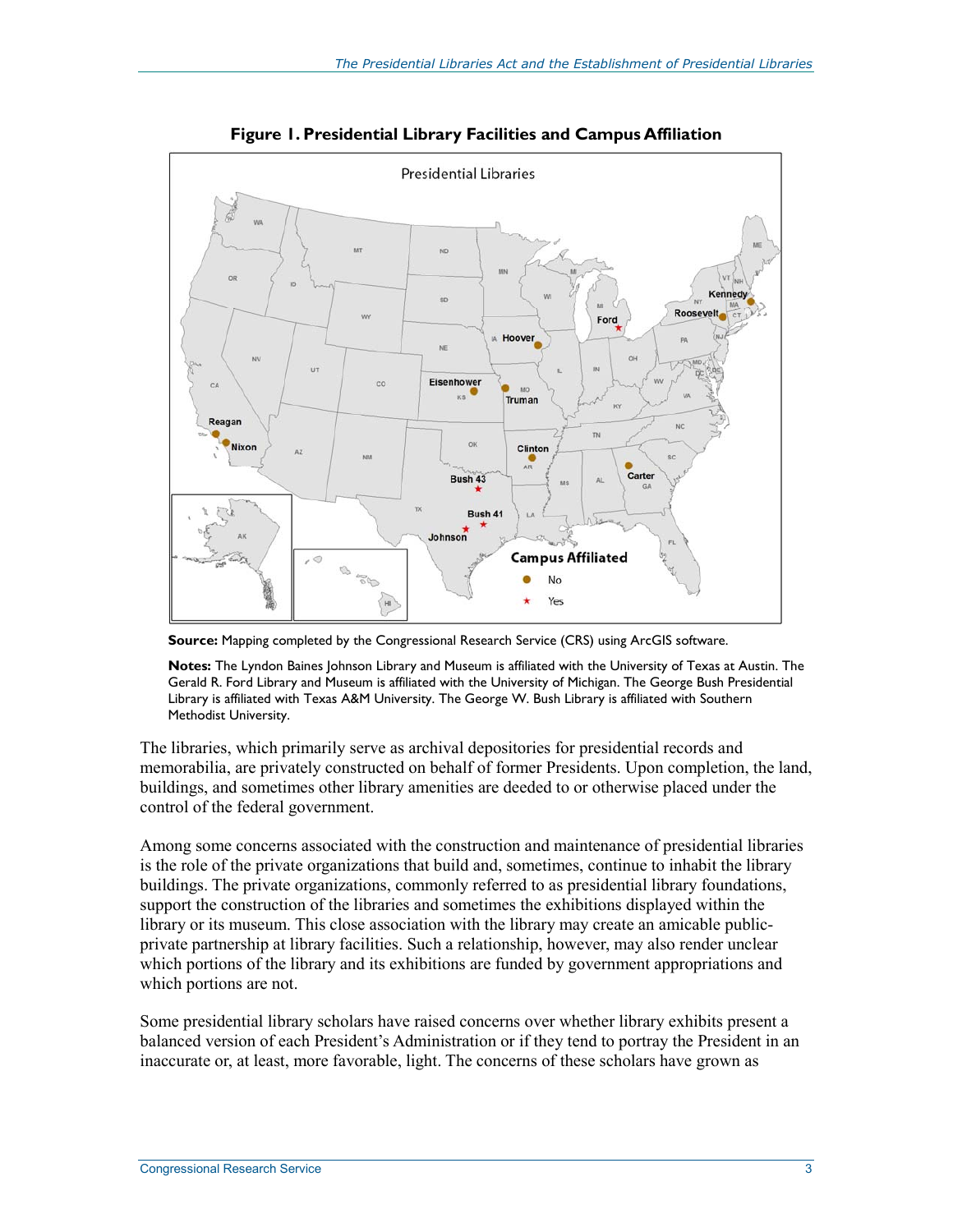presidential libraries began to share their materials with K-12 schools as educational programming.<sup>7</sup>

This report details the legislative history of the Presidential Libraries Act. It then provides information on existing library facilities and their locations. The report also discusses the private organizations that financially support their construction and, sometimes, their exhibitions. It then analyzes legislative options for the act, including changing endowment requirements; creating a single, centralized presidential library; or more clearly identifying the role of the libraries' supporting foundations. This report does not address the laws governing the collection, processing, and archiving of presidential records.<sup>8</sup>

NARA is currently examining proposals for the construction of a future Barack Obama presidential library. Once the Archivist has selected a proposal, he is required by law to provide a written report to the President of the Senate and the Speaker of the House on the proposed "land, buildings, and equipment" that would constitute the future presidential library. The Archivist cannot accept the proposal on behalf of the federal government until "60 calendar days of continuous session" of Congress have lapsed. This report assists Members and staff as they deliberate whether to accept proposed facility locations and designs. The report examines some of the variables that may affect public visitation to facilities and tracks presidential library use of social media and other platforms to increase public engagement generally.

### **Library Facilities and Location**

Although there are 13 distinct presidential libraries, some traditions and patterns have emerged in their locations and operations. For example, the first four presidential libraries—Roosevelt, Truman, Hoover, and Eisenhower—established two patterns: the facilities were located at what was considered to be the particular former President's hometown (birthplace or principal residence) and the libraries' buildings, grounds, and holdings were deeded to the federal government.

Change in this practice first occurred with the Lyndon Baines Johnson Presidential Library, which was located on the campus of the University of Texas at Austin. The university could not legally deed its land to the federal government, so another provision of the PLA was relied upon to effect federal supervision of the facility. Rather than taking title to the presidential archival facility, the Archivist of the United States relied upon his authority to

make agreements, upon terms and conditions he considers proper, with a State, political subdivision, university, institution of higher learning, institute, or foundation to use as a Presidential archival depository land, buildings, and equipment of the State, subdivision, university or other organization, to be made available by it without transfer of title to the United States, and maintain, operate and protect the depository as a part of the national archives system.<sup>9</sup>

<sup>7</sup> Sharon K. Fawcett, "Presidential Libraries: A View from the Center," *The Public Historian*, vol. 28, no. 3 (Summer 2006), p. 25.

<sup>8</sup> For information on presidential records, see CRS Report R40238, *The Presidential Records Act: Background and Recent Issues for Congress*, by Wendy Ginsberg.

<sup>&</sup>lt;sup>9</sup> See 44 U.S.C. §2112(a) (1982); and 44 U.S.C. §2112(a)(1)(B)(i) (1988). As noted in the report above, pursuant to the (continued...)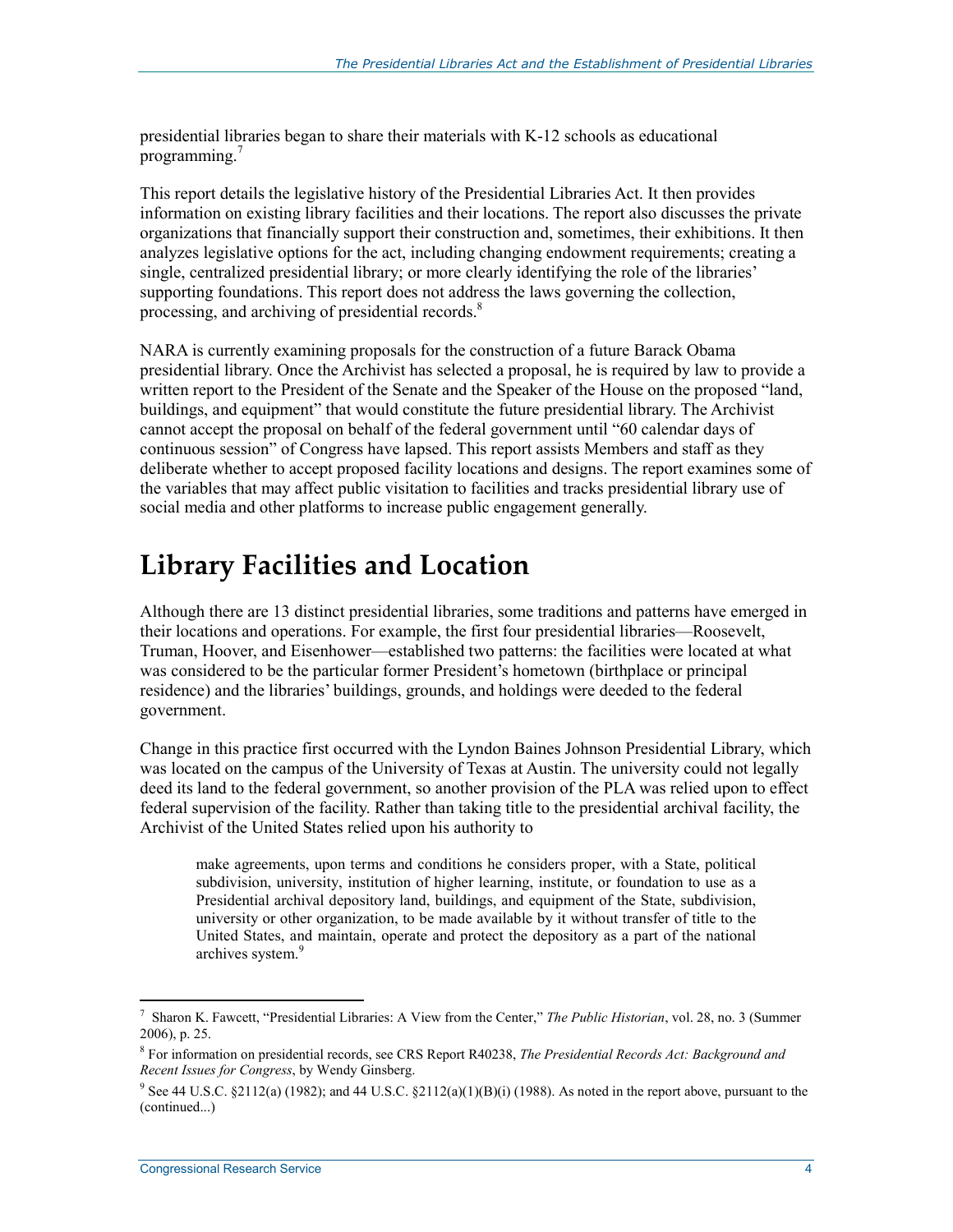Pursuant to this authority, an agreement or memorandum of understanding was executed regarding the federal supervision of the Johnson Presidential Library. The Gerald R. Ford Presidential Library was similarly not deeded to the federal government because of its location on the Ann Arbor campus of the University of Michigan. A separate Ford museum is located in the former President's hometown of Grand Rapids, Michigan. The museum, which shares the same director as the Ford library, is part of the NARA presidential library system.

The John F. Kennedy, Jimmy Carter, Ronald Reagan, and William J. Clinton presidential libraries, while deeded to the federal government—in part or in whole<sup>10</sup>—are located in major cities in close proximity to respective presidential hometowns. The George W. Bush library located on the campus of Southern Methodist University, the alma mater of his wife, Laura Bush, was not deeded to the federal government. Instead, the facility came under federal supervision through the same provision of the PLA that permitted NARA to operate the Johnson Presidential Library. Under the current arrangement, SMU retains sole ownership of the property and NARA is provided with exclusive rights to use their portion of the facility.

In addition to funding the 13 "official" presidential libraries, Congress has occasionally provided specific funding for private facilities honoring former presidents. These libraries, which hold the documents of former Presidents who served prior to Herbert Hoover, may receive a direct line item in the annual appropriations process. For example, Congress appropriated \$1 million in 1996 for the Calvin Coolidge Memorial Foundation,<sup>11</sup> \$500,000 in 1997 for the Rutherford B. Hayes home,<sup>12</sup> \$3 million in 1999 for the Abraham Lincoln library,<sup>13</sup> and \$365,000 in 2000 for the Ulysses S. Grant boyhood home.<sup>14</sup> Such funds have been used to support construction, maintenance, or other projects. Because they are not part of the federal library system, however, facilities such as these are beyond the scope of this report.

All of the presidential libraries have also adapted to the Internet. A large number of the records available at the various libraries around the nation are now available online or in other electronic formats. The presidential libraries and their support foundations use the Internet for more than just giving researchers access to records: many libraries now offer virtual tours of their facilities online.<sup>15</sup> Use of these electronic resources can make presidential records available to researchers

 $\overline{a}$ 

<sup>(...</sup>continued)

Presidential Libraries Act, Congress is provided 60 continuous calendar days in session to review and deliberate any presidential library proposal selected by the Archivist.

<sup>&</sup>lt;sup>10</sup> The Ronald Reagan Presidential Library and the William J. Clinton Presidential Library each have more square footage than the federal government can accept without having to raise the endowment requirement for the buildings. Any square footage over 70,000 square feet statutorily requires a higher endowment percentage rate. Pursuant to statute, the endowment percentage increases with each square foot the edifice is in excess of the 70,000 cap. Parts of these libraries, therefore, are deeded to the federal government while other parts of the buildings are owned by the organizations that supported the buildings' construction. The foundations do not have to pay additional endowment fees if they maintain control of the additional square footage. The endowment calculations will be discussed in greater length later in this report.

<sup>&</sup>lt;sup>11</sup> See 110 Stat. 3009-258 for appropriations language and 110 Stat. 3868 for authorizing language.

<sup>&</sup>lt;sup>12</sup> 111 Stat. 1550.

<sup>13 113</sup> Stat. 1501A-143.

<sup>&</sup>lt;sup>14</sup> 114 Stat. 930.

<sup>&</sup>lt;sup>15</sup> The Lyndon Baines Johnson Library and Museum, for example, has an online photo archive available on its website that allows users to enter a search term and find a variety of archived presidential photographs. See Lyndon Baines Johnson Library and Museum, "Online Photo Archive Search," http://www.lbjlibrary.org/collections/photoarchive.html. The Ronald Reagan Presidential Foundation hosts a virtual online tour of the Ronald Reagan Library and (continued...)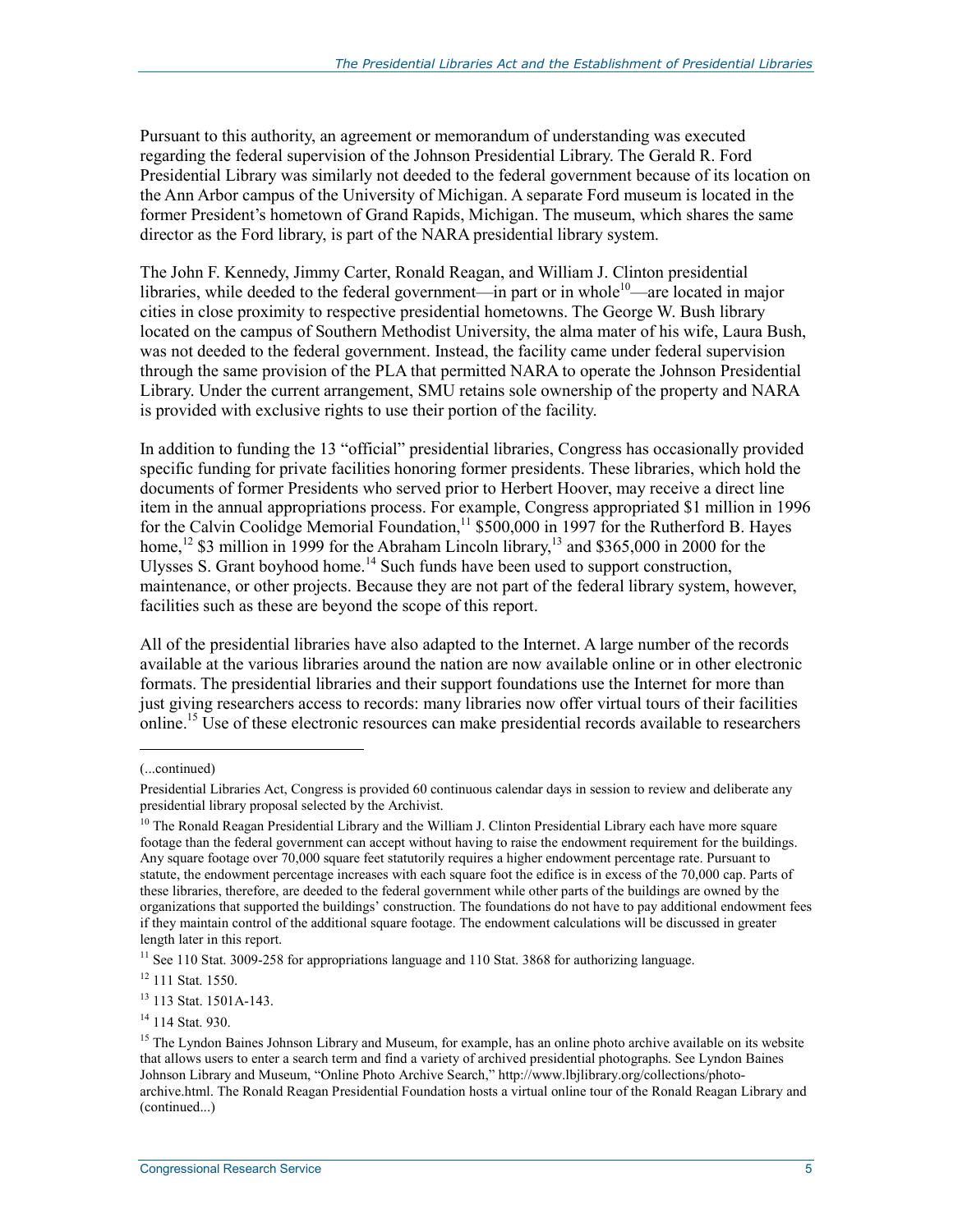anywhere in the country, rather than requiring researchers to visit the library facilities. Presidential libraries are also using the Internet to publicize and share curricular resources for educators. This includes information regarding in-person tours as well as lesson plans that can be accessed electronically.<sup>16</sup> The libraries have also embraced social media as part of their efforts to reach a wide audience, which is discussed at greater length in the "Outreach and Visitation" section below.

### **History of the Presidential Library**

Starting with President George Washington and going through the first century and a half of the American republic, the papers of the President were regarded as personal property to be taken with a President when he left office.<sup>17</sup> In many cases, records were given to the Library of Congress for archiving, but the Library did not have the staff or funding to "service these collected papers adequately and make them easy for the general researcher to use."<sup>18</sup> In other cases, the records were "burned, lost, purloined or destroyed. Impecunious heirs sought to sell them to the [g]overnment, and in the course of some of these transactions, some parts of the collections were withheld or separated out and passed on to relatives or sold to collectors."<sup>19</sup> According to one scholar, the records of the Presidents are "a whole epoch of American history as seen from the office of the Chief Executive," that may include "letters and memos … on which great decisions and official acts were based."<sup>20</sup> As scholars, the general public, and Presidents themselves began to understand the value of these records, interest grew in creating standards for their preservation.

#### **Franklin D. Roosevelt**

With establishment of the Executive Office of the President (EOP) in 1939, the maintenance and archiving of presidential records became a more pertinent issue to the President. President Roosevelt sought to return presidential papers to the public realm and create a "rich deposit of historical source materials for his particular era in American history"<sup>21</sup> through a new type of institution: the presidential library. When President Roosevelt advanced the concept of the presidential library in 1938,<sup>22</sup> two prototype libraries were already in existence—the Rutherford B. Hayes Memorial Library and the Hoover Institution on War, Revolution, and Peace.

 $\overline{a}$ 

<sup>(...</sup>continued)

Museum on its website. See The Ronald Reagan Presidential Foundation and Library, "Reagan Library Video Tour," http://www.reaganfoundation.org/reagan-library-video-tour.aspx.

<sup>&</sup>lt;sup>16</sup> Examples of these resources include those made available by the George W. Bush Presidential Library and Museum, which can be found at https://www.georgewbushlibrary.smu.edu/en/Teachers.aspx.

<sup>17</sup> See Waldo Gifford Leland, "The Creation of the Franklin D. Roosevelt Library: A Personal Narrative," *American Archivist*, vol. 18 (January 1955), p. 13. Certain papers from the presidencies of George Washington, Thomas Jefferson, and Andrew Jackson were maintained at the Library of Congress, but no laws existed that required outgoing Presidents to maintain these records.

<sup>18</sup> David Demarest Lloyd, "Presidential Papers and Presidential Libraries," *Manuscripts*, vol. 8 (Fall 1955), p. 5.

<sup>19</sup> *Id.*

<sup>20</sup> *Id.*, p. 4.

 $^{21}$  *Id.* 

<sup>&</sup>lt;sup>22</sup> On December 10, 1938, Franklin D. Roosevelt told 18 people assembled at a luncheon of his plans to donate to the (continued...)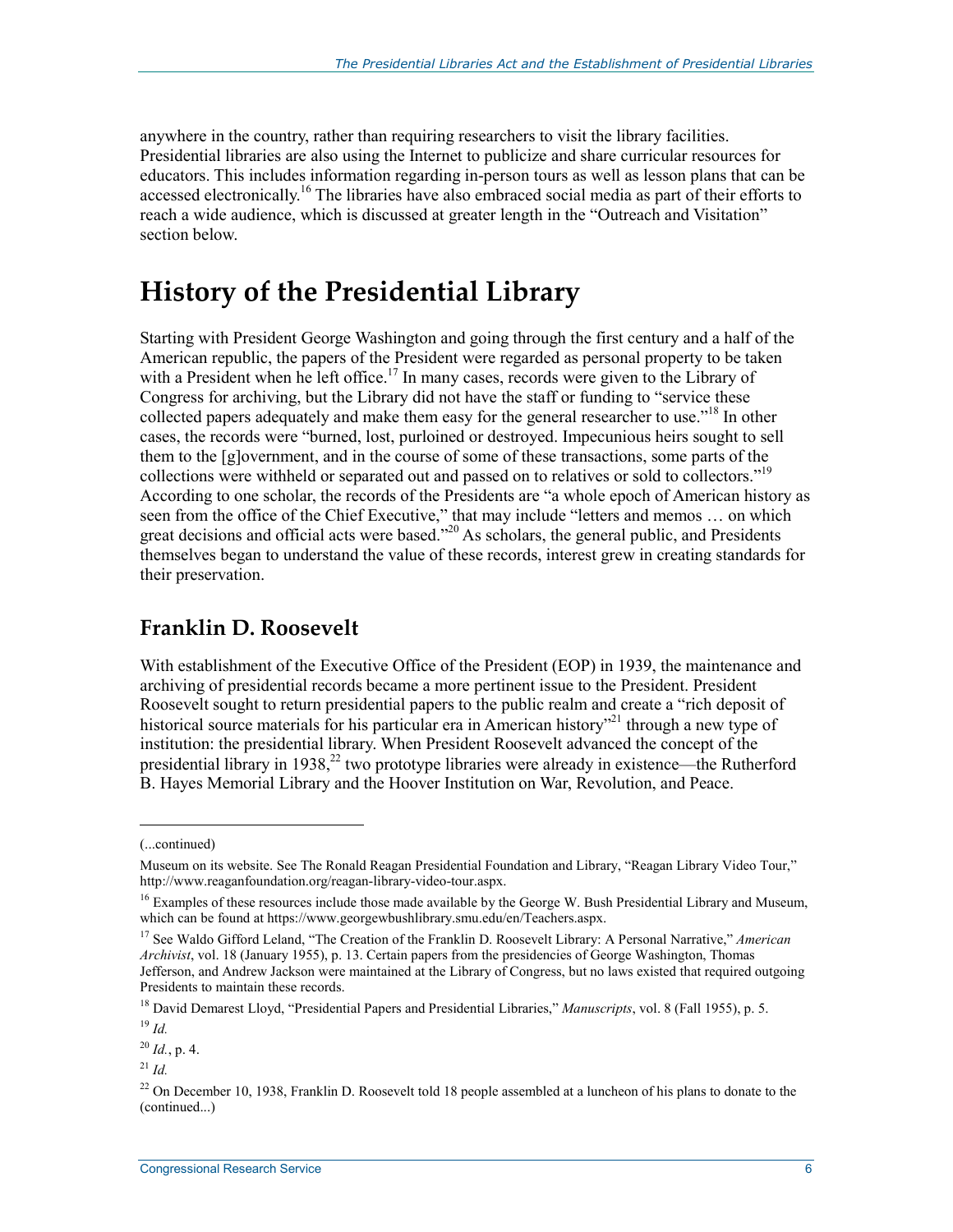In 1916, the state of Ohio completed the Hayes Memorial in Fremont, Ohio.<sup>23</sup> At that time, the library was maintained jointly by the state of Ohio and the Rutherford B. Hayes-Lucy Webb Hayes Foundation.<sup>24</sup> Today the repository, still run by Ohio and the foundation, is known as the Rutherford B. Hayes Library. In 1919, Herbert Hoover pledged \$50,000 to Stanford University in Palo Alto, California, to establish an institution that would serve as a repository of records of both Hoover's military and political careers, and would later hold President Hoover's personal materials.<sup>25</sup> The record-keeping repository and research institution was completed for \$600,000, and was named the Hoover Library on War, Revolution, and Peace.<sup>26</sup>

President Roosevelt built upon these two models and developed the concept of a privately built, publicly maintained presidential library. In December 1938, he organized an executive committee to create a presidential library for his records and recruited Waldo Gifford Leland, a distinguished historian and leader in the archiving field, to be chairman of the committee.<sup>27</sup> Prior to the committee's first meeting, Mr. Leland outlined a roster of issues that would need to be addressed, including the following:

- Determining the functions and responsibilities of the executive committee
- Outlining the relationship of the proposed archive to the federal government
- Investigating the possible creation of new legislation to authorize federal participation or acquisition of the project
- Determining the types of and quantities of materials that should be kept in the future repository
- Determining space requirements in both architectural and structural terms for the repository
- Calculating the cost of the building and its equipment<sup>28</sup>

1

23 Thomas A. Smith, "Before Hyde Park: The Rutherford B. Hayes Library," *The American Archivist*, vol. 43, no. 4 (Fall 1980), p. 485.The Rutherford B. Hayes Presidential Library is part of the Rutherford B. Hayes Presidential Center. The library holds more than 70,000 books that include volumes on a variety of topics that go beyond the former President's Administration records. Included in this collection are volumes on genealogy and local history of Fremont, Ohio. For more information about the center and the library, see Rutherford B. Hayes Presidential Center, "About the Library," http://www.rbhayes.org/hayes/library/.

<sup>(...</sup>continued)

federal government a plot of his mother's land five miles north of Poughkeepsie on which to store his documents, books, correspondence, pamphlets, pictures and other objects of both personal and historical interest. See Waldo Gifford Leland, "The Creation of the Franklin D. Roosevelt Library: A Personal Narrative," *American Archivist*, vol. 18 (January 1955), p. 11.

<sup>24</sup> Thomas A. Smith, "Before Hyde Park: The Rutherford B. Hayes Library," *American Archivist*, vol. 43 (Fall 1980), pp. 485.

<sup>&</sup>lt;sup>25</sup> Hoover Institution, Stanford University, "Library and Archives: History," http://www.hoover.org/library-andarchives/history.

<sup>26</sup> David Demarest Lloyd, "Presidential Papers and Presidential Libraries," *Manuscripts*, vol. 8 (Fall 1955), p. 15; President Hoover's presidential records were transferred to the Herbert Hoover Presidential Library in West Branch, Iowa, when that facility was completed and turned over to the government in 1964.

<sup>27</sup> Waldo Gifford Leland, "The Creation of the Franklin D. Roosevelt Library: A Personal Narrative," *American Archivist*, vol. 18 (January 1955), pp. 11-29. See also Donald R. McCoy, "The Beginning of the Franklin D. Roosevelt Library," *Prologue*, vol. 7 (Fall 1975), pp. 137-150.

<sup>28</sup> Waldo Gifford Leland, "The Creation of the Franklin D. Roosevelt Library: A Personal Narrative," *American Archivist*, vol. 18 (January 1955), p. 14.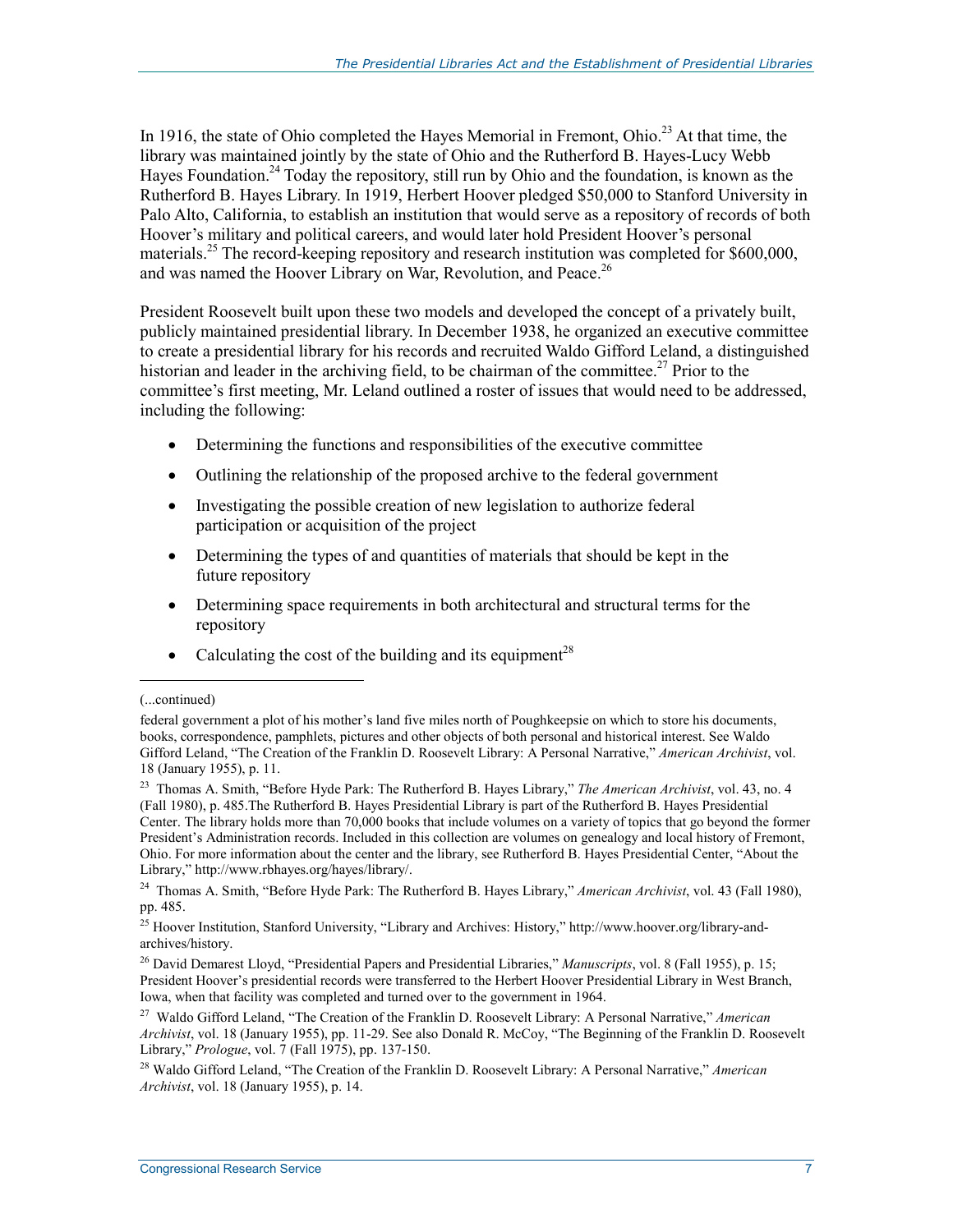At the initial organizational meeting on December 17, 1938, the seven-member committee determined its role should be strictly advisory, and should not involve raising funds for the construction or operation of the repository.<sup>29</sup> The members also concluded that "new legislation" would have to be enacted ... to enable the [g]overnment to accept the gifts of collections, land, and building and to provide for their administration." The executive committee then decided to create a larger 30-member National Advisory Committee, consisting of historians and scholars to help determine what should be included in the repository.<sup>30</sup> In addition, the executive committee formalized the creation of a group of 63 underwriters for the repository project (the group referred to itself as the "committee on Ways and Means"). The executive committee made a collective guarantee of  $$450,000$  for the project.<sup>31</sup> Finally, the executive committee created a corporation, the Franklin D. Roosevelt Library, Inc., which had the "power to solicit, accept, borrow, invest, and expend money, to transfer property to the United States provided that adequate legislation should have been enacted for the acceptance of such property and for its permanent care and maintenance."32

In 1939, Congress enacted chartering legislation for the Roosevelt library.<sup>33</sup> The Archivist of the United States, acting on behalf of the federal government, accepted the completed library edifice on July 4, 1940. The museum portion of the facility was opened to the public approximately a year later. Visitors to the museum were charged a quarter.<sup>34</sup> Library materials were available for research use by the public in the spring of 1946.

#### **Harry S.35 Truman**

President Harry S. Truman also had concerns about the preservation of his records. In the aftermath of his 1948 election, Truman—following the Franklin D. Roosevelt Presidential Library model—oversaw the creation of a Missouri corporation in 1950 to collect donations and establish a presidential library on his behalf.<sup>36</sup> While the Truman Library Corporation was

<sup>&</sup>lt;u>.</u> <sup>29</sup> *Id.*, p. 15. The advisory committee itself was funded through a grant of \$1,500 provided by the Carnegie Corporation. Leland wrote that nearly \$800 of the \$1,500 grant was later refunded to the Carnegie Corporation because it was not used by the committee.

 $30$  *Id.*, p. 16.

<sup>31</sup> *Id.*

<sup>&</sup>lt;sup>32</sup> *Id.*, p. 17-18. According to Leland, creating the corporation also provided a "hedge" if Congress did not enact legislation that would have allowed for the acquisition of the repository. If such legislation were not enacted, "the corporation would have been obliged to seek endowment or other permanent funding for the perpetual maintenance of the establishment." More than 28,000 people contributed a total of \$400,000 to the library (p. 25). Construction costs totaled \$367,000 (p. 23).

<sup>33 53</sup> Stat. 1052.

<sup>&</sup>lt;sup>34</sup> *Id.*, p. 21. President Roosevelt was adamant that a variety of objects and gadgets associated with his life be displayed in the museum, despite Leland's concern that too much space was allotted to the museum functions of the library. According to Leland, President Roosevelt responded by saying, "Well, you know, if people have to pay a quarter to get into the library they want to see something interesting inside."

<sup>&</sup>lt;sup>35</sup> Some editors argue that there is no period after the "S" in Harry S. Truman. This report follows the recommendation of the Harry S. Truman Library and Museum, which states that "S." is correct. See Harry S. Truman Library and Museum, "Use of the Period After the 'S' in Harry S. Truman's Name," http://www.trumanlibrary.org/speriod.htm.

<sup>&</sup>lt;sup>36</sup> Background information on the establishment of the Truman Presidential Library was provided by NARA. See also David D. Lloyd, "The Harry S. Truman Library," *American Archivist*, vol. 18 (April 1955), pp. 107-110; and Philip C. Brooks, "The Harry S. Truman Library—Plans and Reality," *American Archivist*, vol. 25 (January 1962), pp. 25-37.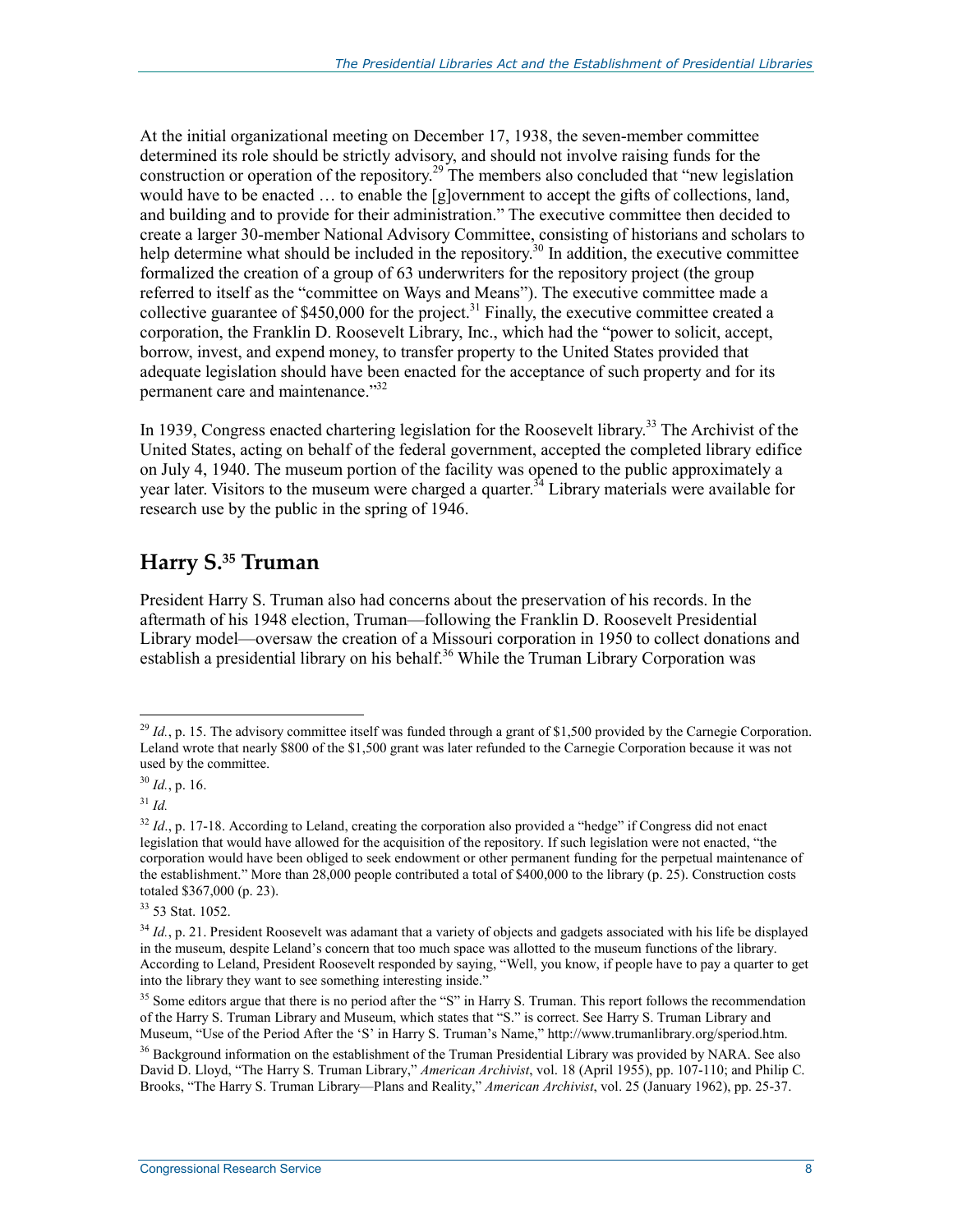endeavoring to raise funding for the construction of the archival edifice, however, Congress enacted the Presidential Libraries Act of 1955.

### **Legislative History of the Presidential Libraries Act**

The Presidential Libraries Act (P.L. 84-373; 69 Stat. 695), as originally enacted in 1955, sought to create a system of government "preservation and administration … of papers and other historical materials of any President or former President of the United States."37 Amid concerns about growing costs of the libraries, the act was substantially amended in 1986 (P.L. 99-323; 100 Stat. 495) to "shift the burden of on-going building operations costs of future libraries from the taxpayer to endowment funds."<sup>38</sup>

These two laws, in addition to several other amendments, currently shape how and where presidential records are collected, preserved, and administered. The following sections of the report detail the legislative history of the PLA.

#### **The Presidential Libraries Act of 1955**

On June 2, 1955, Representative Edward Herbert Rees of Kansas introduced H.J. Res 330 "To provide for the acceptance and maintenance of Presidential libraries and for other purposes." On June 29, 1955, the House Committee on Government Operations favorably reported the bill with amendments.<sup>39</sup> According to the report, H.J. Res 330 sought to give the Administrator of the General Services Administration  $(GSA)^{40}$  the authority to accept for preservation the "papers and materials" of a President or former President of the United States, as well as papers relating to and contemporary with any President or former President of the United States, and of any other official or former official of the United States.<sup>41</sup>

The committee report detailed the need for a presidential library system, saying that the lack of a systematic arrangement for such documents "has resulted in irreparable loss or dispersion of important bodies of Presidential documents during the 166 years of our Nation's existence.<sup>142</sup> In addition, the report said the new law

would enable our Presidents and former Presidents to plan for the preservation of their papers at the place of their choice with the knowledge that the Government has made provisions to receive them in the archives of the Nation with adequate provisions for their

<sup>37</sup> U.S. Congress, House Committee on Government Operations, *Presidential Libraries*, report to accompany H.J. Res. 330,  $84<sup>th</sup>$  Cong.,  $1<sup>st</sup>$  sess., June 29, 1955, H.Rept. 84-998 (Washington: GPO, 1955), pp. 1-2. This report details the legislative creation of the presidential library system.

<sup>38</sup> U.S. Congress, House Committee on Government Operations, *Reduction of costs of Presidential Libraries*, to accompany H.R. 1349, 99<sup>th</sup> Cong., 1<sup>st</sup> sess., May 15, 1985, H.Rept. 99-125 (Washington: GPO, 1985), pp. 1-2.

<sup>39</sup> U.S. Congress, House Committee on Government Operations, *Presidential Libraries*, report to accompany H.J. Res. 330, 84<sup>th</sup> Cong., 1<sup>st</sup> sess., June 29, 1955, H.Rept. 84-998 (Washington: GPO, 1955).

<sup>&</sup>lt;sup>40</sup> At the time the H.J. Res. 330 was being debated in Congress, the National Archives was under the aegis of the General Services Administration.

<sup>41</sup> U.S. Congress, House Committee on Government Operations, *Presidential Libraries*, report to accompany H.J. Res. 330, 84<sup>th</sup> Cong., 1<sup>st</sup> sess., June 29, 1955, H.Rept. 84-998 (Washington: GPO, 1955), p. 2.

<sup>42</sup> *Id.*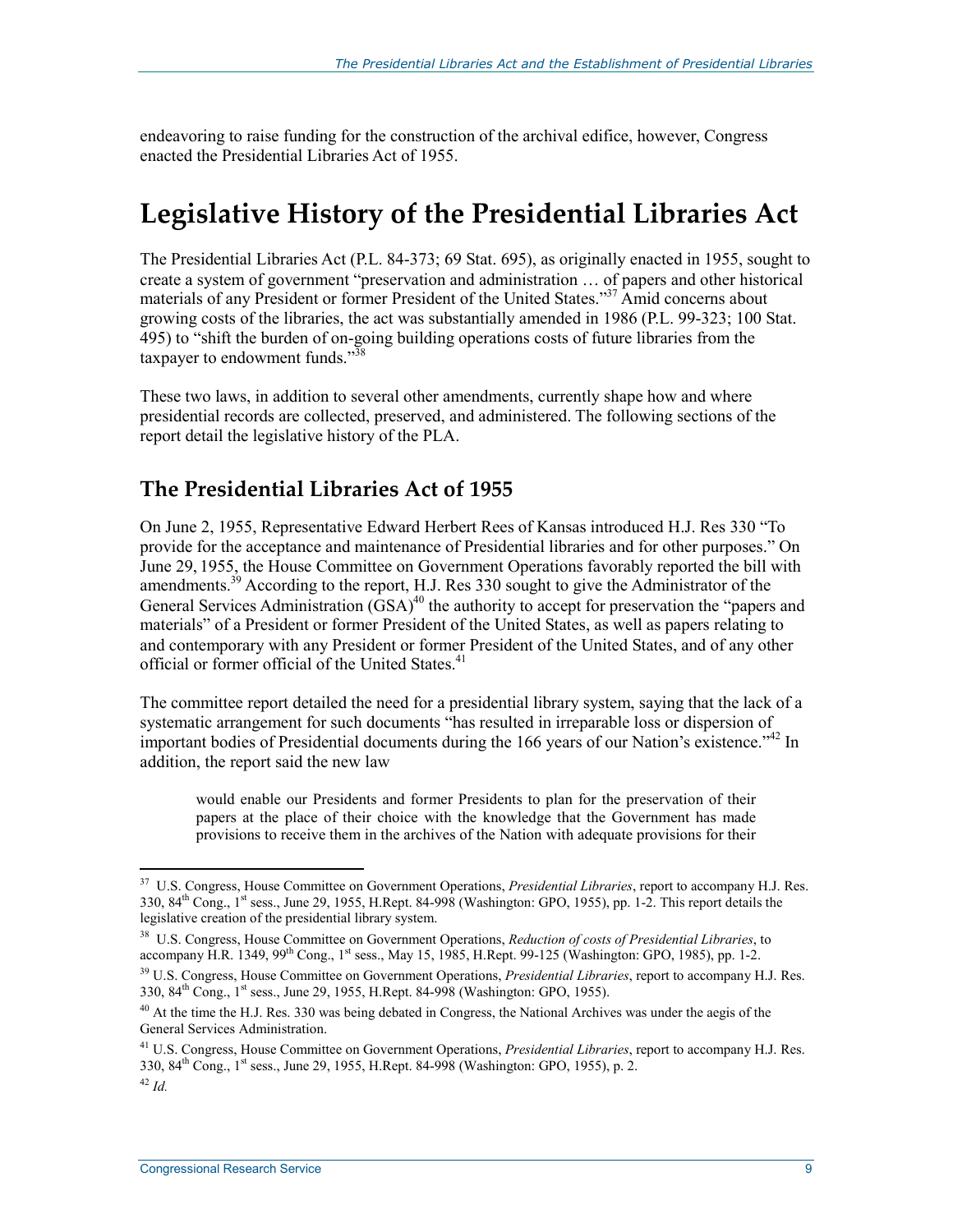preservation, with proper safeguards for their administration, and with restrictions on their use that recognize and protect the President's rights.<sup>43</sup>

The report also noted the bill's goal of "housing within one establishment … all types of materials that help to explain the history of a President and his period." It also mentioned the bill's requirement to decentralize the collections, permitting each President or former President to decide where in the United States his records would be located, which the report said would be a "highly desirable objective at any time, particularly in this atomic age."  $44$ 

On July 5, 1955, the bill passed the House. On July 7, 1955, the bill was referred to the Senate Committee on Government Operations. The committee favorably reported the bill on July 28, 1955.45 On August 2, the Senate passed H.J. Res 330 with technical amendments. That same day, the House agreed to the Senate amendments. On August 12, 1955, President Dwight D. Eisenhower signed the Presidential Libraries Act (PLA) into law (P.L. 84-373).

Pursuant to the new statute, the GSA Administrator could

- accept the papers and other historical materials of any President or former President of the United States, or of any other official or former official of the government, and other papers relating to and contemporary with any President or former President of the United States;<sup>46</sup>
- accept and take title to, for and in the name of the United States, after a detailed report to Congress in each instance, land, buildings, and equipment offered as a gift to the United States to be utilized as a presidential archival depository;
- enter into agreements, after a detailed report to Congress in each instance, with any state, political subdivision, university, institution of higher learning, institute, or foundation, to utilize as a presidential archival depository land, building, and equipment of any such state, subdivision, institution, or organization to be made available by it without transfer of title to the United States; $47$
- maintain, operate, and protect such presidential archival depositories as part of the national archives system; and
- accept gifts or bequests of money or other property for the purpose of maintaining, operating, protecting, or improving any presidential archival depository. $4$

<sup>&</sup>lt;u>.</u> <sup>43</sup> *Id.*

<sup>44</sup> *Id.*

<sup>45</sup> U.S. Congress, Senate Committee on Government Operations, *Providing for the Acceptance and Maintenance of Presidential Libraries*, report to accompany H.J.Res. 330, 84<sup>th</sup> Cong., 1<sup>st</sup> sess., July 28, 1955, S.Rept. 84-1189 (Washington: GPO, 1955).

<sup>&</sup>lt;sup>46</sup> The law stated that the Administrator should "accept for deposit ... documents, including motion-picture films, still pictures, and sound recordings, from private sources that are appropriate for preservation by the government as evidence of its organization, functions, policies, decisions, procedures, and transactions." 69 Stat. 695.

<sup>&</sup>lt;sup>47</sup> This authority was transferred to the Archivist in the NARA Act. P.L. 98-497. Under it, the Archivist may "make agreements [with a foundation or other entity], upon terms and conditions the Archivist considers proper …." 44 U.S.C.  $\S2112(a)(1)(B)(i)$ . Thus, the Archivist may agree to use restrictions imposed by, for example, a foundation.

 $^{48}$  69 Stat. 695; P.L. 84-373. The authority to solicit and accept gifts or bequests was transferred to the Archivist in the NARA Act. P.L. 98-497. The trigger for the Archivist's authority to solicit and accept gifts or bequests is that he or she (continued...)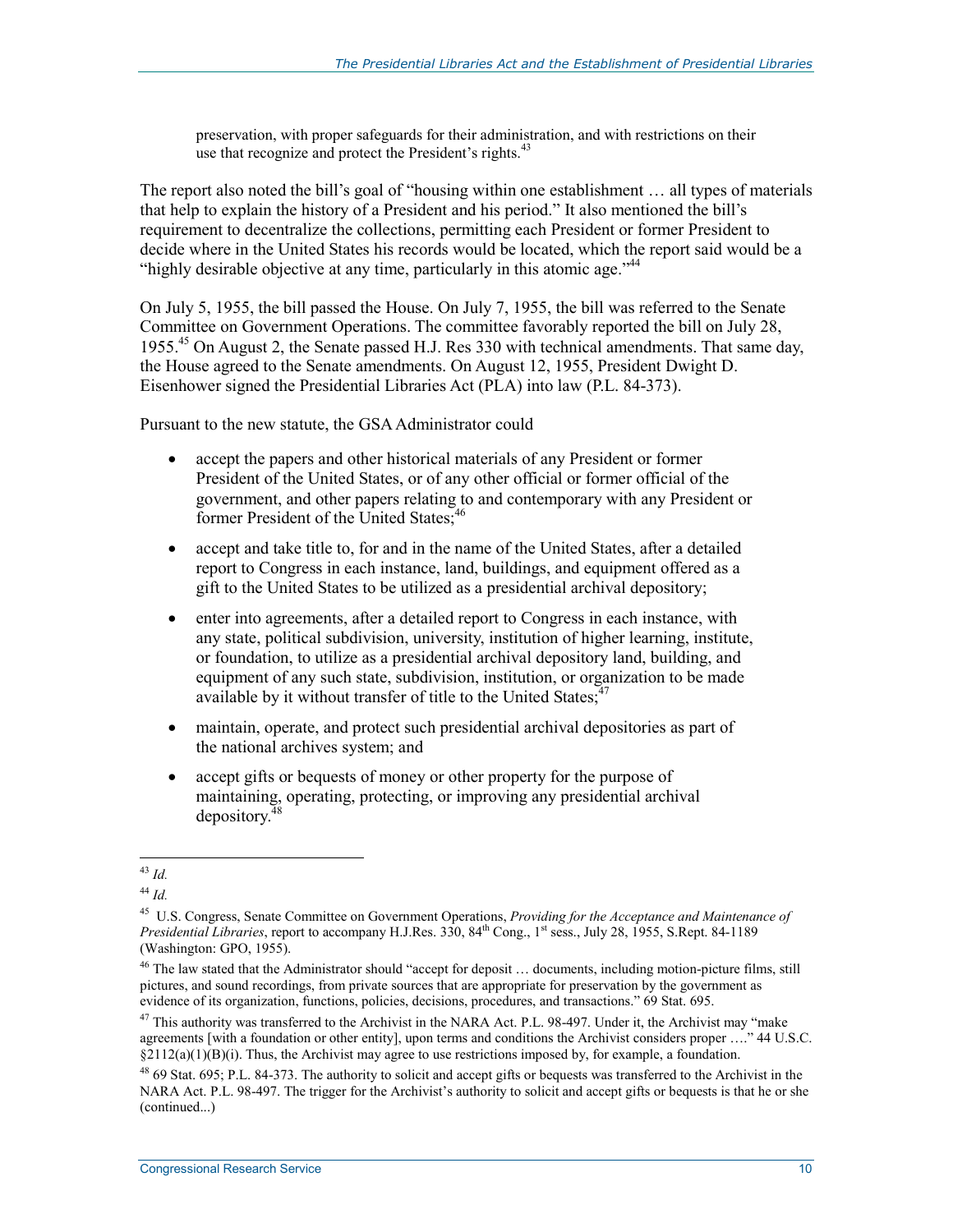The authorities granted to the GSA Administrator were subject to strict congressional approval and oversight. Prior to entering into any agreement to accept an archival depository for presidential materials, the Administrator was required to write a report to Congress about the agreement that included cost estimates for "maintaining, operating, and protecting" the depository.49 The descriptive report was also to include any terms or conditions placed on the materials to be deposited in the archive.<sup>50</sup>

Once the Administrator submitted the report, he would have to wait for the expiration of "sixty calendar days of continuous session of the Congress" before he could accept the title of any land or depository. The 60 days of continuous session were to provide Congress with "an opportunity to review proposals  $\ldots$  and to take action within 60 days disapproving any such proposal."<sup>51</sup>

The enactment of the PLA did not eliminate continued disagreements between the executive and legislative branches over the size of, the costs associated with, and the records to be included in presidential records depositories.

#### **The Case of the Herbert Hoover Presidential Library**

The acquisition of the Herbert Hoover Presidential Library involved unique context. Herbert Hoover preceded Franklin D. Roosevelt as President. No law governing the future of Hoover's records or legacy, however, existed when Hoover left office. As noted earlier, however, in 1919, Hoover established the Hoover Library on War, Revolution, and Peace at Stanford University.<sup>52</sup> In 1960, former President Hoover took advantage of the Presidential Records Act and created the Herbert Hoover Presidential Library in West Branch, Iowa. The papers of former President Hoover were withdrawn from Stanford University and transferred to the Herbert Hoover Presidential Library, which opened on August 10, 1962.<sup>53</sup>

#### **Interest in Revamping the PLA**

In the 1980s, as the size and maintenance costs of presidential libraries increased, so, too, did congressional interest in finding non-federal funding sources that could supplement appropriated funds. According to a Senate report on the Presidential Libraries Act, the annual cost of

<sup>(...</sup>continued)

<sup>&</sup>quot;considers it to be in the public interest." 44 U.S.C.  $\S2112(g)(1)$ . This section seems to expressly authorize the Archivist to accept gifts on a continuing basis since it does not appear to have any temporal limitation and speaks to ongoing, post-construction actions taken in connection with a library.

<sup>49 69</sup> Stat. 695; P.L. 84-373.

<sup>50</sup> *Id.*

<sup>51</sup> U.S. Congress, House Committee on Government Operations, *Presidential Libraries*, report to accompany H.J. Res. 330, 84th Cong., 1st sess., June 29, 1955, H.Rept. 84-998 (Washington: GPO, 1955), p. 5.

 $52$  Hoover Institution, Stanford University, "Library and Archives: History," http://www.hoover.org/library-andarchives/history.

<sup>53</sup> National Archives and Records Administration, "Report on Alternative Models for Presidential Libraries Issued on Response to the Requirements of P.L. 110-404," September 25, 2009, p. 61-62, at http://www.archives.gov/ presidential-libraries/reports/report-for-congress.pdf.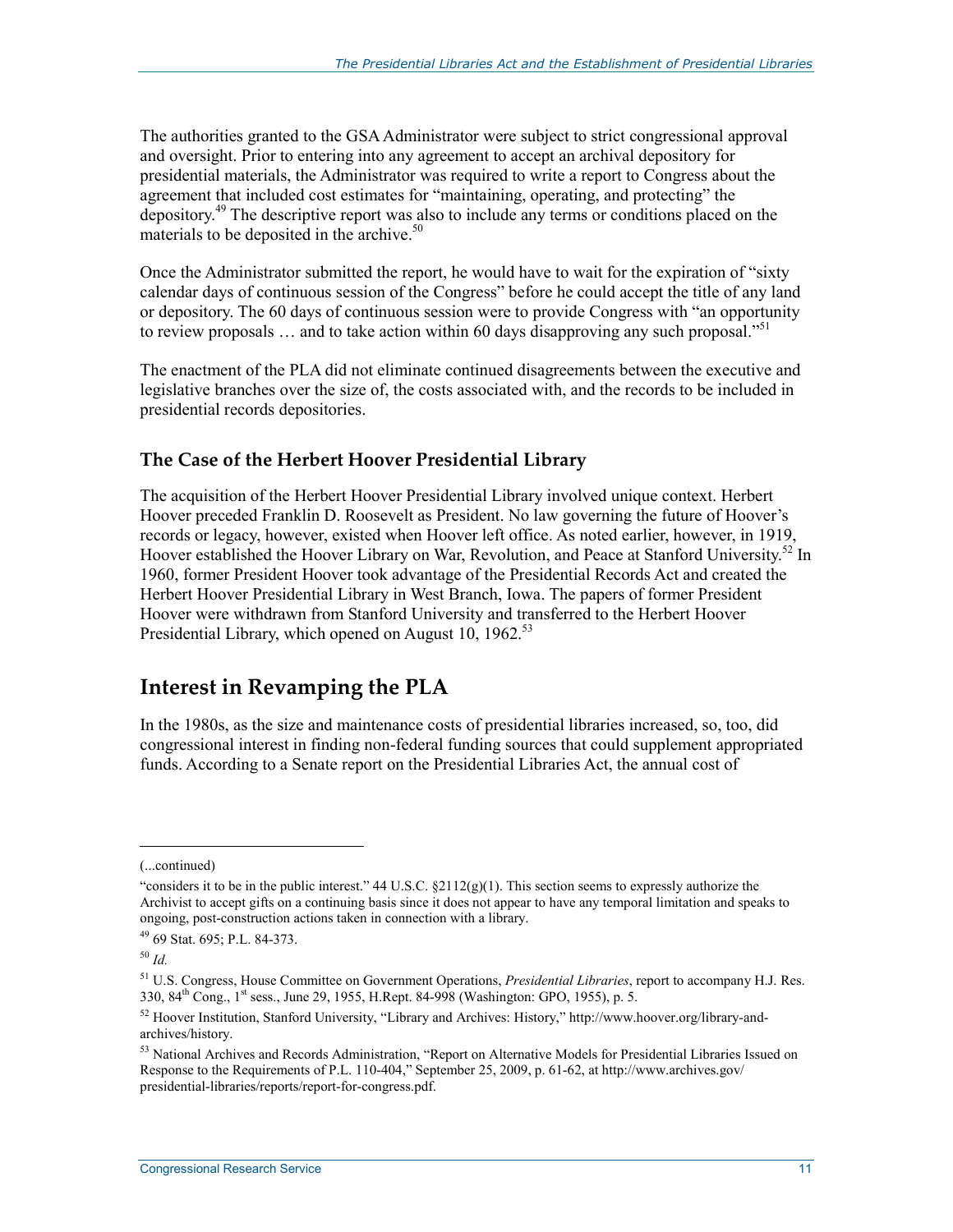maintaining the presidential library system had grown from \$63,745 in 1955 to \$15,734,000 in 1985.54

In the 96<sup>th</sup> and 97<sup>th</sup> Congresses, legislators introduced bills<sup>55</sup> that attempted to stop the construction of presidential libraries, and, instead, to create one, central location to serve as a depository for the records of all Presidents.

On March 24, 1981 (97<sup>th</sup> Congress), Senator Lawton Chiles introduced S. 1325, a bill that would have required the GSA Administrator and the Archivist of the United States to promulgate architecture and design standards for presidential archive depositories. These standards were to include limits on the size of a depository that was to be donated to the federal government. The Senate Committee on Governmental Affairs held a hearing and a markup on the bill. The bill, however, was not reported from committee. Senator Chiles introduced a bill identical to S. 1325 in the  $98<sup>th</sup>$  Congress (S. 563). A companion bill (H.R. 5478) was introduced in the House on April 12, 1984. The Committee on Governmental Affairs favorably reported S. 563 on September 27, 1984. No further action was taken on S. 563. H.R. 5478 was not reported from committee.<sup>56</sup>

On April 24, 1984 (98<sup>th</sup> Congress), Senator David L. Boren introduced legislation (S. 2567) that sought to authorize the GSA Administrator to create separate accounts within the National Archives Trust Fund.<sup>57</sup> These new accounts could be used to pay exclusively for the "maintenance of depository land, buildings, and equipment." The bill would have allowed donors to the trust fund to limit the use of their donations for maintenance and utility costs. S. 2567 would have also prohibited the GSA Administrator from accepting any land or building donated as a presidential library unless the donation included an endowment large enough to cover maintenance and utility costs for the entity. The bill was not reported from committee.<sup>58</sup>

Many bills related to presidential record depositories were introduced in the  $98<sup>th</sup>$  Congress, and one was enacted: S. 905, the National Archives and Records Administration Act of 1984. On October 19, 1984, Congress enacted S. 905 (P.L. 98-497), which gave the Archivist of the United States many of the responsibilities formerly assigned to the GSA Administrator. Included in this transition of duties were those delineated in the Presidential Libraries Act.

<sup>&</sup>lt;sup>54</sup> *Id.* According to a 1982 Government Operations Committee Report (H.Rept. 97-732), much of the increasing costs for presidential libraries was "artificial—the result of the imposition of inappropriate space rental and unduly large service charges on the Archives by its parent agency, the General Services Administration." For more information, see U.S. Congress, House Committee on Government Operations, *Presidential Libraries: Unexplored Funding Alternatives*, 97th Cong., 2nd sess., August 12, 1982, H.Rept. 97-732 (Washington: GPO, 1982), p. 2.

<sup>&</sup>lt;sup>55</sup> In the 96<sup>th</sup> Congress, see S. 2408; H.R. 7224; H.R. 7713. In the 97<sup>th</sup> Congress, see H.R. 3904 and H.R. 4671.

<sup>&</sup>lt;sup>56</sup> Additional bills that included restrictions similar to those in S. 563 and H.R. 5478 were also introduced in the  $97<sup>th</sup>$ Congress, including H.R. 2446; H.R. 5843; and H.R. 6335.

 $57$  The 1955 Presidential Libraries Act (84-373) also authorized the GSA Administrator to collect certain fees and deposit them in a National Archives Trust Fund to help defray each library's operating costs. S. 2567 referred to the trust fund as the Presidential Library Trust Fund.

<sup>&</sup>lt;sup>58</sup> H.R. 3138, introduced by Representative Glenn English, was similar to H.R. 2567. H.R. 3138 was modified and later incorporated into H.R. 5584, which passed both the House and Senate as different versions. After the bill went to conference, however, only the House agreed to the conference report. No further action was taken on the bill. Other bills that were introduced and not enacted in the 98<sup>th</sup> Congress included H.R. 3987; H.R. 4017; H.R. 4786; H.R. 5584; and S. 2490.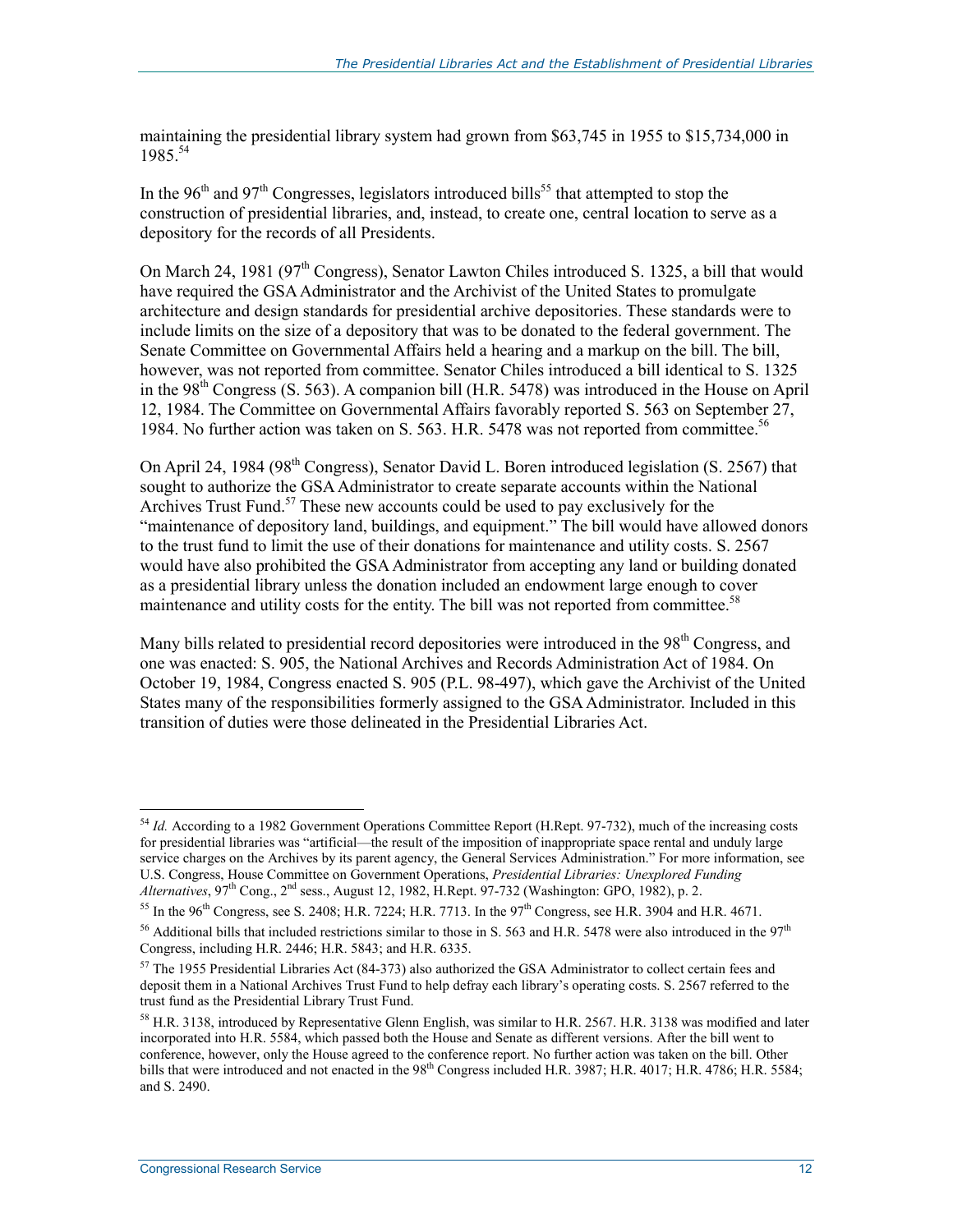#### **The Presidential Libraries Act of 1986 and Changes to the Endowment Formula**

Like the  $98<sup>th</sup>$  Congress, the  $99<sup>th</sup>$  Congress included the introduction of several bills related to presidential libraries. One, the Presidential Libraries Act of 1986 (P.L. 99-323), was enacted.<sup>59</sup> The act was prompted by congressional concerns about the escalating "taxpayer costs associated with Presidential libraries" as well as a desire to "strengthen the role to be played by the Archivist of the United States in preserving, protecting and sharing our nation's heritage."60

Introduced on February 28, 1985, by Representative Glenn English, the Presidential Libraries Act was favorably reported by the House Committee on Government Operations on May 15, 1985. In the House report (H.Rept. 99-125), the committee wrote that the bill would "shift the burden of on-going building operations costs of future libraries from the taxpayer to endowment funds required to be provided by the same private parties who build and donate the library buildings."<sup>61</sup> The report continued:

Without bowing to any illusions, the Committee hopes that this requirement will act as somewhat of a brake on grandiose plans which have caused some to refer to some existing Presidential libraries as "pyramids."<sup>62</sup>

The bill passed the House on June 6, 1985, and was then sent to the Senate Committee on Government Operations. The Senate committee reported the bill on March 7, 1986.

On March 21, 1986, the Senate passed the bill with one substantive amendment, which limited library facilities to  $70,000$  square feet "unless additional endowment requirements" were met.<sup>63</sup> On May 13, 1986, the House agreed to the Senate's amendments. On May 27, 1986, President Ronald Reagan signed the bill into law. The act applies to "any Presidential archival depository created as a depository for the papers, documents, and other historical materials and Federal records pertaining to any President who takes the oath of office as President for the first time on or after January 20, 1985."64

Among a variety of changes to the 1955 act, the 1986 amendments required that the Archivist could not accept and take title to, or enter into an agreement to use, any land, facility, or equipment for a library unless he or she determined the library's endowment is sufficient to cover at least 20% of the total costs of acquiring, constructing, and installing the facility and its equipment, plus either (1) 20% of the total costs of acquiring the land (or another measure of the land's value that is mutually agreed upon by the Archivist and donor) if the United States is taking title to the land, or (2) 20% of the total costs to the donor of any improvements to the land

<sup>59</sup> The bills not enacted were H.R. 1236; H.R. 2113; H.R. 4320; H.R. 4890; and S. 1047.

<sup>60</sup> U.S. Congress, Senate Committee on Governmental Affairs, *Presidential Library Act of 1985*, report to accompany H.R. 1349, 99<sup>th</sup> Cong., 2<sup>nd</sup> sess., March 7, 1986, S.Rept. 99-257 (Washington: GPO, 1986), p. 2.

<sup>61</sup> U.S. Congress, House Committee on Government Operations, *Reduction of Costs of Presidential Libraries*, report to accompany H.R. 1349, 99<sup>th</sup> Cong., 1<sup>st</sup> sess., May 15, 1985, H.Rept. 99-125 (Washington: GPO, 1985), pp. 1-2.  $^{62}$  *Id.* p. 12.

<sup>63</sup> U.S. Congress, Senate Committee on Governmental Affairs, *Presidential Library Act of 1985*, report to accompany H.R. 1349, 99<sup>th</sup> Cong., 2<sup>nd</sup> sess., March 7, 1986, S.Rept. 99-257 (Washington: GPO, 1986), p. 4.

<sup>64</sup> P.L. 99-323; 100 Stat. 498.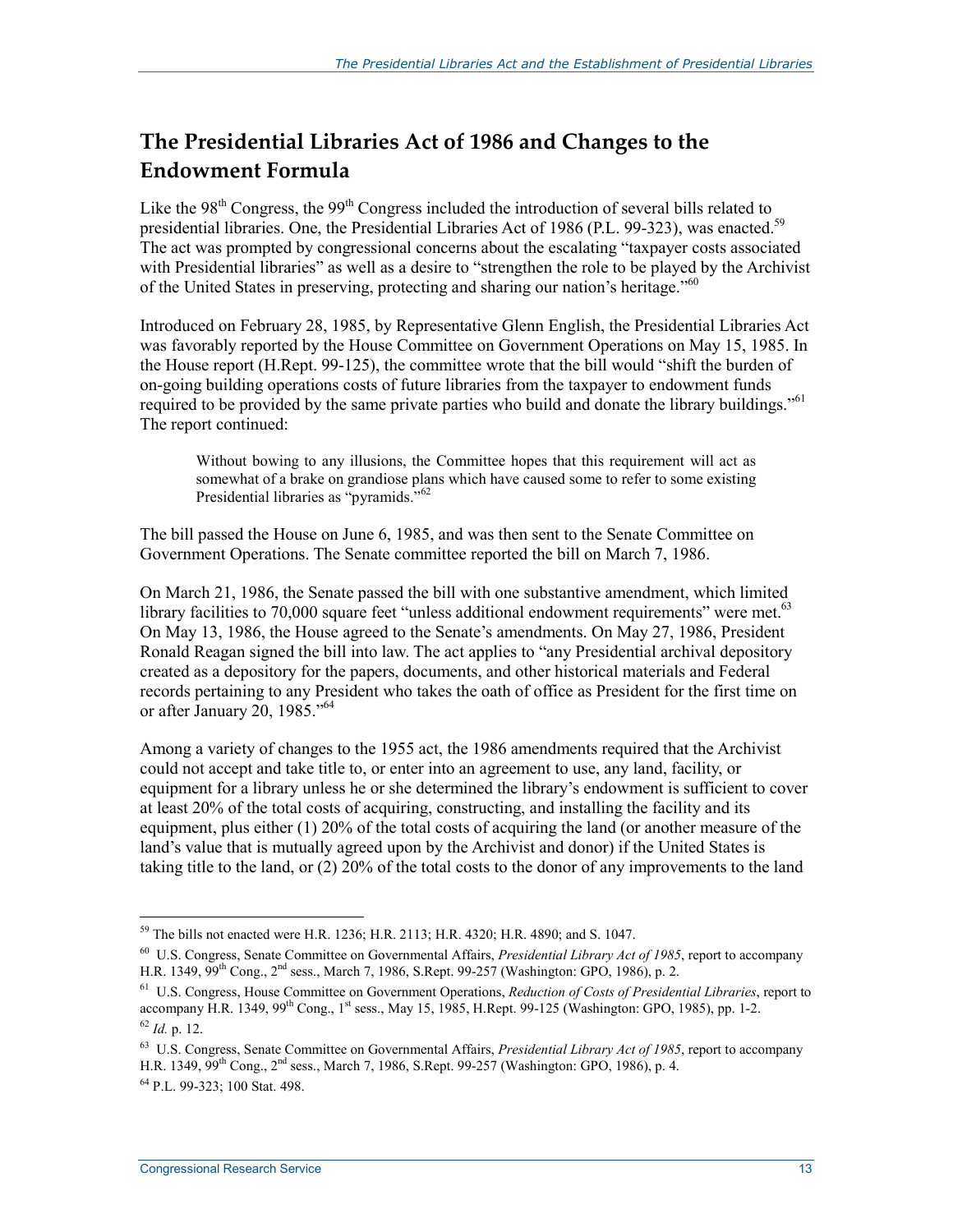if the government is not taking title to it.<sup>65</sup> Similarly, the act required the endowment to have sufficient funding before changes or additions could be made to a library if they would result in increased operational costs. These requirements applied only to presidential depositories built for Presidents who took the oath of office for the first time after January 20, 1985.<sup>66</sup> Congress subsequently increased the 20% requirement to first 40% and then 60% for presidential depositories built for Presidents who take the oath of office for the first time after July 1, 2002, as discussed below.

In addition, the 1986 PLA also placed additional endowment requirements on facilities larger than 70,000 square feet.<sup>67</sup> Under the law, foundations may construct facilities larger than  $70,000$ square feet, but the endowment requirements for the library increases with each square foot the edifice is in excess of 70,000 square feet.<sup>68</sup> Specifically, the additional amount is equal to the total costs multiplied by the percentage determined by dividing the number of square feet that the library exceeds 70,000 by 70,000.<sup>69</sup>

It is important to note that foundations may maintain control of certain portions of the library for their own use, and therefore a foundation and NARA, in some cases, concurrently occupy office space in a single presidential archival depository. The endowment percentages have historically been applied only to the portions of the library that were "NARA program space or usable space and was not applied to support space," which excluded foundation-controlled space from the calculation.70

While pursuing avenues for private funds in some circumstances during consideration of the 1986 PLA, Congress also drew a distinction between how different funding sources reflect different responsibilities. Although appropriated funds would still be largely responsible for archiving of materials, endowment funds would be relied on to support operations, maintenance, and programming. As the House Committee on Government Operations noted in 1985 while

 $65$  100 Stat. 497; codified at 44 U.S.C.  $\S2112(g)$ . The 20% (or other relevant amount) funding is deposited in a National Archives Trust Fund account. See 44 U.S.C. §2112(g)(1). As later discussed, Congress increased the threshold to first 40% and then 60% for libraries built for Presidents who take the oath of office for the first time after July 1, 2002.

<sup>66</sup> P.L. 99-323, Sec. 4; 100 Stat. 498. The statute did not, therefore, apply to then-President Reagan. It currently applies to the presidential depository libraries of former Presidents George H.W. Bush, William J. Clinton, and George W. Bush—as well as the depository that will presumably be constructed for President Barack Obama.

<sup>&</sup>lt;sup>67</sup> The Senate Committee on Governmental Affairs explained, during consideration of the act, that "The purpose of the additional endowment requirement is effectively to eliminate added taxpayer costs that would be associated with the operation and maintenance of space exceeding 70,000 square feet. A facility of 70,000 square feet is adequate for a Presidential library. While larger facilities are not precluded, an additional endowment would be necessary." U.S. Congress, Senate Committee on Governmental Affairs, 99th Cong., 2nd Sess., March 7, 1986, Rpt. 99-257 (Washington: GPO, 1986), pp. 2-3.

<sup>&</sup>lt;sup>68</sup> According to NARA, no current presidential library facility has more than 70,000 square feet under federal government control or ownership.

 $69$  For example, assume a library is built for a President who first takes the oath of office before July 1, 2002, and, therefore, the relevant endowment percentage is 20%. The library is 100,000 square feet in area and the total relevant costs of creating the library are \$200 million. The total endowment required for this library would be \$125.8 million. The first step in computing this amount is multiplying the total cost of the library's creation (\$200 million) by 20%, which equals \$40 million. Next, the total cost of \$200 million is multiplied by 42.9% (which is determined by dividing 30,000—the number of square feet the building is more than the 70,000 cap—by 70,000), which equals \$85.8 million. These two amounts are then combined for an endowment requirement of \$125.8 million.

<sup>70</sup> National Archives and Records Administration, *Report on Alternative Models for Presidential Libraries Issued in Response to the Requirements of P.L. 110-404*, September 25, 2009, p. 34, http://www.archives.gov/presidentiallibraries/reports/report-for-congress.pdf.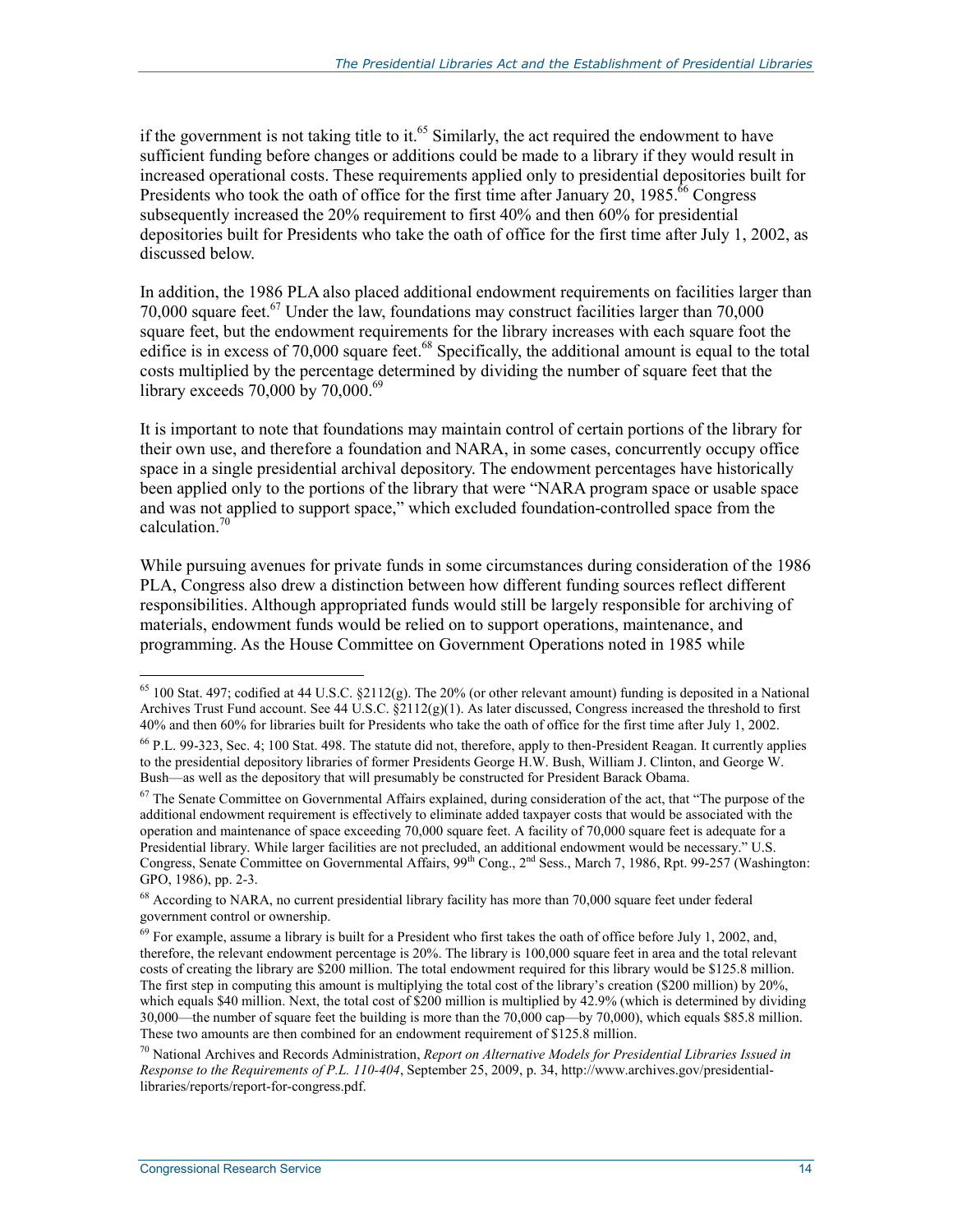considering the legislation, endowment income "is intended to offset ... building operations costs and reduce ... the amount of appropriations required for building operations."<sup>71</sup> The Senate Governmental Affairs Committee concurred, noting that "income from the endowments is to be applied to functions beyond the 'core' archival responsibilities [which would be covered by appropriated funds]. The basic responsibility to preserve and care for Presidential records is a government responsibility."

In addition, the law required the Archivist, the Secretary of the Smithsonian Institution, and the National Capital Planning Commission to study "the demand for, and the cost, and space and program requirements of creating a museum of the Presidents.<sup>72</sup> Specifically, the ad hoc coalition was to examine ways to create a museum of the Presidents without using federal funds. The 1986 NARA annual report included the coalition's findings, which stated "there would be serious difficulties in establishing a full-scale museum with permanent collection for research and exhibition."<sup>73</sup> The report did find "[m]ore optimism  $\ldots$  for a modest exhibition program as part of a White House visitors center."74 Unless a full museum were created, however, the report said it would not be appropriate for the Smithsonian Institution or the National Archives to "administer" the center."<sup>75</sup> Such a museum has not been constructed.<sup>76</sup>

#### **Subsequent Amendments to the Endowment Requirement**

There have been two significant amendments to the endowment requirement since the 1986 act. First, in 2003, Congress increased the endowment funding requirement from 20% of the total costs to 40% of such costs for libraries of Presidents who take the oath of office after July 1,  $2002<sup>77</sup>$  The 2003 act also gives the Archivist the authority to reduce the endowment funding requirement if he or she determines that the proposed library will have construction features or equipment that are expected to result in quantifiable long-term savings in operational costs to the U.S. government. The funding reduction cannot exceed 20% of the amount that would have otherwise been required. A similar reduction may be provided for endowment funding required for changes or additions to an existing library.<sup>78</sup>

The second major amendment occurred in 2008, when Congress increased the 40% endowment threshold to  $60\%$ <sup>79</sup>. This requirement will apply to libraries for Presidents who take the oath of

<sup>74</sup> *Id.*

1

<sup>75</sup> *Id.*

77 Consolidated Appropriations Resolution, 2003, P.L. 108-7, Div. J, Title V, §513, 117 Stat. 462.

<sup>78</sup> *Id*., codified at 44 U.S.C. §2112(g)(5)(C),(D).

79 Presidential Historical Records Preservation Act of 2008, P.L. 110-404, §6, *codified at* 44 U.S.C. §2112(g)(5)(B).

<sup>71</sup> U.S. Congress, House Committee on Government Operations, *Reduction of Costs of Presidential Libraries*, report to accompany H.R. 1349, 99<sup>th</sup> Cong., 1<sup>st</sup> sess., May 15, 1985, H.Rept. 99-125 (Washington: GPO, 1985), p. 15.

<sup>72</sup> P.L. 99-323 Sec. 5; 100 Stat. 499.

<sup>73</sup> National Archives and Records Administration, *Annual Report for the Year Ended September 30, 1986*, (Washington: GPO, 1986), p. 37.

<sup>&</sup>lt;sup>76</sup> The Smithsonian Institution's National Museum of American History—located on the National Mall in Washington, DC—contains a permanent exhibition entitled "The American Presidency: A Glorious Burden," which "explores the personal, public, ceremonial and executive actions of the 43 men" who have served as President. The exhibit contains "[m]ore than 900 objects, including [items] from the Smithsonian's vast presidential collections." Smithsonian National Museum of American History, "The American Presidency: A Glorious Burden," http://americanhistory.si.edu/ exhibitions/exhibition.cfm?key=38&exkey=87. An online version of the exhibition is available on the Smithsonian's website at http://americanhistory.si.edu/presidency/.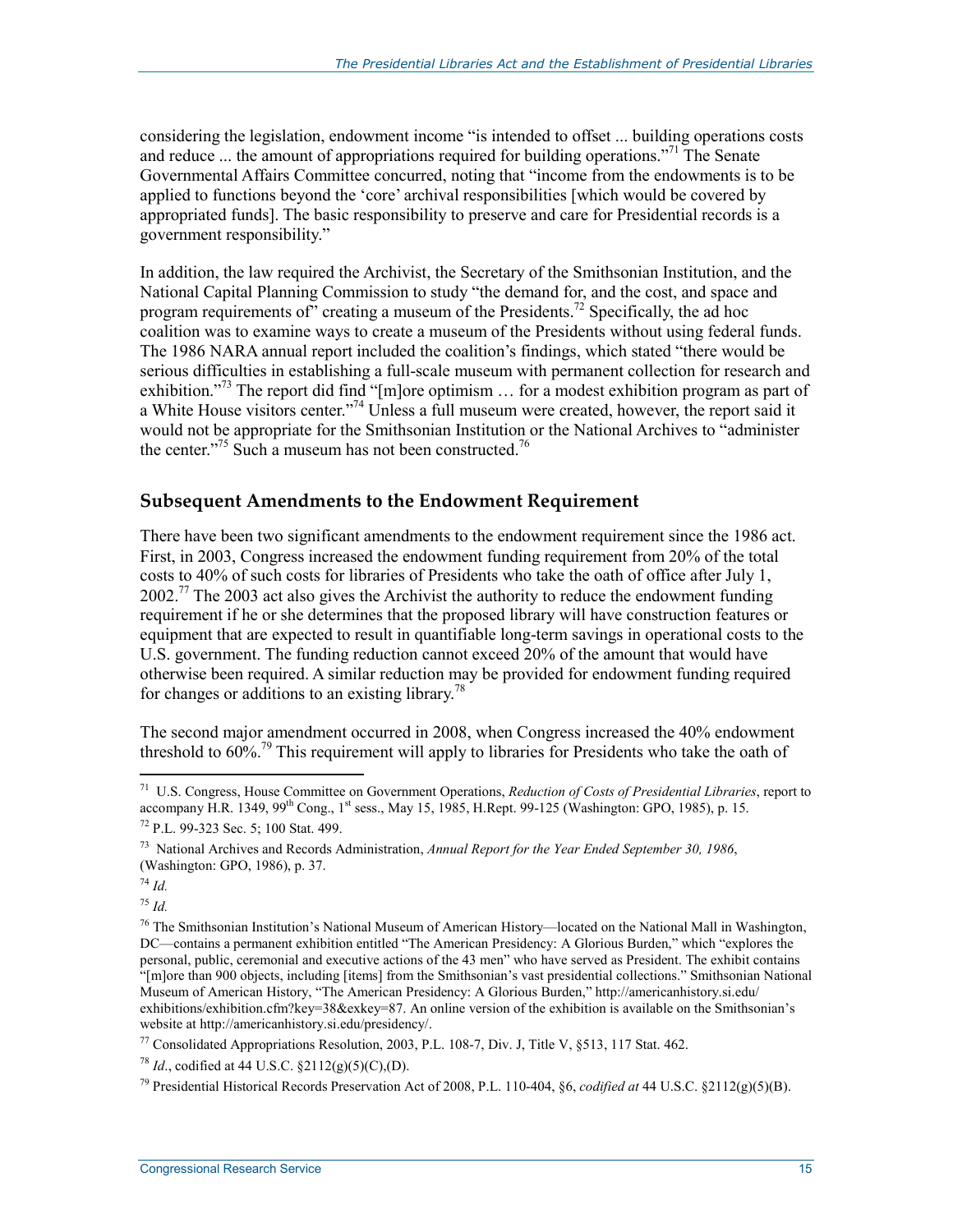office after July 1, 2002. The 2008 act also required, among other things, the Archivist to report to Congress on alternative models for presidential libraries that would reduce costs to the government, improve record preservation, and reduce delays in public access to presidential records.<sup>80</sup> The report was produced in 2009.<sup>81</sup>

## **Presidential Library Foundations82**

Private organizations typically raise funds to support facility construction, programming, and other activities related to a President's legacy. These entities are commonly referred to as presidential library foundations, and they play key roles in raising private funds to support the endowments necessary to meet the statutory requirements of the PLA.

The foundations are separate legal entities from the libraries. It appears that all of the currently operating presidential library foundations are structured as tax-exempt public charities<sup>83</sup> described in Section  $501(c)(3)$  of the Internal Revenue Code (IRC).<sup>84</sup> As such, they are subject to regulation under the IRC. Among other things, the foundations' earnings may not be used to benefit any person having a personal and private interest in the organizations' activities, and the foundations may not engage in any campaign activity or a substantial amount of lobbying.<sup>85</sup> One point that should be noted is that presidential library foundations may engage in other activities besides supporting the library, so long as these activities are consistent with Section  $501(c)(3)$  status. For example, the William J. Clinton Foundation is engaged in a variety of other charitable and educational activities, including initiatives that focus on health and the environment.<sup>86</sup>

As Section  $501(c)(3)$  organizations, the library foundations are required to file an annual information return (Form 990) with the Internal Revenue Service  $(IRS)$ .<sup>87</sup> On the Form 990, foundations must report information concerning their finances, including such things as the amounts raised through donations and other sources; their expenses broken down by category (e.g., compensation, programs, etc.); and information on their assets and endowment funds.

1

87 26 U.S.C. §6033.

<sup>80</sup> *See id*.

<sup>81</sup> National Archives and Records Administration, *Report on Alternative Models for Presidential Libraries Issued in Response to the Requirements of P.L. 110-404*, Washington, DC, September 25, 2009, available at http://www.archives.gov/presidential-libraries/reports/report-for-congress.pdf.

 $82$  This section is written by Erika K. Lunder, Legislative Attorney.

 $83$  Presidential library foundations, despite their name, are public charities and not private foundations under the tax laws. Public charities receive broad public support, while private foundations have a small number of donors, who often have significant control over the organization. Due to fears of abuse, private foundations are subject to additional regulation that would not be applicable to the presidential library foundations.

 $84$  26 U.S.C.  $$501(c)(3)$  (organizations "organized and operated exclusively for religious, charitable, scientific, testing for public safety, literary, or educational purposes, or to foster national or international amateur sports competition ... or for the prevention of cruelty to children or animals, no part of the net earnings of which inures to the benefit of any private shareholder or individual, no substantial part of the activities of which is carrying on propaganda, or otherwise attempting, to influence legislation ... and which does not participate in, or intervene in ... any political campaign on behalf of (or in opposition to) any candidate for public office.").

<sup>85</sup> See id. For more information, see CRS Report 96-264, *Frequently Asked Questions About Tax-Exempt Organizations*, by Erika K. Lunder; CRS Report RL33377, *Tax-Exempt Organizations: Political Activity Restrictions and Disclosure Requirements*, by Erika K. Lunder.

<sup>86</sup> See Clinton Foundation, Our Work, available at https://www.clintonfoundation.org/our-work.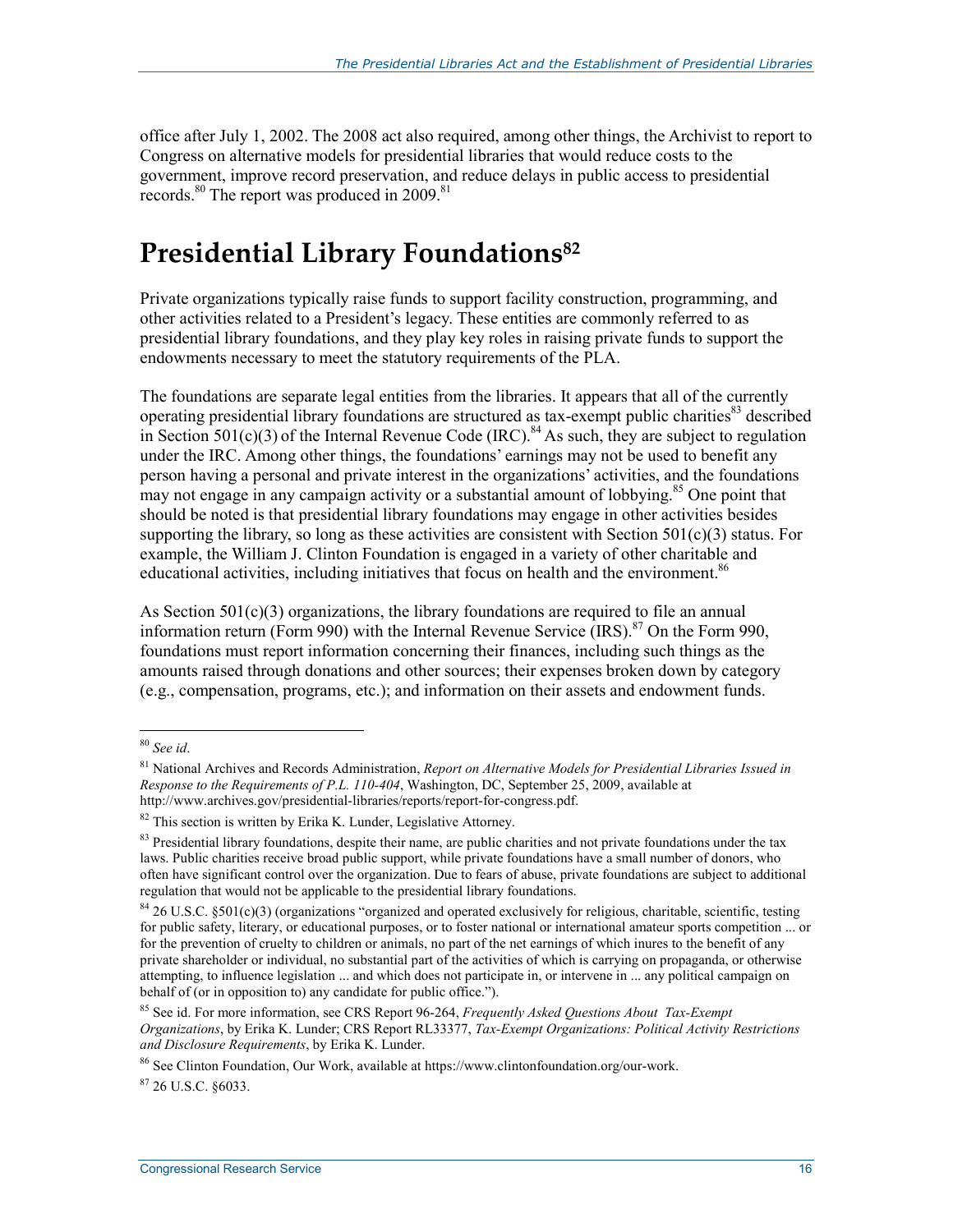Foundations must also provide information about their operations, including descriptions of the programs and other activities that justify their Section  $501(c)(3)$  status. The Form 990s are open to public inspection, along with the library foundations' applications for exempt status and, if applicable, unrelated business income tax return.<sup>88</sup> The returns may be requested from the IRS or the foundation, and the foundations' recent Form 990s are available on a private website at http://www.Guidestar.org.

With respect to donors, federal law generally does not require public disclosure of their identities. While foundations must disclose donors who have contributed at least \$5,000 during the year to the IRS on the Form 990, no identifying information about these donors is required to be publicly disclosed.<sup>89</sup> There is one limited exception in federal law that requires public donor disclosure the Honest Leadership and Open Government Act of 2007 (HLOGA). HLOGA requires registered lobbyists who contribute \$200 or more to library foundations (in the aggregate and over six-month reporting periods) to disclose the contributions in reports filed with the Clerk of the House and Secretary of the Senate, and these reports are publicly available.<sup>90</sup> These requirements also apply to organizations employing registered lobbyists and political action committees maintained or controlled by lobbyists.

In the  $113<sup>th</sup>$  Congress, legislation was introduced to require greater transparency in the donations process.<sup>91</sup> The Presidential Library Donation Reform Act of 2014 (H.R. 1133 and S. 2640) would have required presidential library foundations to report, on a quarterly basis, contributions of \$200 or more to the Archivist. The reporting requirement would have applied to any entity "established to raise funds to create, maintain, expand, or conduct activities at" a presidential library or facility related to a library. The information that would have been required to be reported would be the amount, date, and source of the contribution (including the address and occupation of the donor). The foundation would have had to report the information until the later of (1) the date on which the Archivist accepts, takes title to, or enters into an agreement to use any land or facility for the presidential library or (2) the date on which the relevant President no longer holds office. The Archivist would have been required to publish the donor information on NARA's website in a searchable database. Finally, the act would also have made it unlawful to knowingly and willfully make or accept a donation in the name of another person. H.R. 1133 was reported by the Committee on Oversight and Government Reform in June 2013, and S. 2640 was reported, with amendment, by the Committee on Homeland Security and Governmental Affairs in August 2014. No further action was taken on either bill.

Finally, even though presidential library foundations are not required by law to disclose information on their donors, libraries may choose to do so nonetheless. For example, the William J. Clinton Foundation agreed in 2008 to voluntarily disclose names and donation ranges of its contributors, amid concerns about potential conflicts of interest surrounding then-Senator Hillary Rodham Clinton's nomination as Secretary of State.<sup>92</sup>

<sup>88 26</sup> U.S.C. §6104.

 $89$  26 U.S.C.  $$6104(b), (d)(3)(A).$ 

<sup>90 2</sup> U.S.C. §1604(d)(1)(F). For discussion of HLOGA, see CRS Report RL34377, *Lobbying Registration and Disclosure: The Role of the Clerk of the House and the Secretary of the Senate*, by Jacob R. Straus; CRS Report RL34166, *Lobbying Law and Ethics Rules Changes in the 110th Congress*, by Jack Maskell.

<sup>91</sup> For a policy discussion of legislation introduced in prior Congresses, see CRS Report R40209, *Fundraising for Presidential Libraries: Recent Legislative and Policy Issues for Congress*, by R. Sam Garrett.

 $92$  See William J. Clinton Foundation and Obama Presidential Transition Foundation, Memorandum of Understanding, (continued...)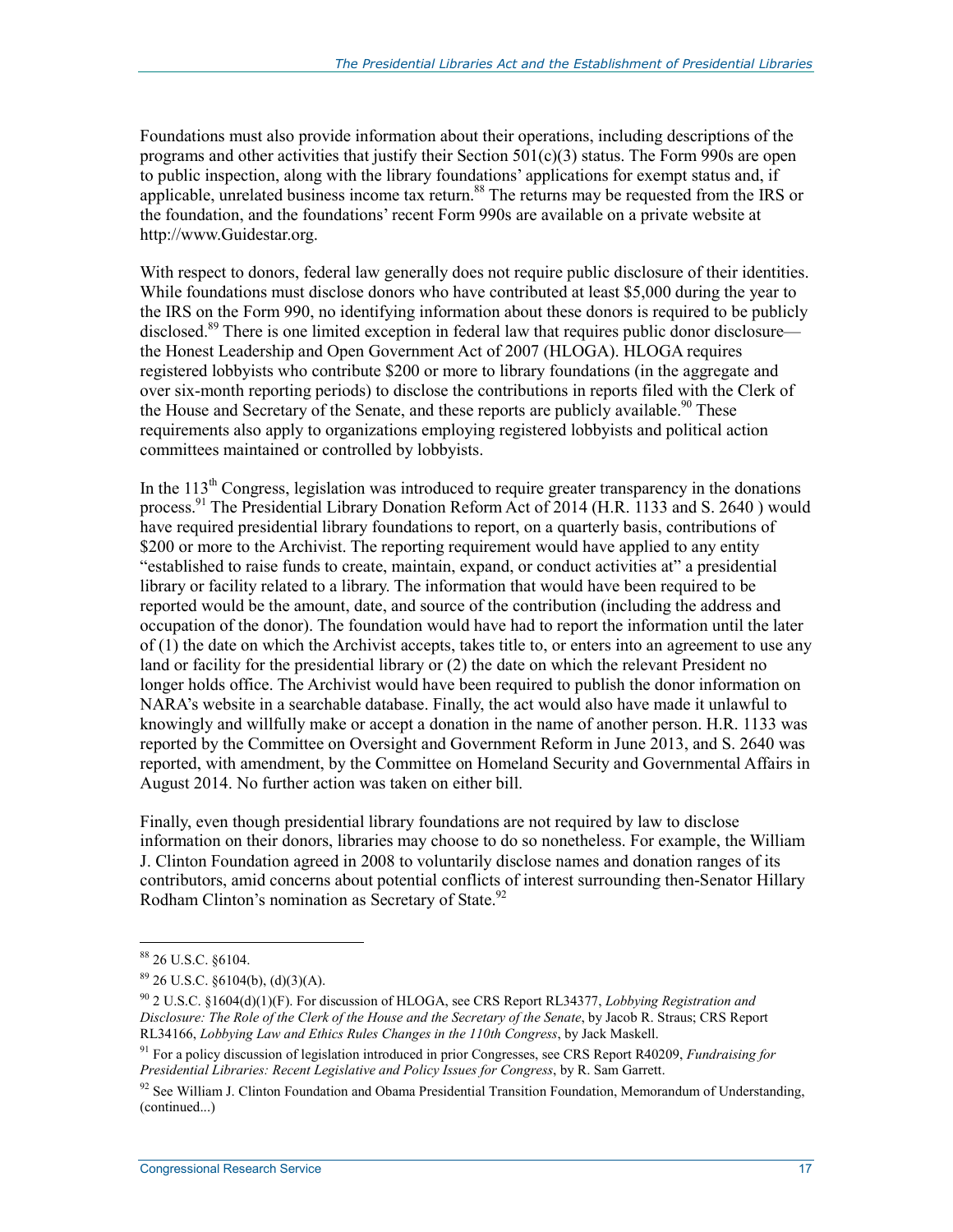## **Scholarship on Presidential Libraries**

This section of the report reviews scholarship on the presidential libraries. Among the issues that scholars discuss in their work is the accuracy of the history presented in exhibitions at the presidential libraries, the wisdom of maintaining a federated system, and the costs and benefits of the close relationship between the presidential foundations and the federal libraries.

### **Library Exhibitions**

As noted earlier in this report, private foundations often pay for the exhibits that are displayed in the presidential libraries and their accompanying museums. Private funding, therefore, supports the research and design of the exhibits that may inhabit areas that are owned and run by the federal government.

In 2002, one scholar wrote of an internal tension in the design of presidential libraries, which have become both archival depositories and history museums.<sup>93</sup> The scholar wrote,

While the libraries were built originally for housing the records, it is the museums today that seem to get the most attention, with more than one and a half million visitors annually walking through the exhibitions....<sup>94</sup>

It is difficult to ascertain the effectiveness of these libraries as tourist attraction, cultural center, and educational institution, but it is not difficult to understand that these rationales are a bit of an afterthought to their original purposes of creation––as repositories for the protection of the papers and their use by researchers and the public.<sup>95</sup>

He continued by saying that the libraries had become "a system that is more useful for tourism, the local economy, and unbridled hero worship than any useful role in keeping Presidents accountable to Congress and the American people."96 The presidential libraries, therefore, can become "a system not providing sufficient oversight and impartial decisions."<sup>97</sup>

Another scholar wrote that the Reagan and Kennedy libraries, "as well as some other libraries in the system," fail to meet the ethical standards of the National Council on Public History, which require "the historical truth insofar as it can be determined from the available sources."<sup>98</sup> That same scholar argued that the libraries have become like temples that shape public memory.<sup>99</sup> The

1

<sup>99</sup> *Id.*

<sup>(...</sup>continued)

December 12, 2008. A copy of the Memorandum of Understanding is available at http://www.washingtonpost.com/wpsrv/politics/documents/memorandum\_of\_understanding\_clinton.pdf

<sup>93</sup> Richard Cox, "America's Pyramids: Presidents and Their Libraries," *Government Information Quarterly*, vol. 199 (2002), http://arizona.openrepository.com/arizona/bitstream/10150/106274/1/AmericasPyramids.pdf.

<sup>94</sup> *Id.*, p. 46

<sup>95</sup> *Id.*, p. 57.

<sup>96</sup> *Id.*, p. 61.

<sup>97</sup> *Id.*

<sup>98</sup> Benjamin Hufbauer, *Presidential Temples: How Memorials and Libraries Shape Public Memory* (Lawrence, KS: University Press of Kansas, 2005), p. 124.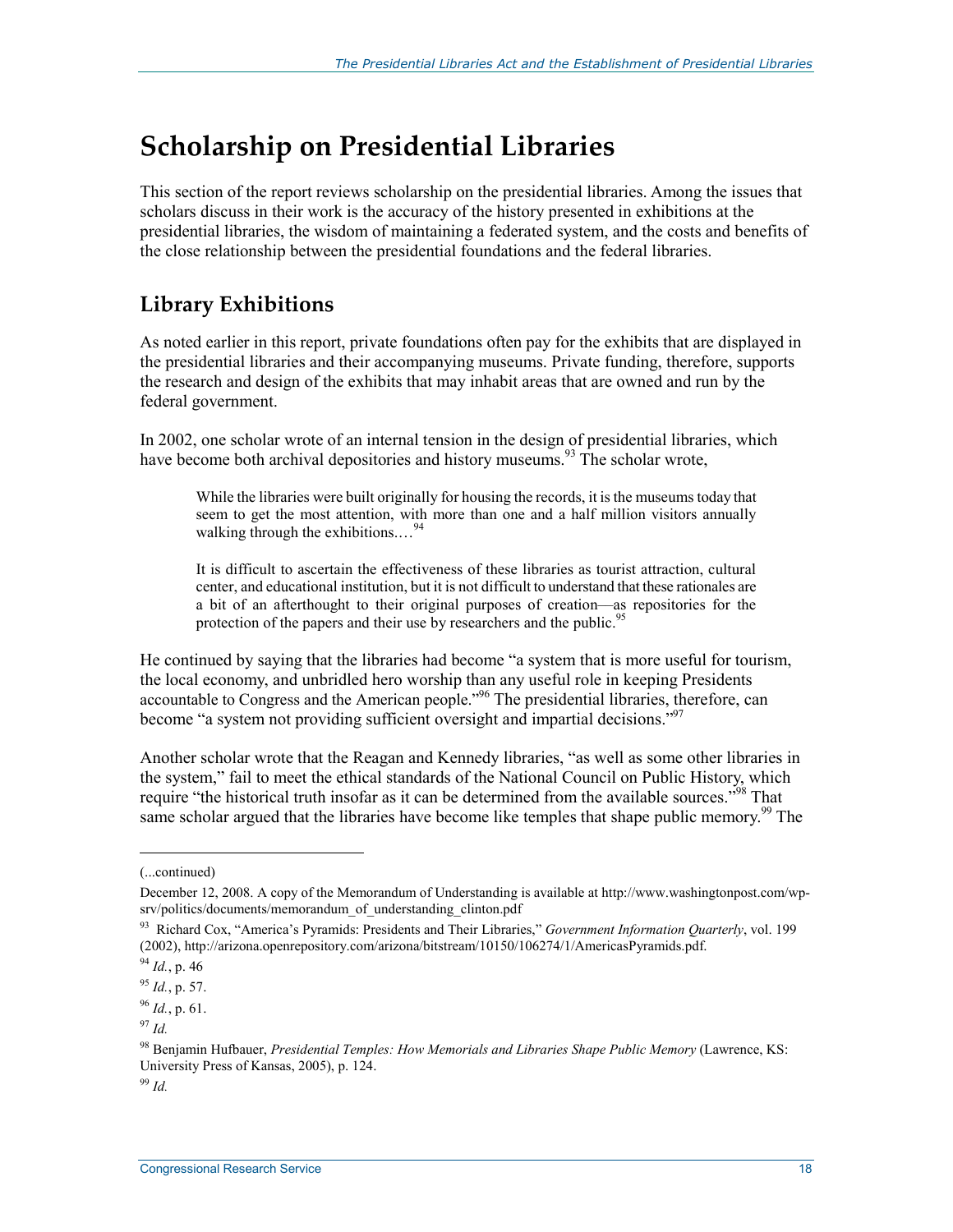scholar also suggested that the libraries tend to morph presidential history into presidential  $mvth.<sup>100</sup>$ 

In 2006, *The Public Historian*, a scholarly journal that focuses on public history, published an issue that focused on presidential libraries. Within the issue, several scholars—including a representative from NARA—expressed concerns about the practices at presidential libraries.

In the issue, scholar Benjamin Hufbauer, for example, described the dual nature of presidential libraries as follows:

Because federal presidential libraries are built and their operations are then partially supported by private foundations created by a president and his supporters, but are run by the federal government's National Archives and Records Administration (NARA), the museum's exhibits display a tension between history and "heritage." The heritage industry, as Michael Kammen has written, advances "an impulse to remember what is attractive and flattering and to ignore all the rest."<sup>101</sup>

Mr. Hufbauer noted, for example, that the Reagan library's "museum displays do not have 'any coverage' at all of the [Iran-Contra] scandal."<sup>102</sup> The JFK Library Museum, he noted, "does not address in detail JFK's numerous health problems and extramarital affairs, even though they have been thoroughly documented."<sup>103</sup> The Nixon library does not mention that Gerald Ford pardoned President Nixon for his participation in the Watergate cover up.<sup>104</sup>

Also in *The Public Historian,* Sharon K. Fawcett, who currently serves as NARA's Assistant Archivist at the Office of Presidential Libraries, cited a handbook on presidential libraries that required "exhibits in Presidential libraries … be consistent with the dignity of the presidency and … present historically accurate and balanced interpretations of the former President and major events."105 Ms. Fawcett continued:

The manual, now largely obsolete, offers no suggestions for achieving this important goal other than a requirement, not strictly enforced when funding for new exhibits shifted from the government to the foundations or other non-appropriated revenue sources, that exhibit plans be submitted to the assistant archivist for approval.<sup>106</sup>

Ms. Fawcett, however, said that in all cases, "the library and the supporting foundation often work seamlessly together to provide a wide variety of public programming.<sup>"107</sup>

 $100$  *Id.*, p. 8.

<sup>&</sup>lt;sup>101</sup> Benjamin Hufbauer, "Spotlights and Shadows: Presidents and Their Administrations in Presidential Museum Exhibits," *The Public Historian*, vol. 28, no. 3 (Summer 2006), p. 118.

 $102$  *Id.*, p. 124.

<sup>103</sup> *Id.*

<sup>&</sup>lt;sup>104</sup> *Id.* Ms. Sharon K. Fawcett noted that NARA has requested changes to proposed exhibits to offer a more balanced history, but NARA does not "expect an exhibit in a presidential library to denigrate the president's legacy." Sharon K. Fawcett, "Presidential Libraries: A View from the Center," *The Public Historian*, vol. 28, no. 3 (Summer 2006), p. 31.

<sup>105</sup> Sharon K. Fawcett, "Presidential Libraries: A View from the Center," *The Public Historian*, vol. 28, no. 3 (Summer 2006), p. 18. Ms. Fawcett's position at the NARA was noted in the article, but it is unclear whether she was writing as an official representative of the Archives.

<sup>106</sup> *Id.*

 $^{107}$  *Id.*, p. 17.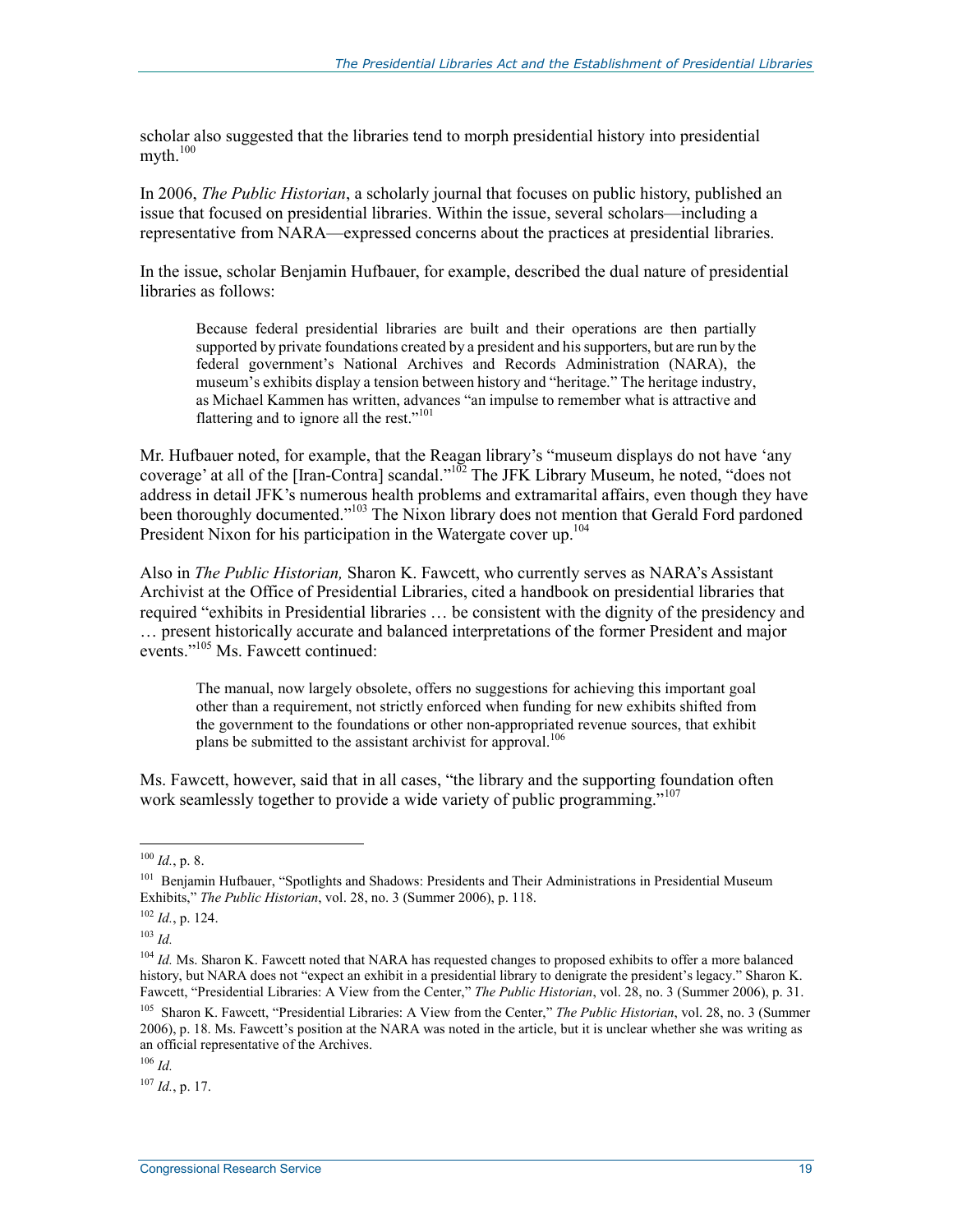Scholar Larry J. Hackman argued in *The Public Historian*, that the Office of Presidential Libraries within NARA has not instituted "significant policies or guidelines" for the establishment of educational and public programs at the libraries, and the programs that are on display "do not appear to have received meaningful evaluation."<sup>108</sup> Mr. Hackman suggested that this lack of policy may be the result of NARA feeling that "it should not be held fully accountable if it cannot fund, or adequately control, the development of this major museum component of each library. Most of all, the Archives may fear that a more formal and extensive policy on exhibits would create high tension with influential individuals interested in such exhibits, especially in new libraries and those of living presidents."<sup>109</sup> Hackman argued for centralized policies and procedures for vetting permanent exhibits within the libraries.

Ms. Fawcett pointed out, however, that the supporting foundations could choose not to fund any exhibits that contain content with which they do not agree.<sup>110</sup> Later in the article Ms. Fawcett said NARA and, specifically, the Office of Presidential Libraries can offer "to those who view the exhibit a better understanding of what they are seeing by explaining that the exhibit is donated to the government by the president's foundation."<sup>111</sup>

Although foundation-sponsored exhibits may prompt some concern, some libraries have partnered with their supporting foundation to create what Ms. Fawcett called "a remarkable program of temporary exhibits, scholarly conferences, and other public programs."<sup>112</sup>

#### **The Federated System**

As discussed earlier in this report, the presidential library system is federated—not centralized with each library in a different physical location. The reasons for this separation of libraries were varied. In a 1955 scholarly article on presidential papers and presidential libraries, one observer argued that keeping presidential libraries in the hometowns of the Presidents allows researchers to understand "first-hand, that Independence, Missouri or Abilene, Kansas does not leave the same mark upon the personality of a man as Hyde Park, New York or Fremont, Ohio."<sup>113</sup> And, as stated in the House report that accompanied the PLA, having such important records dispersed in various locations is a "highly desirable objective at any time, particularly in this atomic age."<sup>114</sup>

Since the 1955 enactment of the PLA, some Members of Congress and scholars have debated whether the federated system is the most practical system for the presidential libraries. During the congressional debate surrounding the enactment of the PLA of 1986, for example, Senator Lawton Chiles feared the increasing size of the newer presidential libraries and thought that a single centralized library would prevent any attempts to build ever grander edifices.

<sup>108</sup> Larry J. Hackman, "Better Policies and Practices for Presidential Libraries," *The Public Historian*, vol. 28, no. 3 (Summer 2006), p. 172.

 $109$  *Id.*, p. 174.

<sup>110</sup> Sharon K. Fawcett, "Presidential Libraries: A View from the Center," *The Public Historian*, vol. 28, no. 3 (Summer 2006), p. 25.

 $111$  *Id.*, p. 31.

 $112$  *Id.*, p. 26. The National Archives also has the right to refuse any exhibit proposed or created by the foundation, but Ms. Fawcett notes that NARA has never rejected any exhibit. Ibid., p. 30.

<sup>113</sup> David Demarest Lloyd, "Presidential Papers and Presidential Libraries," *Manuscripts*, vol. 8 (Fall 1955), p. 8.

<sup>114</sup> U.S. Congress, House Committee on Government Operations, *Presidential Libraries*, report to accompany H.J. Res. 330, 84th Cong., 1st sess., June 29, 1955, H.Rept. 84-998 (Washington: GPO, 1955), p. 2.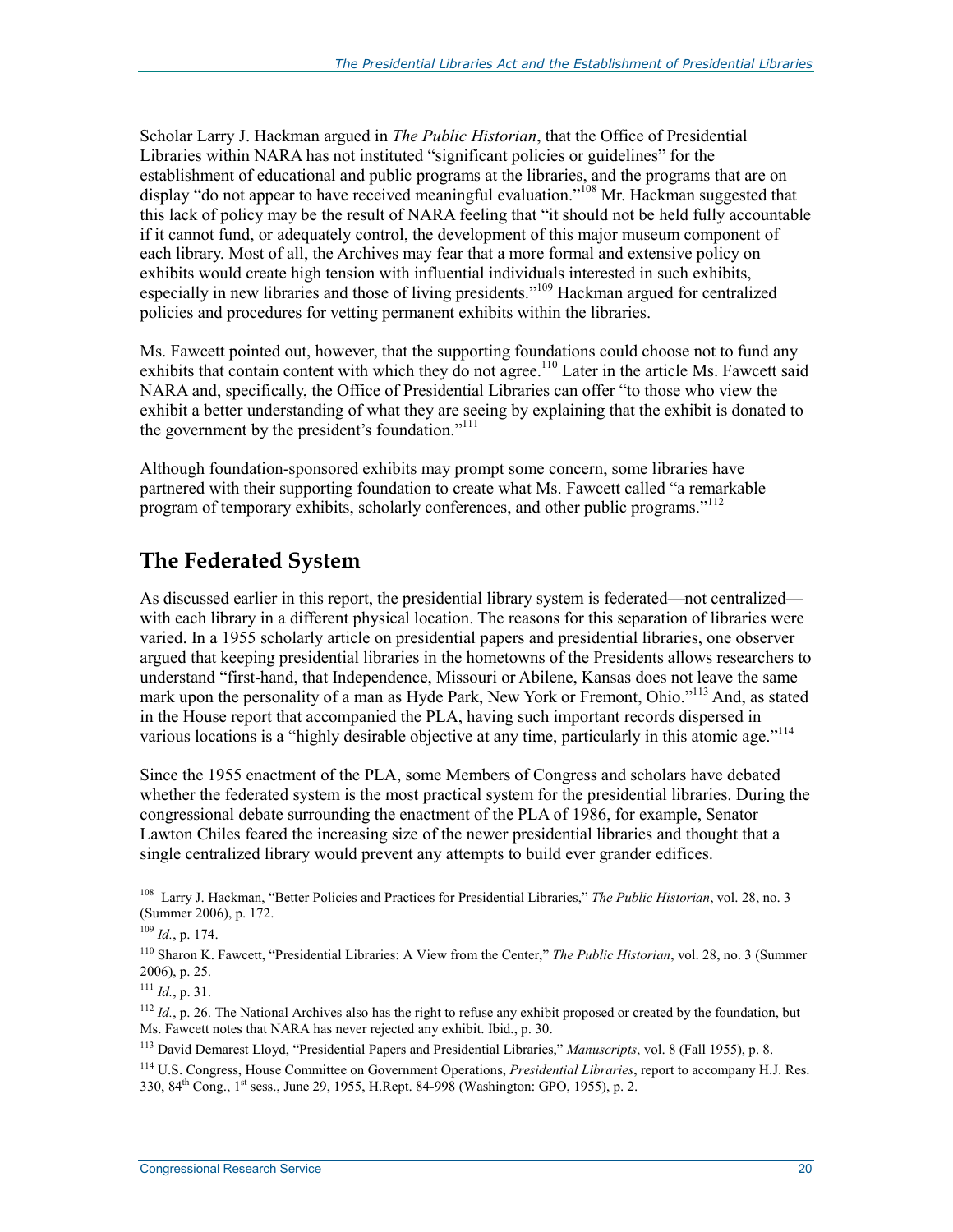At the same time, other Members of Congress argued that the architectural limitations on the library buildings penalized two-term Presidents because "the final act that passed provided for no such distinctions" between one- and two-term presidents, "thereby essentially penalizing a twoterm president whose records would require substantially more storage space.<sup>7115</sup> For example, Ms. Fawcett wrote in *The Public Historian* in 2006 that the William J. Clinton Presidential Library "has almost no space for the growth of collections through donations or to house all the papers expected from President Clinton's active postpresidential life."<sup>116</sup> She continued: "Any substantial growth of the collections will require using off-site storage space."

In the same 2006 edition of *The Public Historian*, Mr. Hackman argued that the federated system inhibits collaborative efforts among the presidential libraries—"beyond lending documents and artifacts."<sup>117</sup> Mr. Hackman stated that such collaboration "would make possible exhibits on important issues that cut across some or all presidencies, as most of them do, as well as offer an exhibit quality not ordinarily possible by a single library.<sup>"118</sup> According to Mr. Hackman, the exhibits would then be more balanced because they would offer a wider variety of perspectives on the topic or event. Creating a centralized presidential library, therefore, could mitigate any concerns about the balance of historical views in creating museum and library exhibits.

### **Clarifying the Relationship Between the Foundation and the Federal Government**

As noted earlier, most presidential libraries currently have a partnership with a nonprofit foundation that supported construction of the library building and may continue to support the library through such activities as funding exhibitions.<sup>119</sup> The relationship between the foundation and the library is different at each facility. Some foundations have relationships that Mr. Hackman said "appear tense, even volatile at times," while others are "smooth and settled."<sup>120</sup> Ms. Fawcett also noted that some foundations "support other institutions including associated schools of public affairs, policy, or service, and charitable causes of the former president."<sup>121</sup> Some libraries' supporting foundations also maintain control of portions of the actual library facility and, in fact, inhabit the facility. According to Ms. Fawcett, for example, "[t]he foundation-operated portions of the libraries have increased to include many public spaces once operated by the government, especially event venue space that can generate revenue for the foundation.<sup>"122</sup>

<sup>&</sup>lt;sup>115</sup> Sharon K. Fawcett, Assistant Archivist at the Office of Presidential Libraries in NARA, "Presidential Libraries: A View from the Center," *The Public Historian*, vol. 28, no. 3 (Summer 2006), p. 23.

<sup>116</sup> *Id.*

<sup>117</sup> Larry J. Hackman, "Better Policies and Practices for Presidential Libraries," *The Public Historian*, vol. 28, no. 3 (Summer 2006), p. 176.

<sup>118</sup> *Id.*

<sup>&</sup>lt;sup>119</sup> The Carter library is the only library that does not have a foundation that directly supports its initiatives. The Carter library, however, does have a working relationship with the Carter Center, an educational research center at Emory University that is dedicated to working on human rights issues.

<sup>120</sup> Larry J. Hackman, "Better Policies and Practices for Presidential Libraries," *The Public Historian*, vol. 28, no. 3 (Summer 2006), p. 179.

<sup>121</sup> Sharon K. Fawcett, "Presidential Libraries: A View from the Center," *The Public Historian*, vol. 28, no. 3 (Summer 2006), p. 24.

<sup>122</sup> *Id.*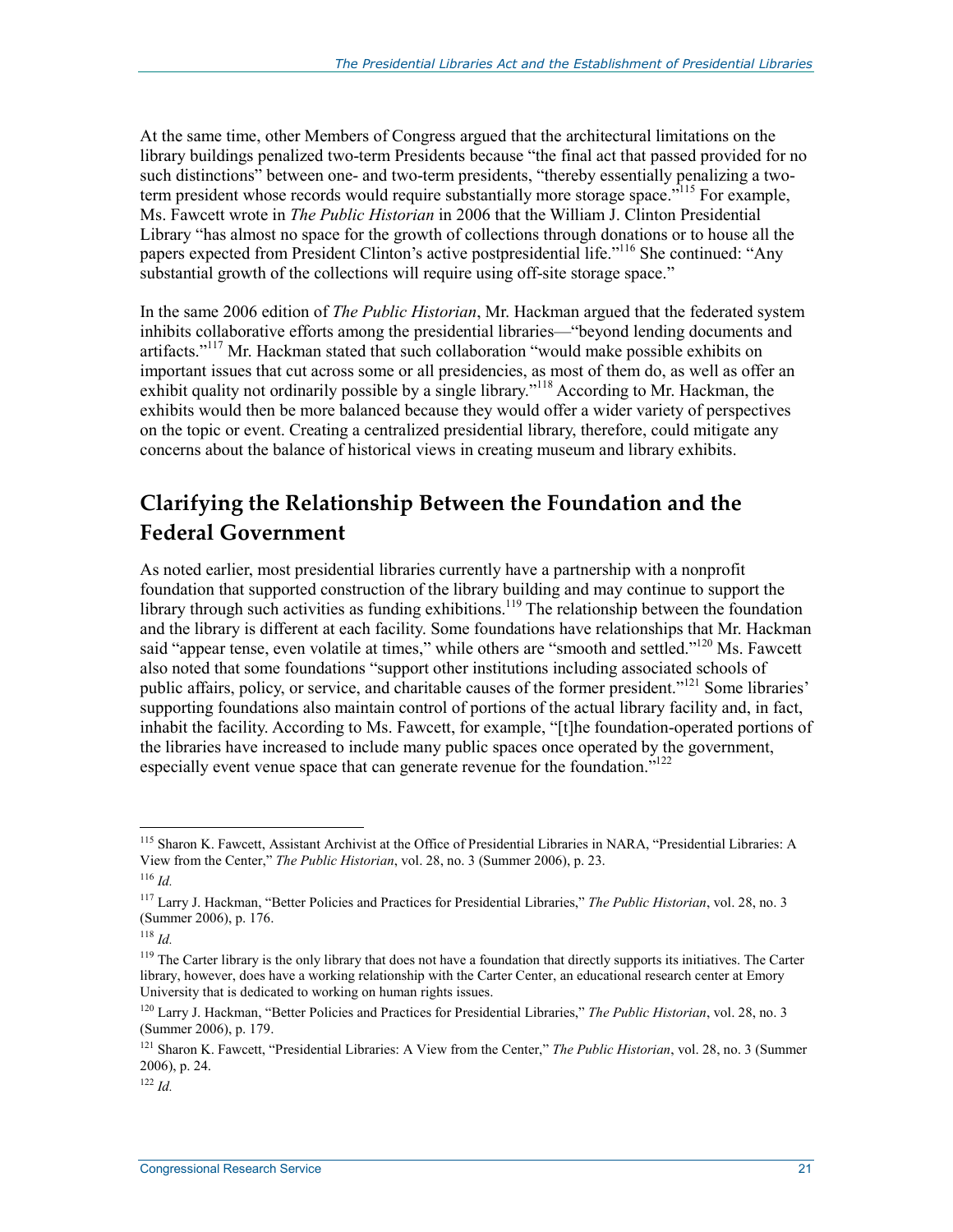Most major public and private museums now rely heavily on income from corporate and private use of event spaces. At the George H.W. Bush Library, the rotunda/lobby and museum store spaces are operated by the Bush Foundation. The Clinton Foundation owns the Great Hall, the off-site museum store, the café, and the verandas surrounding the Clinton Library. Libraries built before the amendments have also been reshaped by this new model. The Reagan Foundation owns the Air Force One Pavilion, which houses the plane that flew five presidents, and the museum store. The Nixon Foundation owns a stunning reproduction of the White House East Room. These public spaces were built to be available for a fee as event venues. Library foundations need these revenue sources to pay construction loans, to meet their commitments to provide continuing support for library programs, and in some cases, to support their other charitable endeavors.<sup>1</sup>

Additionally, Fawcett added, "[w]ithout government support for their public programs and exhibits, the libraries are now much more dependent on their foundations for support."<sup>124</sup>

In some cases, the library director, which is a government position, has concurrently served as the chief executive officer of the supporting foundation.<sup>125</sup> Ms. Fawcett argued that this dual role "helps to align foundation and government goals for the library."126 On the other hand, Mr. Hackman argued that "little information is made available about these organizations [t]he foundations—or even requested about them by the National Archives."<sup>127</sup>

Mr. Hackman argued that the relationships between the foundations and the libraries should be made more transparent—"to make certain that they operate effectively in the public's interest."<sup>128</sup> Mr. Hackman noted that NARA's Office of Presidential Libraries has historically "not gathered

… lists of the boards of directors of these organizations or their annual reports or the reports they are required to file under federal statutes."<sup>129</sup> Mr. Hackman said it is in the interest of NARA to obtain and "report to the public information about the plans, activities, methods, and support of these organizations."130 To clarify the relationship between the foundations and NARA, Mr. Hackman outlined a series of desired characteristics for the partnership:

- Clarity in roles, goals, and priorities; responsibility; and authority in order to minimize friction and maximize success in the relationship between the presidential library and its nonprofit partners.
- Collaboration in annual and long-term planning, resource development, and budgeting so that all resources are used to achieve maximum impact.

<sup>&</sup>lt;u>.</u> <sup>123</sup> *Id.*

<sup>124</sup> *Id.*

<sup>125</sup> Larry J. Hackman, "Better Policies and Practices for Presidential Libraries," *The Public Historian*, vol. 28, no. 3 (Summer 2006), p. 176, and Sharon K. Fawcett, "Presidential Libraries: A View from the Center," *The Public Historian*, vol. 28, no. 3 (Summer 2006), p. 21. Fawcett noted that the CEO positions, in these cases, were unpaid. The libraries in which this dual position was held were the Reagan and Truman libraries.

<sup>126</sup> Sharon K. Fawcett, "Presidential Libraries: A View from the Center," *The Public Historian*, vol. 28, no. 3 (Summer 2006), p. 21.

<sup>127</sup> Larry J. Hackman, "Better Policies and Practices for Presidential Libraries," *The Public Historian*, vol. 28, no. 3 (Summer 2006), p. 170.

<sup>128</sup> *Id.*, p. 180.

 $^{129}$  *Id.*, p. 181.

 $^{130}$  *Id.*, p. 182.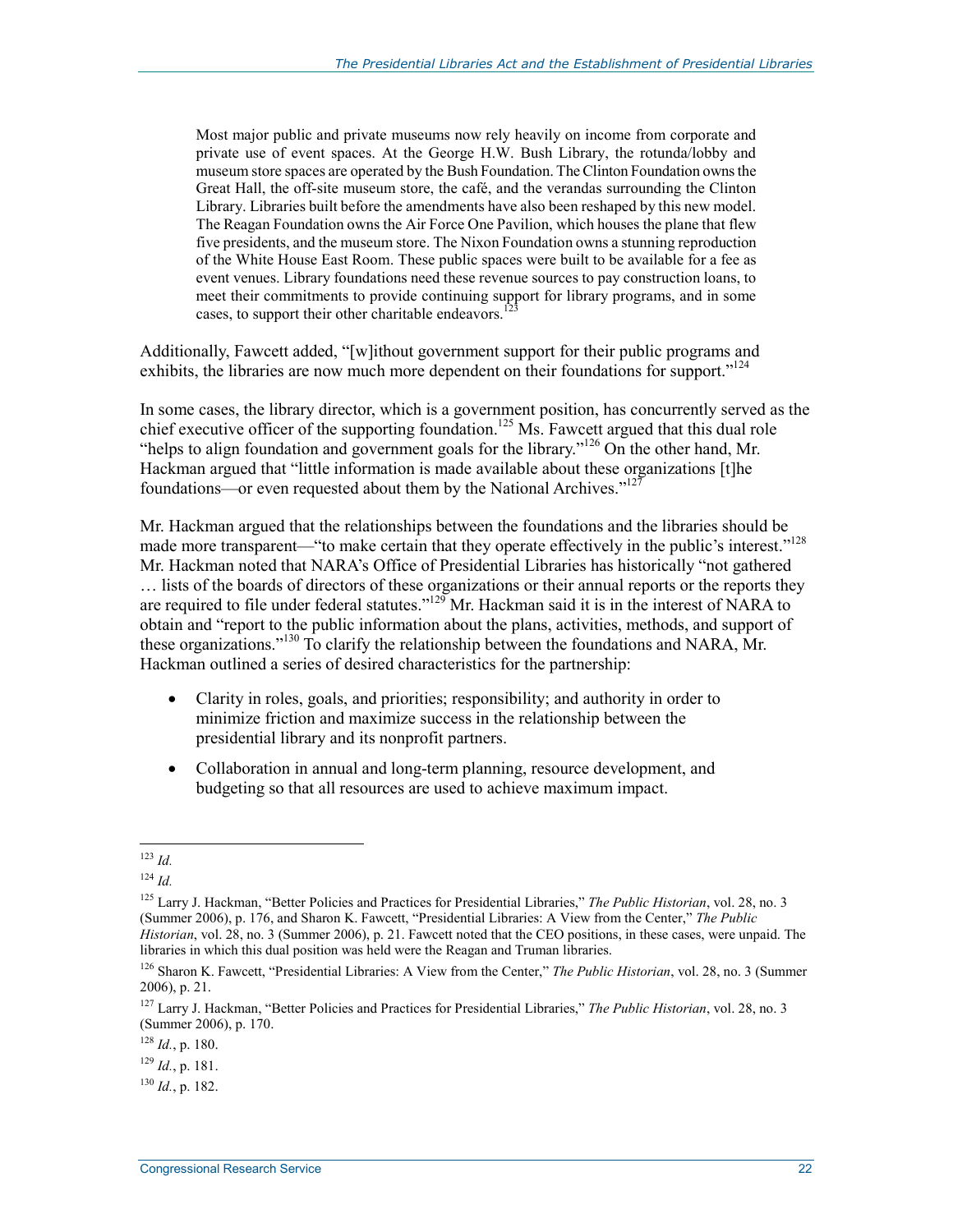- Dedication of financial support from the nonprofit partner to programs that address library priorities and that are highly unlikely to be supported from federal operations or library earned revenue.
- Library coordination of programs supported by the partner where these programs related to basic library functions including exhibitions, education, and, when possible, other programs for the public.
- Library participation in the planning and decision making of the nonprofit partner, ordinarily by having the library director serve as a member of the board of the nonprofit and as its coordinator of library-related programs.<sup>131</sup>

## **Outreach and Visitation**

On February 28, 2011, the House Committee on Transportation and Infrastructure and the House Committee on Oversight and Government Reform held a joint hearing entitled "America's Presidential Libraries: Their Mission and Their Future." At the hearing, Archivist of the United States David Ferriero testified that the presidential libraries "enrich their local communities." He continued: Local Chambers of Commerce and State Tourism Boards estimate that each visitor to a presidential library spends an additional \$100-\$200 (depending on the community) at local restaurants and hotels. With nearly 2 million persons visiting presidential libraries in 2010, the estimated support to the communities that surround presidential libraries may be significant: \$15 million estimated to be added to the economy in Abilene, Kansas; \$43 million estimated in Boston; \$55 million estimated in Austin, Texas.

After the hearing, Representatives John Mica and Rick Crawford hosted a forum on the future of the presidential library system that included officials from each of the presidential libraries that comprise the federal system. At that forum, Representative Crawford asked the library officials what steps they were taking to attract students and other young people to the libraries. Among the options that representatives from the libraries cited as attracting young people to the library was the use of social media and other technologies.

These statements are supported by CRS's examination of the libraries' use of different social media platforms. **Table 2** includes information on presidential library use of Facebook, Twitter, and YouTube.<sup>132</sup> Currently, all 13 presidential libraries are using Facebook to communicate with the public. In addition, 10 libraries have independent Twitter accounts and 10 have YouTube channels.<sup>133</sup> For libraries that were open prior to 2013, all but two of these accounts were established prior to 2012. The Truman, Kennedy, and Bush libraries have been active on all three platforms since 2010.

As shown in **Table 2**, the popularity of each library on these platforms varies greatly. The Facebook page for the Ford Library, for example, has been "liked" fewer than 3,000 times, the

<sup>131</sup> *Id.*

<sup>&</sup>lt;sup>132</sup> A Pew Research Center survey from 2013 found that these three platforms were the most common source of news from social media for adults living in the United States. Additional information on this study can be found at http://www.journalism.org/2013/11/14/news-use-across-social-media-platforms/.

<sup>&</sup>lt;sup>133</sup> For many of the libraries, the private foundation maintained a separate Facebook page. For this analysis, only the accounts associated with the NARA-affiliated library were included. Data were collected on November 20, 2014.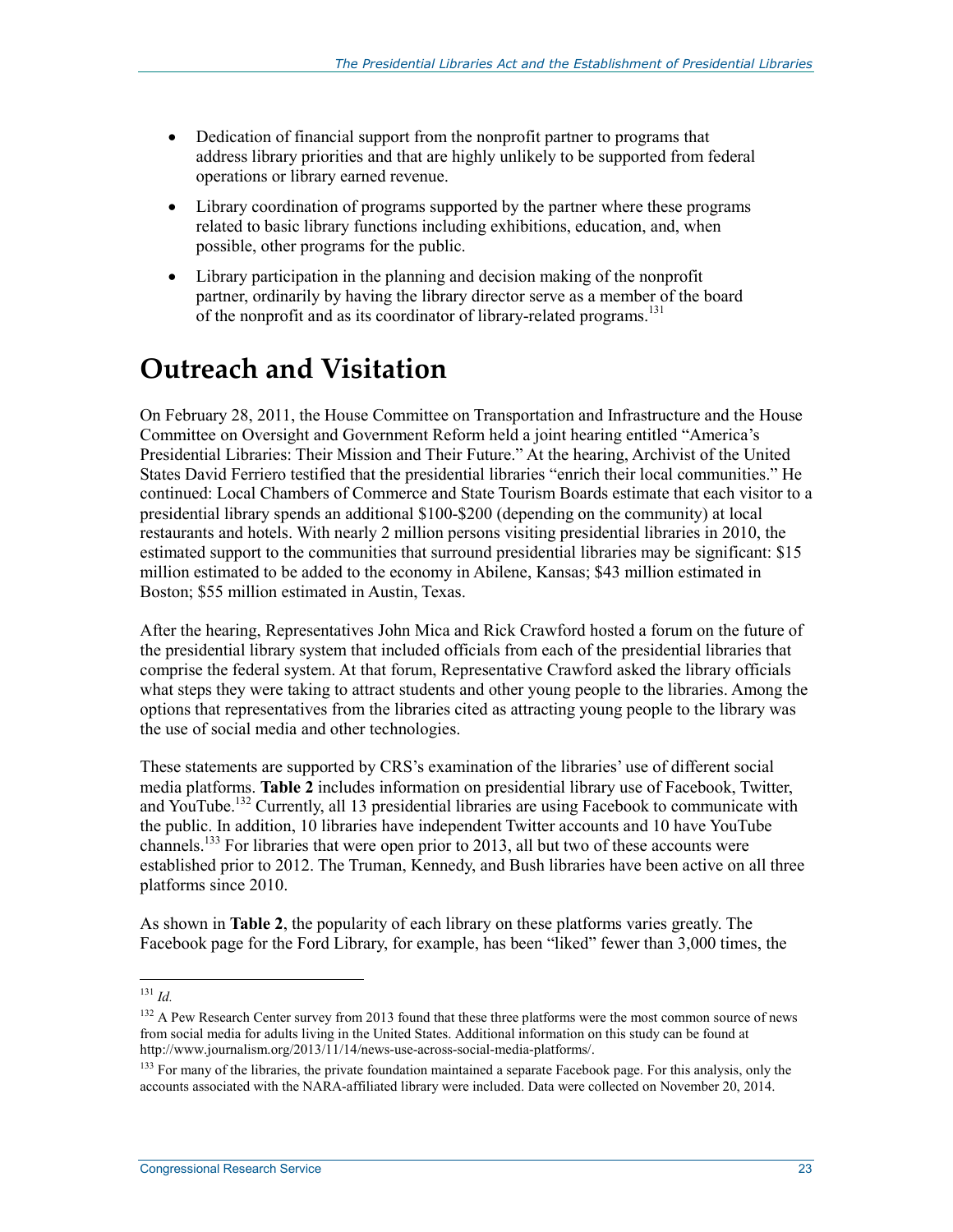lowest number of any NARA-affiliated presidential library. Conversely, the most popular page, which belongs to the George W. Bush Library, has been "liked" more than 170,000 times. Similar disparities were also found on both Twitter and YouTube, as indicated by the number of followers and subscribers in **Table 2**. Regardless of their relative popularity, each of the 13 libraries has been active in their use of social media. At the time these data were collected, each of the Facebook pages had been updated with new content within the prior seven days, and four pages had been updated in the previous 24 hours. In addition, seven of the library Twitter accounts have posted more than 1,000 tweets since joining the network. For comparison purposes, **Table 2** also includes data on the use of social media by the National Archives and Records Administration as a whole. NARA adopted social media use earlier than most of the presidential libraries, and has also generally generated a higher level of interest—as measured by likes, followers, and subscribers.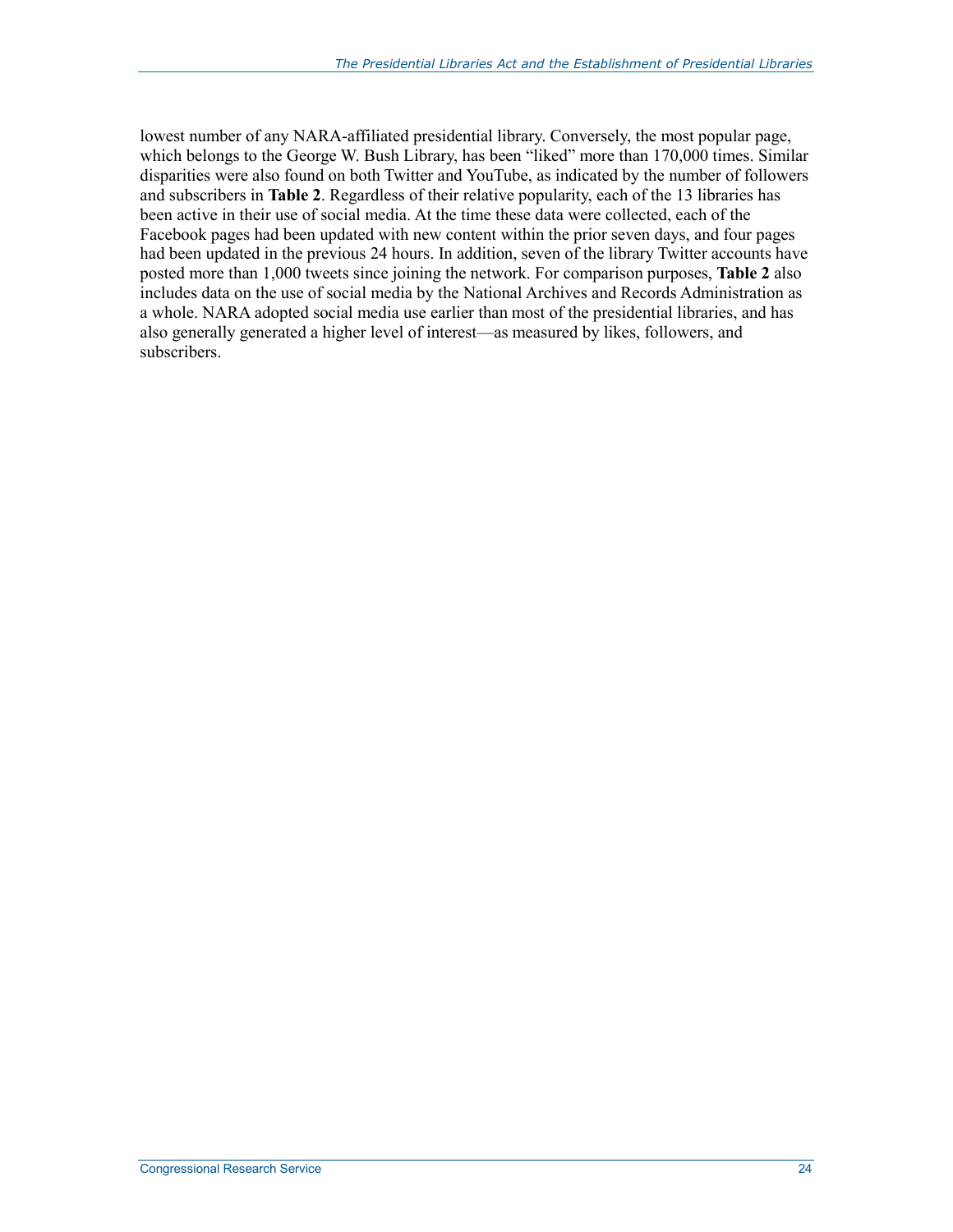|                                                 | <b>Facebook</b>     |                                     | <b>Twitter</b>        |                               | YouTube               |                        |
|-------------------------------------------------|---------------------|-------------------------------------|-----------------------|-------------------------------|-----------------------|------------------------|
| <b>Presidential Library</b><br>and Museum       | Date<br>Joined      | <b>Number</b><br>of Page<br>"Likes" | <b>Date</b><br>Joined | Number of<br><b>Followers</b> | <b>Date</b><br>Joined | <b>Subscribe</b><br>rs |
| Herbert Hoover                                  | December<br>2009    | 4,241                               |                       |                               | May 2010              | 382                    |
| Franklin D. Roosevelt                           | <b>June</b><br>2010 | 10,960                              | May 2011              | 5,988                         | August 2008           | 963                    |
| Harry S. Truman                                 | January<br>2010     | 10,257                              | June 2009             | 2,318                         | May 2009              | 264                    |
| Dwight D. Eisenhower                            | January<br>2009     | 18,614                              | <b>March 2010</b>     | 6,582                         | November<br>2010      | 339                    |
| John F. Kennedy                                 | May<br>2008         | 55,720                              | April 2009            | $-30,000$                     | May 2007              | $-7,000$               |
| Lyndon Baines Johnson                           | February<br>2010    | 5,066                               | February<br>2010      | 8,301                         | September<br>2008     | $-2,000$               |
| Richard Nixon                                   | June<br>2010        | 7,863                               | ٠                     |                               | September<br>2010     | 746                    |
| Gerald R. Ford                                  | July<br>2010        | 2,602                               |                       |                               | June 2012             | 3                      |
| Jimmy Carter                                    | May<br>2009         | 11,196                              | January 2009          | 9,821                         |                       |                        |
| Ronald Reagan                                   | August<br>2010      | 31,820                              | October<br>2011       | 1,575                         |                       |                        |
| George Bush                                     | March<br>2010       | 39,690                              | April 2010            | ~18,600                       | May 2010              | 427                    |
| William J. Clinton                              | <b>June</b><br>2009 | 8,990                               | <b>July 2010</b>      | $-52,200$                     | March 2012            | $-2,000$               |
| George W. Bush                                  | January<br>2013     | 170, 121                            | October<br>2012       | ~10,100                       |                       |                        |
| National Archives and<br>Records Administration | July 2009           | 97,351                              | October<br>2009       | 27,400                        | June 2009             | $-14,000$              |

#### **Table 2. Presidential Library Use and Social Media**

November 2014

**Source:** Data come from CRS searches of each social media platform. All Facebook data were gathered on November 20, 2014. All data for Twitter and YouTube were gathered on November 25, 2014.

**Notes:** Accounts maintained by private foundations affiliated with the presidential libraries were not included. For Presidents Carter, Reagan, and George W. Bush, private foundations affiliated with the libraries maintain YouTube channels. Some figures for Twitter and YouTube are approximations because total followers and subscribers, respectively, are rounded to the nearest thousand beyond a certain threshold (10,000 for Twitter and 1,000 for YouTube).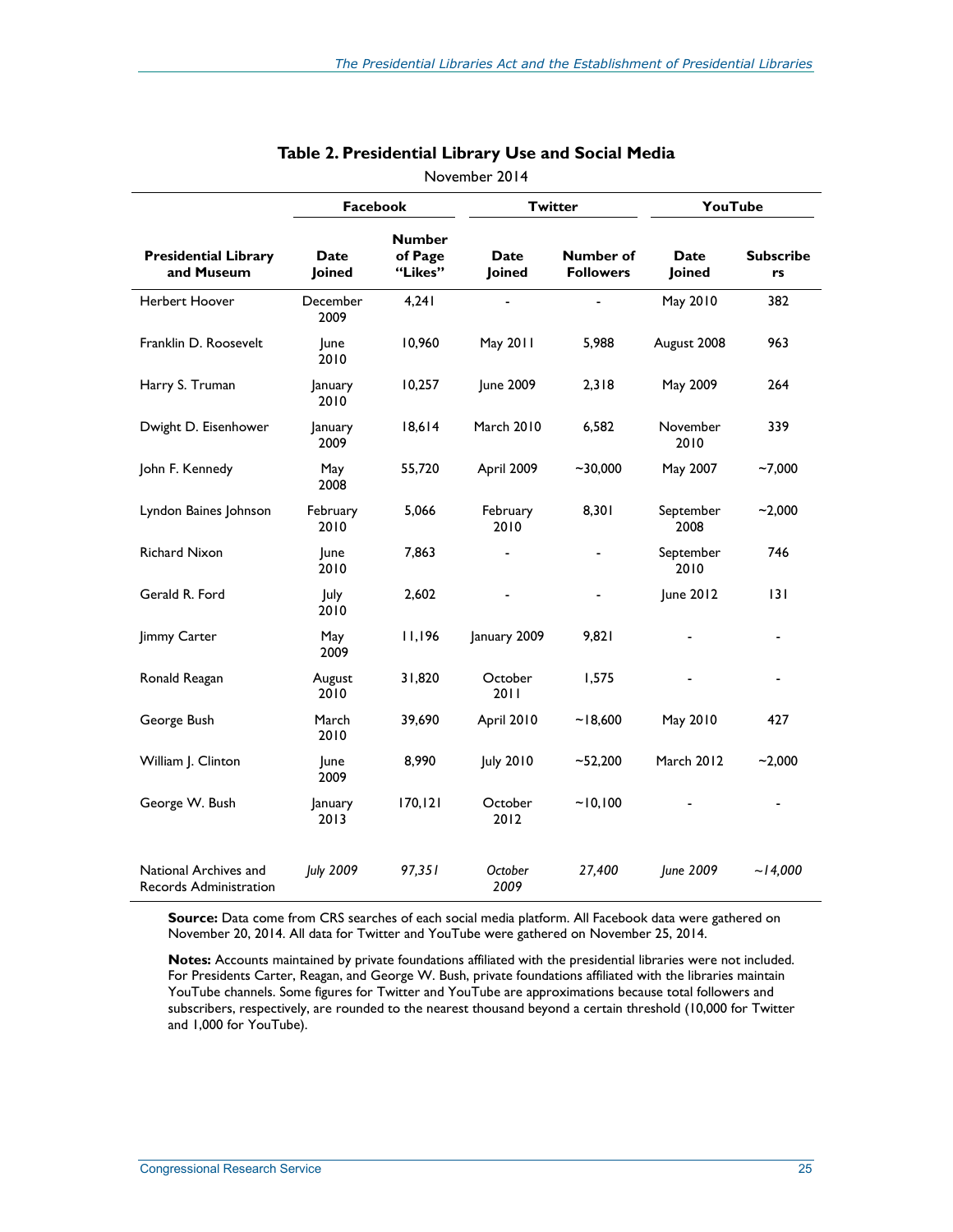The presidential libraries use these social media platforms for a variety of purposes. A review of recent Facebook posts by the George Bush Library, the William J. Clinton Library, and the George W. Bush Library, for example, included messages related to

- administrative updates about the library, such as hours of operations or clarifications of policy;
- commemoration of important events, including national holidays such as Veterans Day, September 11, 2001, and the birthdays of important world leaders;
- current job openings at the library;
- events that will be taking place or have recently taken place at the library, including lectures, book signings, and exhibits; and
- historic moments that occurred during the applicable President's Administration.

Both the testimony of Mr. Ferriero and the expanded use of social media likely indicate that the presidential library system has an interest in increased visitation and the presidential libraries are actively engaged in finding ways to attract more people to the libraries. Data provided by NARA, however, suggest that attracting visitors may still be a significant challenge. From FY1975 to FY2012, total visitors for all libraries have ranged between 1.1 million and 2.0 million visitors per year. At the beginning of this period, only 5 libraries were operating—as opposed to the 12 in operation as of 2012. **Figure 2** shows both the total visitors to the libraries per year as well as the number of visitors per library. While the number of total visitors has varied significantly across time, the number of visitors per open library has steadily declined. The average number of visitors for any given year in this period was 1.46 million. This total rose to more than 1.6 million for years in which a new presidential library opened (years marked separately in **Table 2**).

In the first year of operation, presidential libraries attract an average of 300,000 visitors. These numbers, however, typically decline over time. Five years after opening, visitation at the average presidential library declines by more than 36%. The decline in visitors is 43% when looking at visitation across a 10-year time period, with two particular libraries' visitation totals declining by more than 60% in a decade.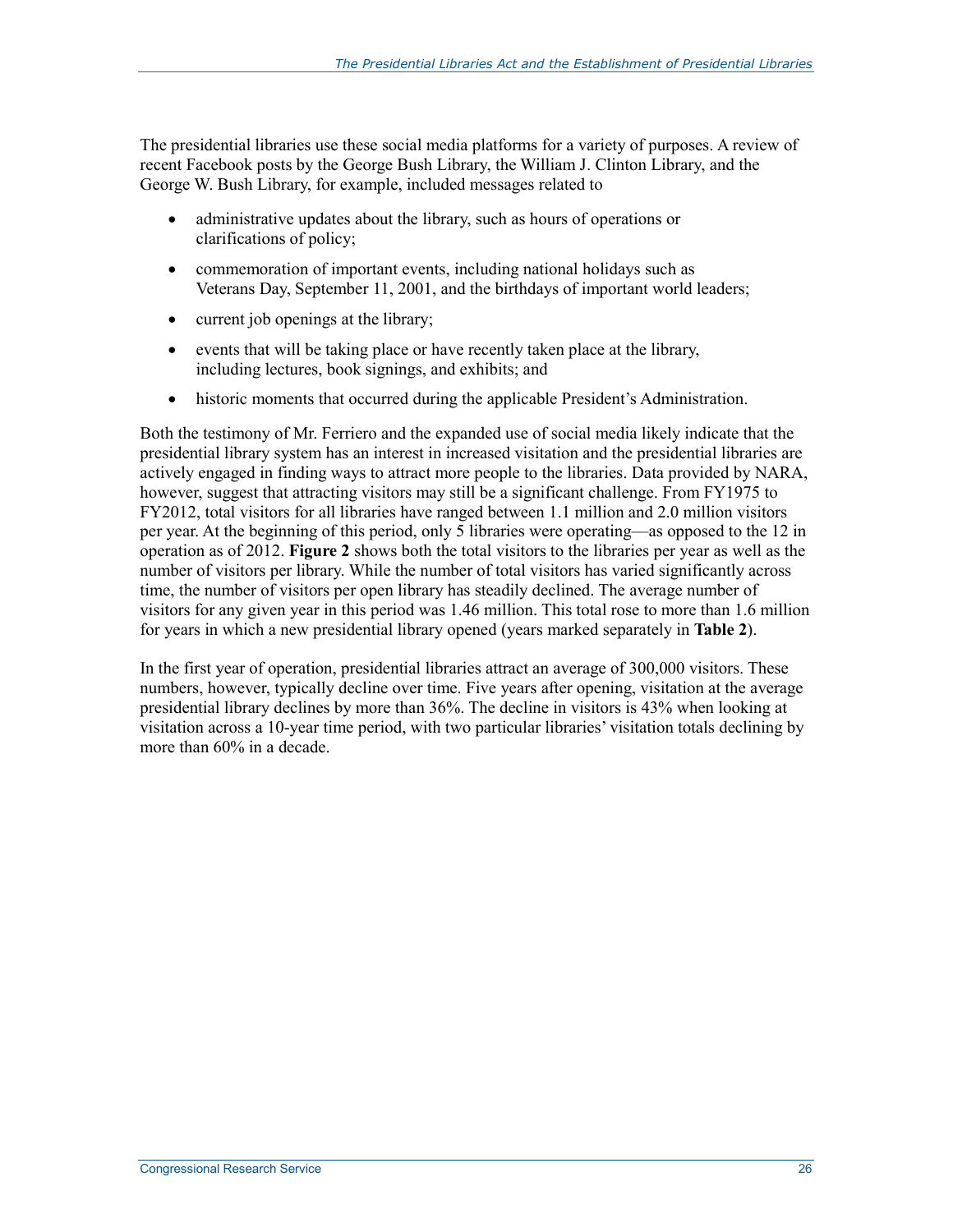

**Figure 2. Total Visitors to Presidential Libraries, FY1975-FY2012** 



**Notes:** The solid blue bars indicate years in which a new library was in operation. FY1976 has been adjusted to reflect that data reported by NARA included 13 months for that period instead of 12 months. The first year of operation is defined as the first fiscal year for which the facility was open for more than 6 months. The shaded value for FY2008 is for the first full year in which the Nixon Library was re-opened under NARA management. Visitation for the Nixon Library is not included in visitation data for any year prior to the re-opening.

Attendance levels vary across the library system. Among the 12 libraries that were open in FY2012, the Ronald Reagan Presidential Library had the highest number of visitors, with 381,000. Six of the libraries, however, had a total number of visitors below 100,000. As a comparison, the National Archives and Records Administration facility in Washington, DC, has drawn roughly 1 million visitors per year since 2004.

The relative popularity of each library is difficult to explain in terms of either how recently the President served or the geographic location of the facility. While library attendance tends to decline over time, no evidence suggests that newer libraries are more visited over time. For instance, the Gerald R. Ford Library and Museum has consistently maintained more visitors than the Jimmy Carter Presidential Library and Museum in recent years, despite the Ford library's opening more than five years earlier. Additionally, the Ronald Reagan Presidential Library had a resurgence in annual visitors in the early 2000s and has drawn more visitors since that time than either the George Bush Presidential Library and Museum or the William J. Clinton Presidential Library and Museum.

A recent study conducted on behalf of the University of Chicago suggested that a prospective library to hold the records of President Obama located in Chicago would draw as many as 800,000 visitors per year, which is a visitation figure much higher than visitation levels at any current facility. Part of the rationale for this figure was that a library located in a more densely populated area with access to public transportation would generate a high number of visitors.<sup>134</sup>

<sup>134</sup> John McCormick, *Obama Fundraising Goal: \$225,000-Per-Day for Presidential Library*, Bloomberg Politics, December 8, 2014, http://www.bloomberg.com/politics/articles/2014-12-08/obama-fundraising-goal-225000perdayfor-presidential-library.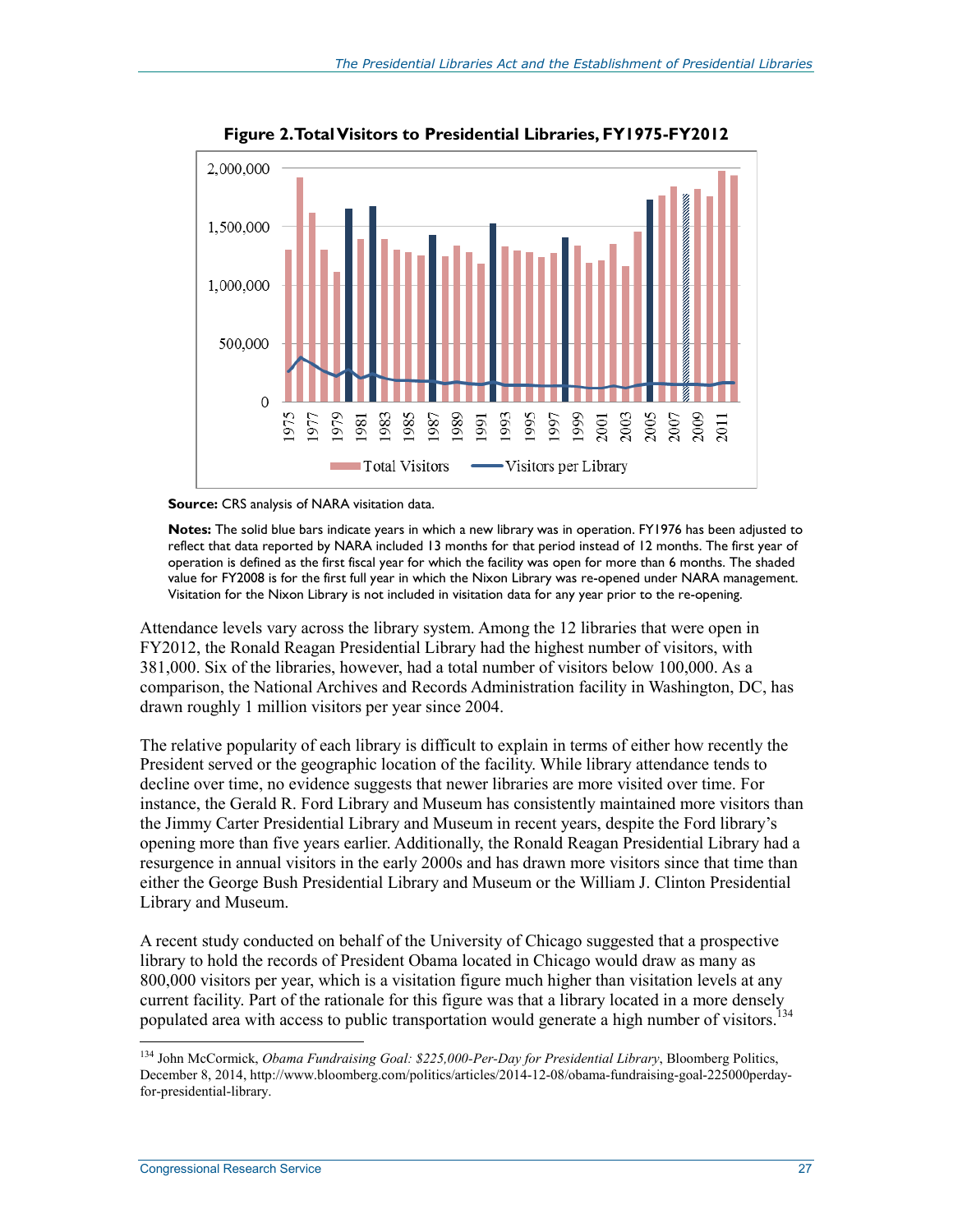Existing data on visitation to presidential libraries, however, suggest this is not always the case. As demonstrated by **Table 3**, many of the facilities that are located in densely populated areas, such as the Jimmy Carter Presidential Library and Museum and the Richard Nixon Presidential Library and Museum, did not draw a relatively high number of visitors for FY2012. At the same time, the William J. Clinton Presidential Library and Museum and Dwight D. Eisenhower Library drew more visitors despite locations that are more sparsely populated.

| <b>FILUIL</b>                                           |                                             |                        |  |  |
|---------------------------------------------------------|---------------------------------------------|------------------------|--|--|
| <b>Presidential Library</b>                             | <b>Population within 60 miles</b><br>(2012) | <b>FY2012 Visitors</b> |  |  |
| Nixon Presidential Library and Museum                   | 13,761,186                                  | 92,590                 |  |  |
| John F. Kennedy Presidential Library and Museum         | 7,408,839                                   | 208,313                |  |  |
| Gerald R. Ford Presidential Library and Museum          | 6,308,144                                   | 299,189                |  |  |
| Jimmy Carter Library and Museum                         | 5,947,669                                   | 51,746                 |  |  |
| Franklin D. Roosevelt Presidential Library and Museum   | 5,306,051                                   | 84,360                 |  |  |
| Ronald Reagan Presidential Library and Museum           | 4,276,929                                   | 380,570                |  |  |
| Lyndon Baines Johnson Library and Museum                | 2,503,841                                   | 87,411                 |  |  |
| Harry S. Truman Library and Museum                      | 2,381,495                                   | 63,579                 |  |  |
| William J. Clinton Presidential Library and Museum      | 1,102,968                                   | 312,396                |  |  |
| Herbert Hoover Presidential Library and Museum          | 1,010,113                                   | 44,549                 |  |  |
| George Bush Presidential Library and Museum             | 988,691                                     | 116,770                |  |  |
| Dwight D. Eisenhower Presidential Library and<br>Museum | 315,605                                     | 202,938                |  |  |

#### **Table 3. Population Density and Visitation to Presidential Libraries**  FY2012

**Source:** Population data are based on 2012 Census estimates. Visitation data were provided by the National Archives and Records Administration.

**Notes:** Visitation data for the George W. Bush Presidential Library are not available for FY2012.

### **Potential Policy Options for Congress**

The National Archives and Records Administration currently oversees 13 separate presidential libraries, which serve as repositories for presidential archival materials. Since enacted in 1955, the Presidential Libraries Act has provided for the preservation and administration of the historical materials of an outgoing President by authorizing the federal government to accept land, buildings, and other materials. A private nonprofit organization funded the construction of each presidential repository and provided the required endowment. Almost every library is associated with that nonprofit, which often supports library and presidential museum exhibitions. As this report has noted, the Presidential Libraries Act has placed various requirements on both libraries and foundations to assist in the preservation of presidential legacies. Congress has the authority to legislate the mission and operation of all of the presidential libraries. Congress may choose to clarify the best method of preserving a President's legacy—by creating accurate and balanced exhibits on the presidency and each Administration or by providing a user-friendly repository of each President's records.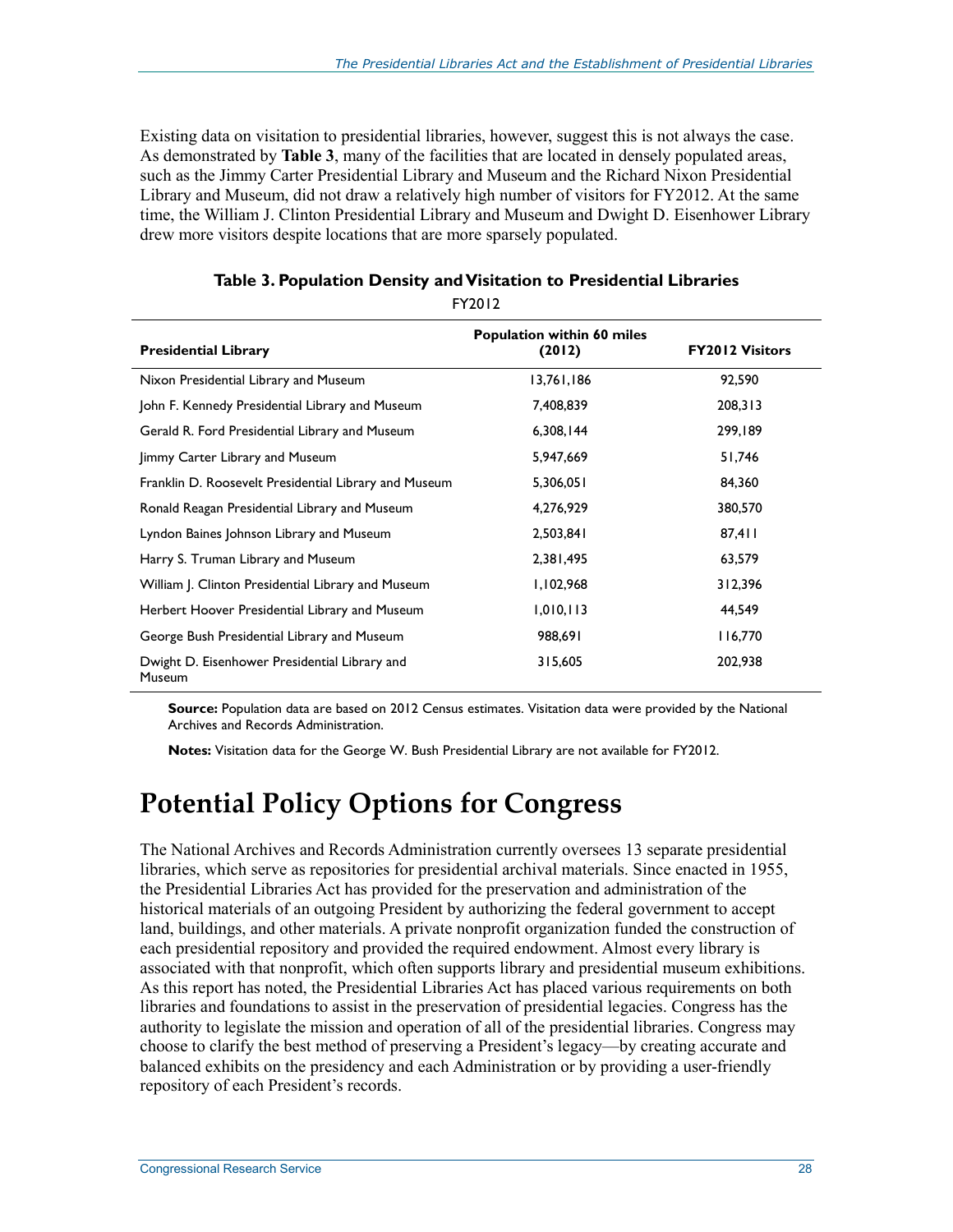Congress may determine that the current operation of presidential libraries should continue, and that foundations should continue to fund and oversee the creation of public museum exhibits. NARA has final approval of all exhibit content, but the foundations, in many cases, have assumed control of creating the public exhibit portions of the libraries. Congress, however, may determine that NARA should play a more active role in the creation and display of library exhibitions. With greater control, NARA could coordinate exhibits among the 13 current libraries and, possibly, offer a more thorough and balanced treatment of the presidency as an institution as well as the historical context of each individual presidential Administration.

Congress may also reconsider having a disparate collection of presidential libraries around the country. Congress could determine that having all historical presidential materials in one location is a less expensive and more accessible option than operating 13 or more distinct libraries. Congress would face a determination of what to do with library buildings the United States currently owns that would no longer be used as repositories.<sup>135</sup> Congress would also face the question of funding the construction and use of a single facility.

Moving all materials into a single facility could have implications for scholarship on presidential history. On the one hand, a consolidation of the records would make the total collection of presidential materials easily accessible to researchers that would previously have had to visit different locations, such as those creating comparative work. Such a change, however, could also make research more difficult by removing the records from a location that was relevant to the hometown or upbringing of that President. If a new single archive for presidential materials were constructed in Washington, DC, then researchers living in California who had interest in materials on Richard Nixon may have to travel across the country instead of to Yorba Linda (the current location of the Richard Nixon Library) to access them—or a scholar living in Kansas may have to leave the Midwest to learn more about Dwight D. Eisenhower. Additionally, the current system disperses the economic benefits of these facilities to 13 towns and cities around the country. A consolidated approach would remove this benefit to local communities.

Keeping the presidential libraries in the hometowns of the presidents may, arguably, help scholars better understand the environmental and social factors that shaped a President's earlier years and influenced his decisions. The construction of library facilities outside the hometowns of the Presidents themselves, as was the case with the repository for George W. Bush in Dallas, TX, could undermine this justification for a dispersed library system. Congress, therefore, may have an interest in requiring the construction of future presidential libraries in the hometown of the President. On the other hand, the location of presidential materials may become increasingly irrelevant as the records of earlier former Presidents are put online and a majority of the records of more recent Presidents are electronic, making all presidential records more accessible to researchers no matter their location.

One centralized presidential archive could eliminate the need to replicate certain resources that are essential to a records repository. For example, moving all presidential records into one facility

<sup>&</sup>lt;sup>135</sup> This is just one possible model for the presidential library system outlined in the following report: National Archives and Records Administration, *Report on Alternative Models for Presidential Libraries Issued in Response to the Requirements of P.L. 110-404*, Washington, DC, September 25, 2009, p. 43, http://www.archives.gov/presidentiallibraries/reports/report-for-congress.pdf. Other models included requiring smaller presidential library facilities as records become increasingly electronic and require less storage space, prohibiting presidential libraries and museums from existing in the same building, or creating a presidential museum that could accompany a single, centralized presidential records archive.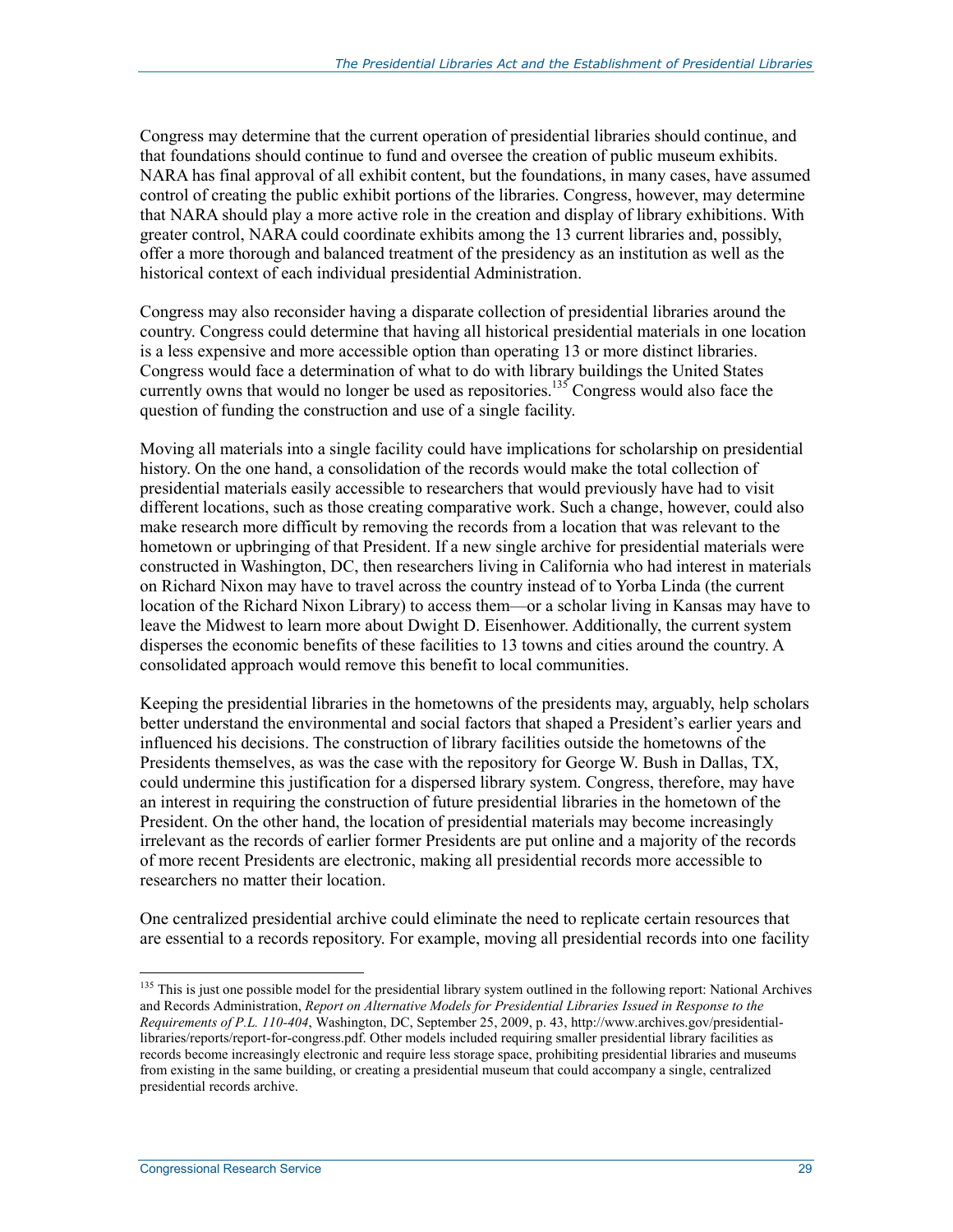run exclusively by NARA would eliminate the need for each individual presidential library to have a specialized facility to protect classified presidential documents.<sup>136</sup> Currently, each presidential library has had to construct and maintain facilities for such sensitive materials. Other services that may currently be required in each library are technology services and security personnel. Moving the materials into a central library, however, could render them susceptible to destruction by a single fire, flood, or other disaster. Additionally, construction of a centralized library could influence the type of research that scholars conduct. Research may focus on the institution of the presidency, as a whole, rather than on the individual Presidents.

Congress may also be concerned about the relationship between the presidential libraries and the library foundations that provide financial support.<sup>137</sup> Congress has the authority to legislate whether one person can or should concurrently hold a position in the federal government and an unpaid position within the supporting organization. Such an arrangement may make certain that the foundation and NARA have similar missions and ideas about the future of the entities. On the other hand, Congress may determine that one person holding a position in both the foundation and NARA may present a conflict of interest in which the person could advance private-sector preferences over the interests of the federal government.

To reduce the public costs associated with presidential libraries, Congress has the authority to legislate the percentage of the required endowment to accompany the deeding of any presidential library facility. Congress may determine that the current required endowment to accompany the deeding over of a presidential library to the federal government (60%) should be raised, lowered, or maintained at its current level.

As this report has suggested, the federal presidential libraries and their private funding sources typically fulfill different roles. Because of the varied and unique relationships between the libraries and foundations, however, the precise division of labor and property is sometimes unclear. In addition, as noted previously, relatively little information about private funding sources must be publicly disclosed. If the various funding relationships among public and private sources are a concern, Congress could mandate public disclosure of additional information about funding, division of duties, or office space. In recent Congresses, legislation that would amend fundraising for presidential libraries has been introduced.<sup>138</sup> H.R. 1133 (113<sup>th</sup> Congress), for example, would have required library fundraising organizations to file quarterly reports itemizing contributions totaling at least \$200. Under the bill, the reports would have been filed with NARA. Pursuant to H.R. 1133, the Archivist would then have been required within 30 days to publish certain information from these quarterly reports on a publicly accessible website. H.R. 1133 was reported by the House Committee on Oversight and Government Reform and placed on the Union Calendar on June 20, 2013. No further action was taken on the bill.

<sup>&</sup>lt;sup>136</sup> This is just one possible model for the presidential library system outlined in the following report: National Archives and Records Administration, *Report on Alternative Models for Presidential Libraries Issued in Response to the Requirements of P.L. 110-404*, Washington, DC, September 25, 2009, p. 43.

<sup>&</sup>lt;sup>137</sup> For example, a 2009 NARA report on presidential libraries noted that the goals of the foundations "are not always aligned with NARA's view of our stewardship responsibilities." The report suggested that prior to accepting control of any new presidential library facilities, "a clearer understanding between the [f]oundation and the [g]overnment should be memorialized in agreement." Ibid., p. 33.

<sup>&</sup>lt;sup>138</sup> See, for example, H.R. 1133 and S. 2640 in the  $113<sup>th</sup>$  Congress, H.R. 1144 in the 112<sup>th</sup> Congress, and H.R. 36 in the 111<sup>th</sup> Congress.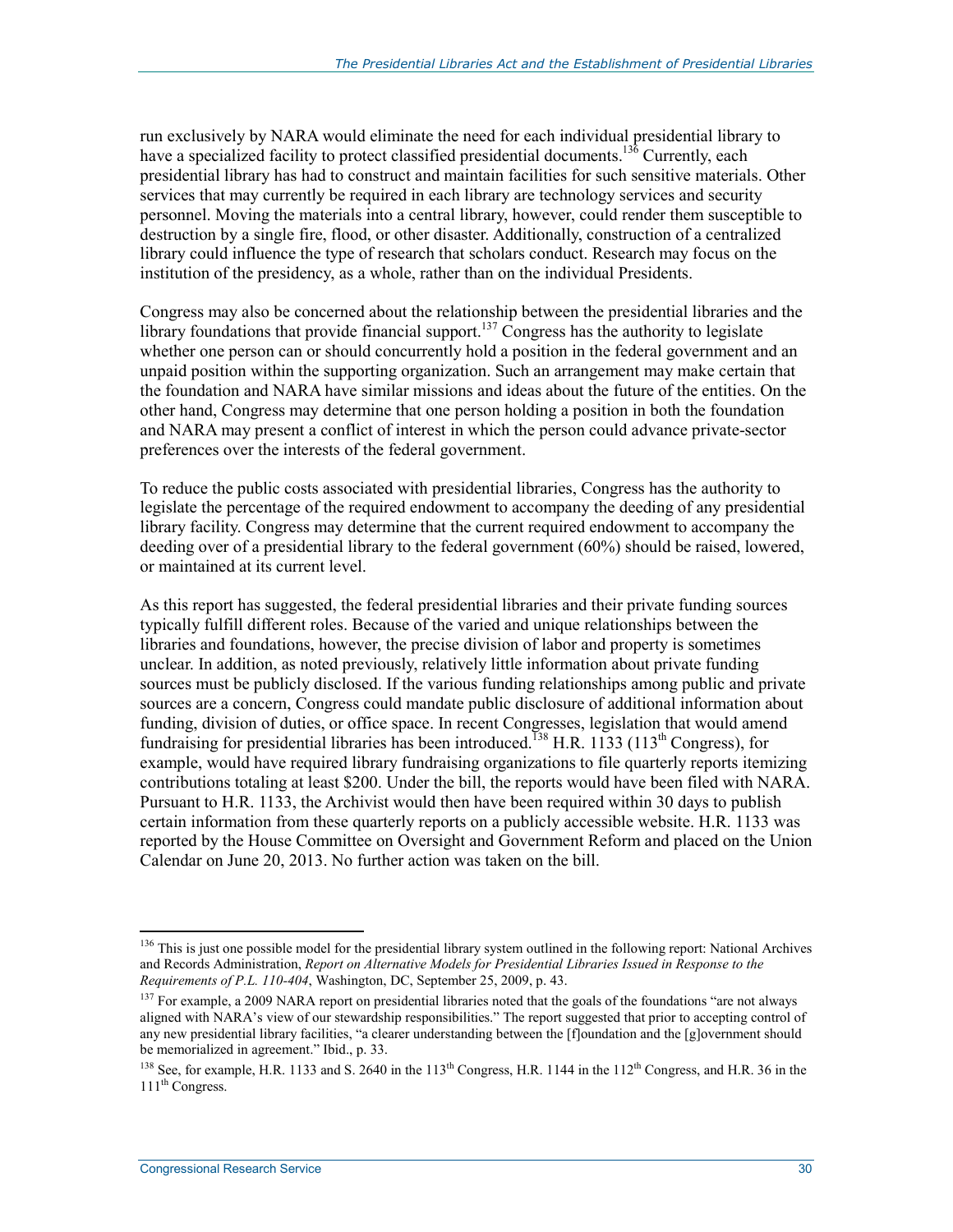NARA, in its report on presidential libraries, suggested a possible alternative to the current libraries system that would require foundations to provide the government with a library-only building and "no museum component."<sup>139</sup> Any museum associated with the corresponding President could be placed "in the same general vicinity," but the facility would be separate and distinct from the library.<sup>140</sup> Removing the foundation from the library facility could clarify to visitors what is privately owned space and what is publicly owned.

Finally, the presidential libraries and museums often charge visitors an admission fee. In some cases, this fee is then divided between the federal government and the foundation. This fee division, however, is not always made clear to visitors. In some libraries, the foundations pay the federal government for access to federal government-owned portions of the library facility. At the Reagan and Clinton libraries, for example, each foundation pays the federal government a perperson fee after it holds events at which attendees are given free access to the library's museum. In addition to collecting fees from foundations in certain circumstances, Congress has the authority to require NARA to clearly identify to visitors what portion of their fees go to the federal government and what portion does not. Congress also has the authority to enact legislation that would allow visitors to pay only for access to the areas of the library or museum that interest them. Regardless of ownership of that portion of the facility, the visitor would pay only for those parts of the facility visited. Congress could, therefore, require visitors to pay separate fees for access to federal property and non-federal property.

### **Status of the Obama Presidential Library**

The Barack Obama Foundation was established in January 2014 to both begin raising funds for the library endowment and to lay the groundwork for an institute that would operate beyond 2017. In addition, the foundation outlined values and priorities for their work, including economic development and community engagement.<sup>141</sup> The foundation is currently led by a Board of Directors, which is chaired by Martin Nesbitt.

The foundation began in March 2014 the process of selecting a site for the facility with the release of the Request for Qualifications (RFQ) document. This was followed by the Request for Proposal (RFP) in September 2014. While the RFQ invited responses from "institutions of higher learning, not-for-profit organizations, private developers, or municipalities" the RFP specifically referenced universities in outlining the submission requirements. In December 2014, four proposals were submitted to the foundation, all of which were affiliated with a university:

- University of Chicago (Chicago, IL)
- University of Illinois at Chicago (Chicago, IL)
- Columbia University (New York City, NY)
- University of Hawaii (Honolulu, HI)

 $139$  Ibid., 40.

<sup>140</sup> Ibid.

<sup>141</sup> The Barack Obama Foundation, *About the Foundation*, 2014, http://www.obamapresidentialfoundation.org/ about#faq.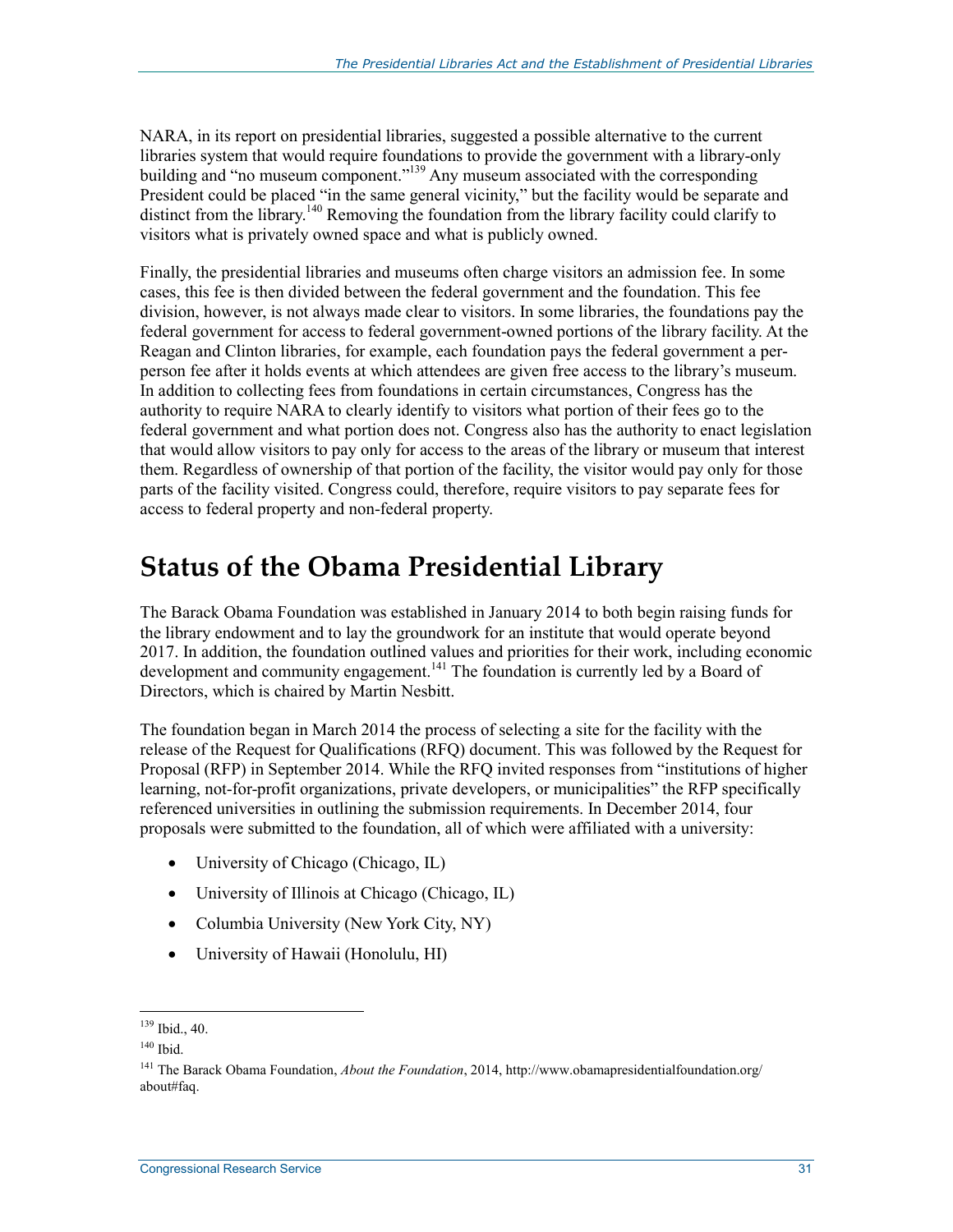The foundation has announced that a decision will be reached by March 2015.<sup>142</sup> In the RFP guidance, the foundation sought information related to four broad areas:

- Organization: includes strategic vision, administrator and consultant biographies, and university characteristics.
- Site and development: includes technical information about the proposed site, the process for obtaining the site, risk analysis, and compliance with NARA standards.
- Surrounding community: including community characteristics, economic impacts, and the status of surrounding property.
- Academic collaboration: including an overview of existing institutes at the university, an outline for a proposed institute, and an outline for a proposed degree-seeking program, if applicable.<sup>143</sup>

Once a decision has been reached, it would need to be approved by the Archivist and vetted by Congress before it could become the official site.

In addition to the universities that have submitted the proposals, many local stakeholders have taken an active role in promoting the projects. Both Mayor Rahm Emanuel of Chicago and Mayor Bill de Blasio of New York City, for example, have made numerous public statements in support of their cities' projects. Communities have also become involved in the process by publicizing the estimated economic effects of a library on the local economy.

The Obama library is to be the first facility constructed under the new requirements of the Presidential Historical Records Preservation Act of 2008, which increased the endowment requirement to 60%. As a result, it has been estimated that the foundation would need to raise roughly \$225,000 a day between 2014 and 2020 to reach the level of private funding used to construct the George W. Bush Library.<sup>144</sup>

While many of the details for the four proposals are still not finalized, it is likely that the Obama presidential library would share many of the organizational characteristics of other recent libraries, such as a well-funded private foundation, an affiliation with a university, and possibly a location not in the hometown of the President. As a result, the issues that have garnered congressional attention in the past—including private financing, the historic role of the libraries, and the delineation between private and public functions—will likely continue as potential areas of interest as successive library facilities are opened under NARA management and congressional oversight.

 $142$  A timeline for site selection is outlined on pg. 63 of the Request for Qualifications (RFQ), found at http://www.obamapresidentialfoundation.org/pdf/rfq.pdf

<sup>&</sup>lt;sup>143</sup> A complete list of questions begins on pg. 10 of the Request for Proposal (RFP), found at http://www.obamapresidentialfoundation.org/pdf/rfp.pdf.

<sup>144</sup> John McCormick, *Obama Fundraising Goal: \$225,000-Per-Day for Presidential Library*, Bloomberg Politics, December 8, 2014, http://www.bloomberg.com/politics/articles/2014-12-08/obama-fundraising-goal-225000perdayfor-presidential-library.